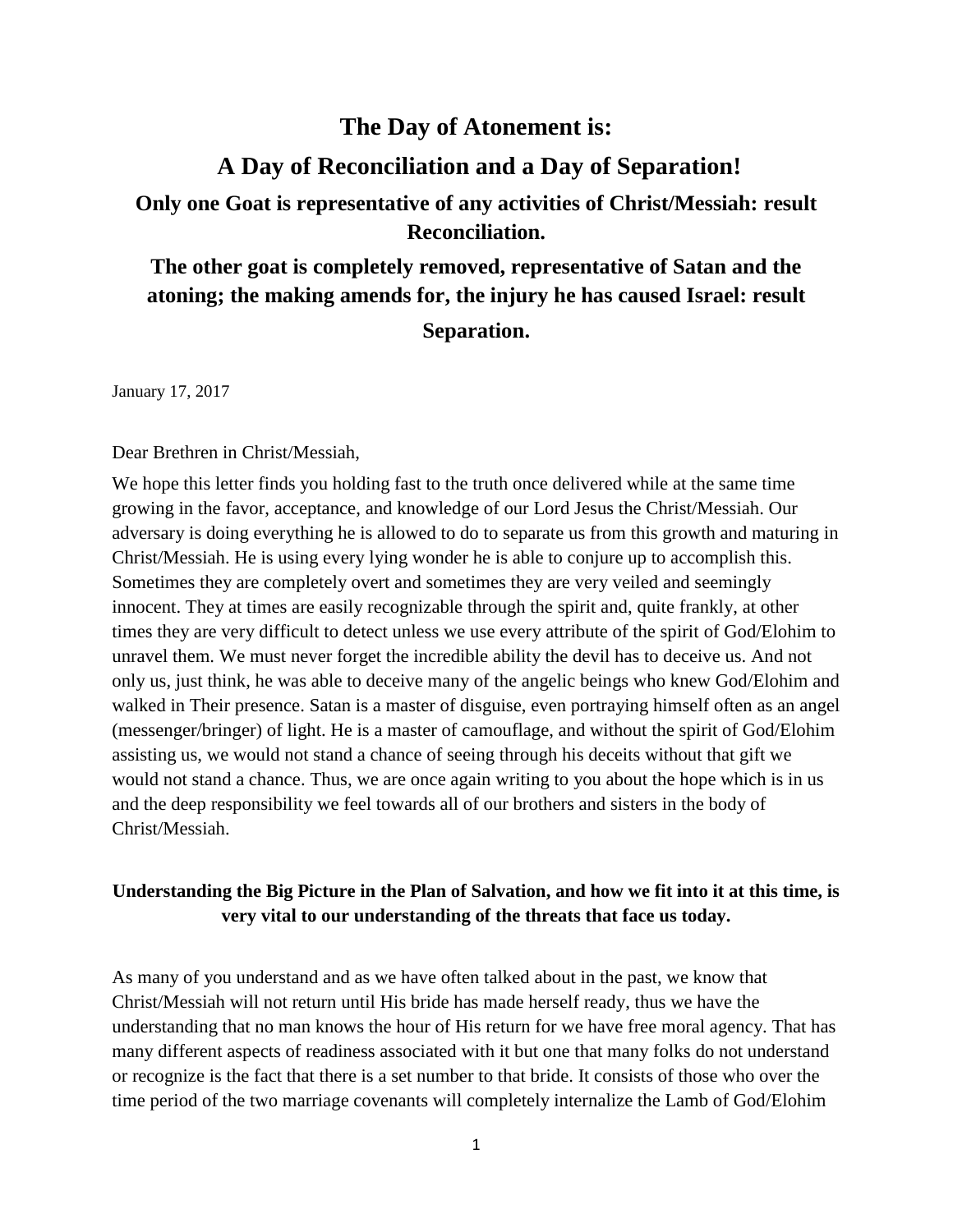the Father, of His household, typified after the lesson taught to us in Exodus 12:3-5. Satan is not happy with us understanding such things. He wants desperately to divide us from our Betrothed. He, unfortunately, has been too successful at doing so with many called of the Father. However, many have begun to recognize, that for a long-time Satan has been able to convince us to allow another, a benefactor, to come between us and our Husband. He has done this primarily through organizations of men, who insist on us listening to them and their instructions instead of those we have from our Husband in the Word of God/Elohim in a one on one relationship with Him and Him alone as to our Savior/Husband. Once we mature to this fact we generally act upon it and do not allow another to come between us any longer, thus no longer following the error of Eve having done so, allowing the serpent to come between her and her husband, Adam. Coming to this decision and understanding does not mean we are free and clear of further attempts by the devil to divide us from Christ/Messiah. His next bag of tricks contains one very important and deadly method of doing so. He presents a false christ/messiah to us in an attempt to get us to follow it and thus be separated from our truly beloved. Some scoff at this and say no way will that happen to me. Well, I hope that is the case but I see it happening all around the body of Christ/Messiah. I have written of one such attempt in "The one-god being Doctrine is a Perverted and Different Gospel about Christ/Messiah" study in June of 2011. Today we are going to focus on just one of the other attempts to confuse us as to whom our Husband truly is and what He came to do.

We can see many organizations of men who go by names such as the "Church of God this or that" coming apart at the seams. We see small groups of brethren separating from one another. We even see families separating from fellowshipping together. **The common cause in all of these is usually doctrine.** Whether it is pushed by an individual who wants to have dominion over others, or someone who is completely deceived by delusions of grandeur as to their function in the body is irrelevant, for the outcome is the same; united we stand and divided we fall. That does not mean we are all going to be saying the same thing. Look at the church at Corinth for an example. Here we see brethren functioning together with a whole myriad of different doctrines, some harmless, and some not. Paul was not bashful about addressing them in the letters we have in the second covenant scriptures. Please notice a warning he gives to that church and thus to us in the body. 1 Corinthians 11 addresses just some of them directly. Just before he gives his correction on the improper keeping and preparation of the Passover he states in verse 19; "For there must also be factions among you, that those who are approved may be recognized among you." It will be that way to the end brethren. Please understand that those not approved are a far cry from being chaff as we have discussed often in the past. Nevertheless, Christ/Messiah could not have made it any plainer or simpler for us to understand the destructive nature of this methodology of men and fallen angels. He even applied it to Satan's realm as well. Satan is very good at this. We can see the results of it all the way back to the Garden of Eden. Again, differences of doctrine will be with us to the end of the age as scriptures instruct us. However, when a doctrine tries to change who and what our Savior is and was, then it cannot be tolerated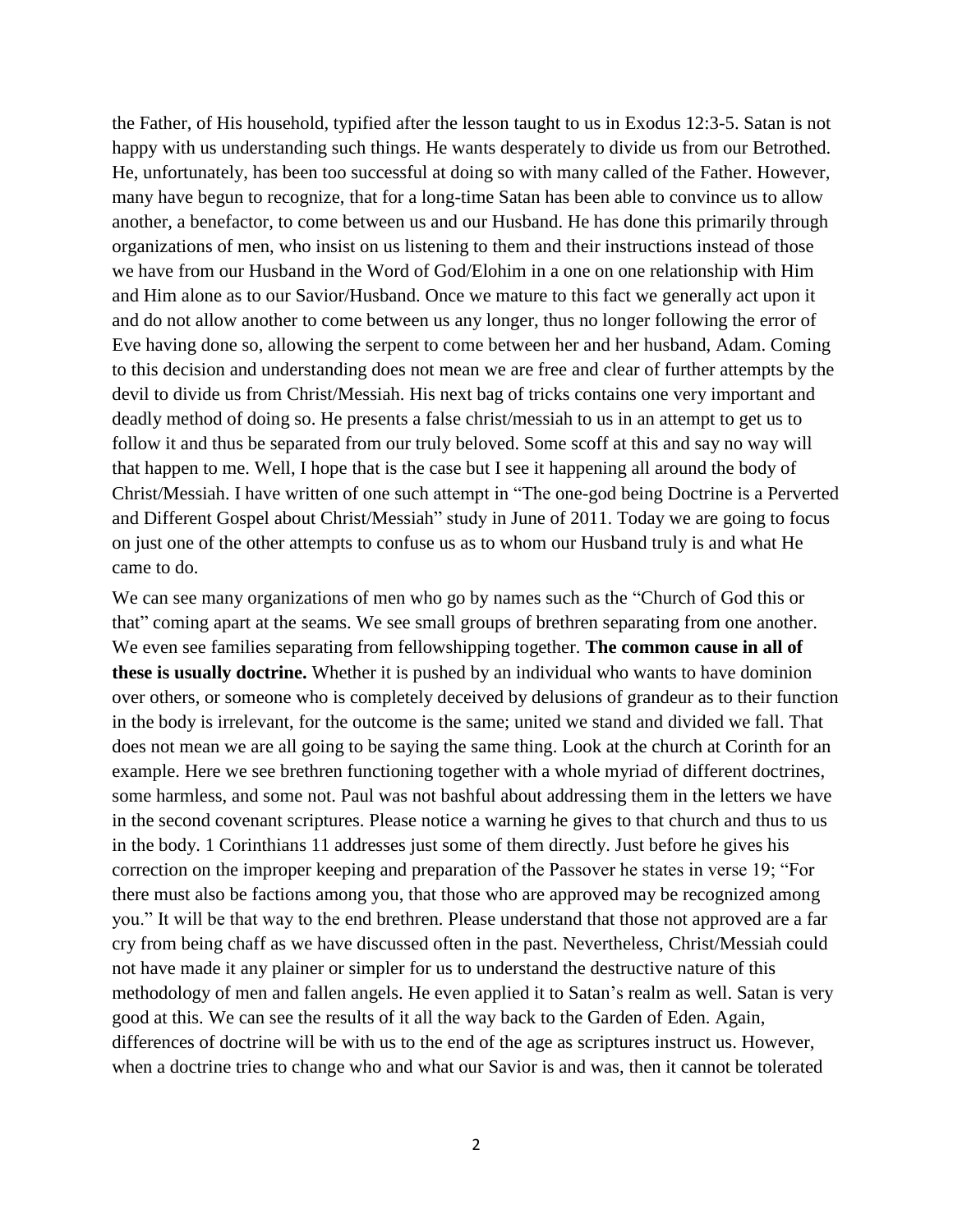in the body. It is an infection and a cancer which needs to be removed, whether by our spiritual immune system or outright cutting it out for the sake of the body's health.

Satan is working hard to derail the next epic event which is to take place in the timeline of the Plan of Salvation. To date we see the functions of the Patriarchal Father and the Savior-Husband-Son filled. Providing a bride who has made herself ready and worthy to be chosen by the Son as an eternal helpmate and who will function in the tasks and duties of a mother in the household of the Father, is where we are right now in the timeline. As we know, the Father calls the individuals at this time and the Son works with them to see if they will measure up to the standards of a bride and eternal helpmate based on the resume we have often gone over in Proverbs 31:10-31. Only after that will He choose from this vast invited list of participants to choose those He will be **"one"** with for eternity, with Him being the second Adam and they being the second Eve with all their respective functions in the household of the Father. But what else will be by association? We know we will be married to the King of Heaven, so what title will His wife hold once she is married to Him? The queen of heaven. A little startling to some of you for you have heard that referenced to pagan deities and pagan worship. Imagine that, Satan, many millennia ago, counterfeited that role as well and when it started to get a little crusty, out of being vogue, one might say, he started a new version one more current and full of the fuzzies. He "inspired" the Catholic Church to resurrect the former dead teaching, in the form of the virgin Mary, the mother of Christ/Messiah, as the new palatable queen of heaven. This is how Satan functions, he does not quit, he does not let up on such deceptions and now is convincing brethren that their former understanding of him being put away from injuring Israel any longer on the Day of Atonement is not true. He is bold enough to attempt to deceive us that the goat being represented by the rejected and completely removed goat, who is to disappear for a thousand years, is actually the Savior. That is just incredible that anyone is swallowing this unclean, trodden underfoot, defecated upon, teaching. If there is any spark of life in us, we need to understand and work diligently towards the truth of God/Elohim and not that of the adversary. Satan understands it and is working vigorously against it being completed. Our efforts must be completely humble, for Satan's are full of vanity and lying wonders and self-centeredness. We are to be completely devoted to our Betrothed and no other. He is our focus and our Father has placed His calling in us to begin this journey. We are to become so intimate with Christ/Messiah that we know His every way. We must look to Him for our instructions in righteousness and learn from Him how we are to function as His bride. For those of you who are married and devoted to each other I simply ask, did you not want to know everything about your spouse; did you not want to spend every moment with him or her reasonably possible? You became very intimate; understanding even the simplest of things about each other. Do you think after this that an imposter would be able to enter in and convince you that they were really your betrothed? Not a chance! For you would recognize they were not your loved one and flee from them at the very least. That is exactly the depth, or for that matter, the heights, of our relationship needed with Christ/Messiah; for Satan is on the move to divide us from our truly beloved Husband to be. We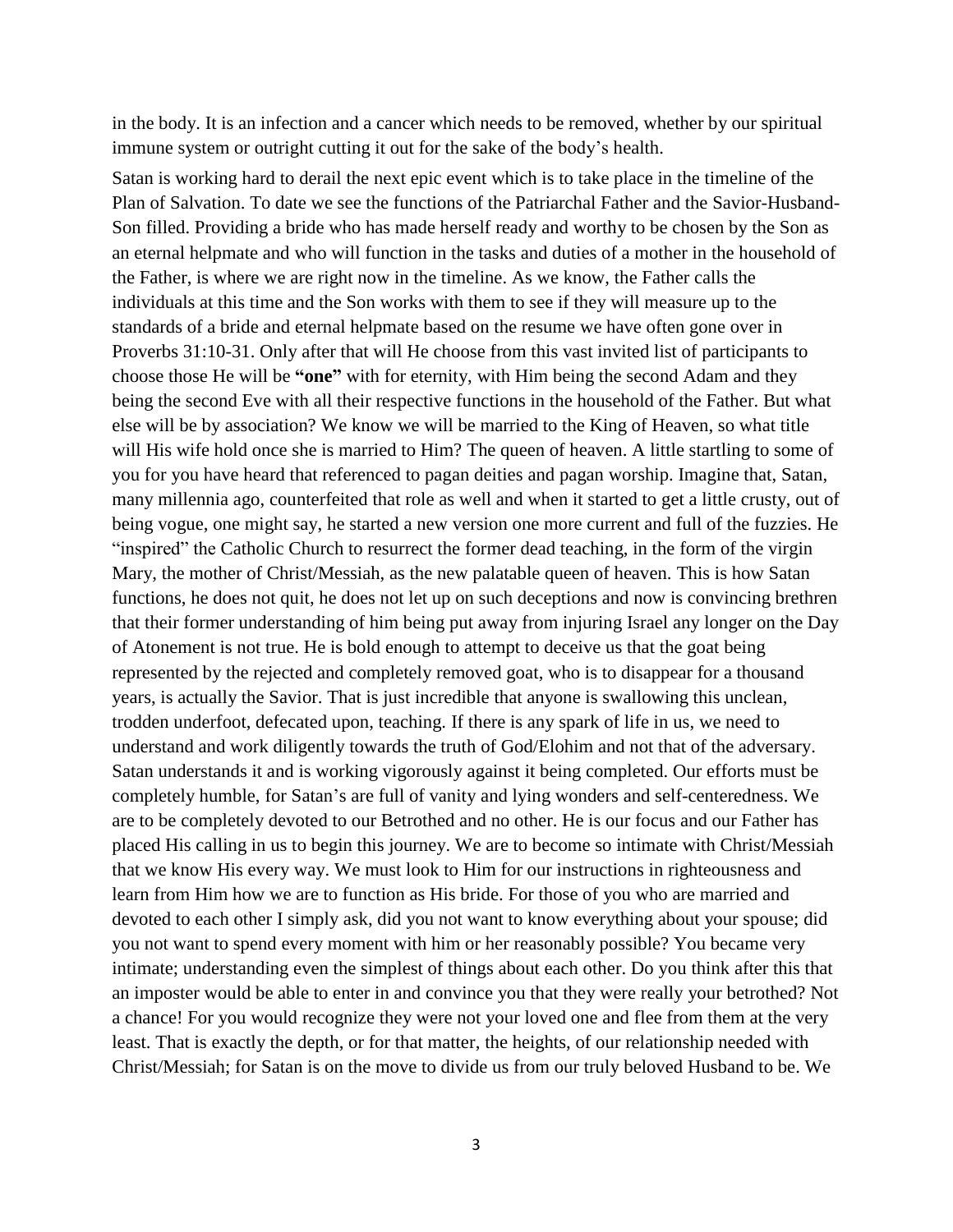need to be so intimate in our relationship that no means or method of Satan will be able to divide us.

In Matthew 25:1-13 we are given a disturbing look into the condition of our Husband's body just prior to His return. It is not one that ingrains a lot of confidence in our behavior and growth in our relationship with Him and our Father. I need to stress at this time we are not marrying the Father but the Son. It is our Father's good pleasure to lead us to His Son to be chosen as an eternal helpmate for Him in His family. Yes, we pray to our Father, but we are to be enraptured with our Savior/Betrothed. We need to have completely internalized the Son, the Lamb of the Father's household to be considered to fill this vital function in the Plan of Salvation for all mankind. This part of the plan is not about saving the world or any other such Protestant deception from Satan, but about choosing a bride and in the reality of the timeline of the Plan of Salvation that ends at what we call Pentecost, Feast of weeks, or Feast of Firstfruits.

Let's listen to some very sobering words on this point. Verses 10-12; "And while they went to buy (that which was required to have a more intimate relationship) the bridegroom came, and those who were ready went in with Him to the wedding; and the door was shut (the number had been completed). Afterwards, the other virgins came also saying Lord, Lord open to us! But He answered and said, assuredly I say to you, I DO NOT KNOW YOU."

Why would He say this? Because they had never known Him as their Betrothed, their Husband to be, and had never entered into an intimate relationship with Him. They had known Him as something else, but never completely understanding the relationship and function they had been called to by the Father. Please keep in mind these are also **virgins,** but Christ/Messiah says He never knew them. This is something we all need to consider with great concern not only for ourselves but for the other members of the body as well. Just think, we may know Him as many other things which will not qualify us to be His bride, "We prophesied in your name, cast out demons in your name, and done many wonders in your name." That is not enough. That is not to be our primary focus!

This is not about doing the seemingly obvious things just mentioned, but about being involved in such a very personal, tender, devoted, serving relationship with Him. It is about developing the attributes of a humble wife who serves her husband and her family under any and all circumstances. Our eyes are fixed on Him and no other. It is not about the outward adornment with self-serving actions but about the inward activities of the heart. As the second Eve we do not listen to the whispers of one who would separate us from our Husband's instructions or the humble walk we have with Him. No interloper allowed, no imposter allowed, and certainly no false christ who does not function in the way our beloved is supposed to. We need to have our eyes wide open and not drowsy.

There are many false christs being put forth in this generation. They come in all shapes and sizes as He Himself warned us. It is a time that even the elect can and will be deceived. We cannot veer to the left or the right. We cannot even pause to listen to the lying wonders of the devil. We need to expose them for what they are for we are a reflection of our Husband's light (just as the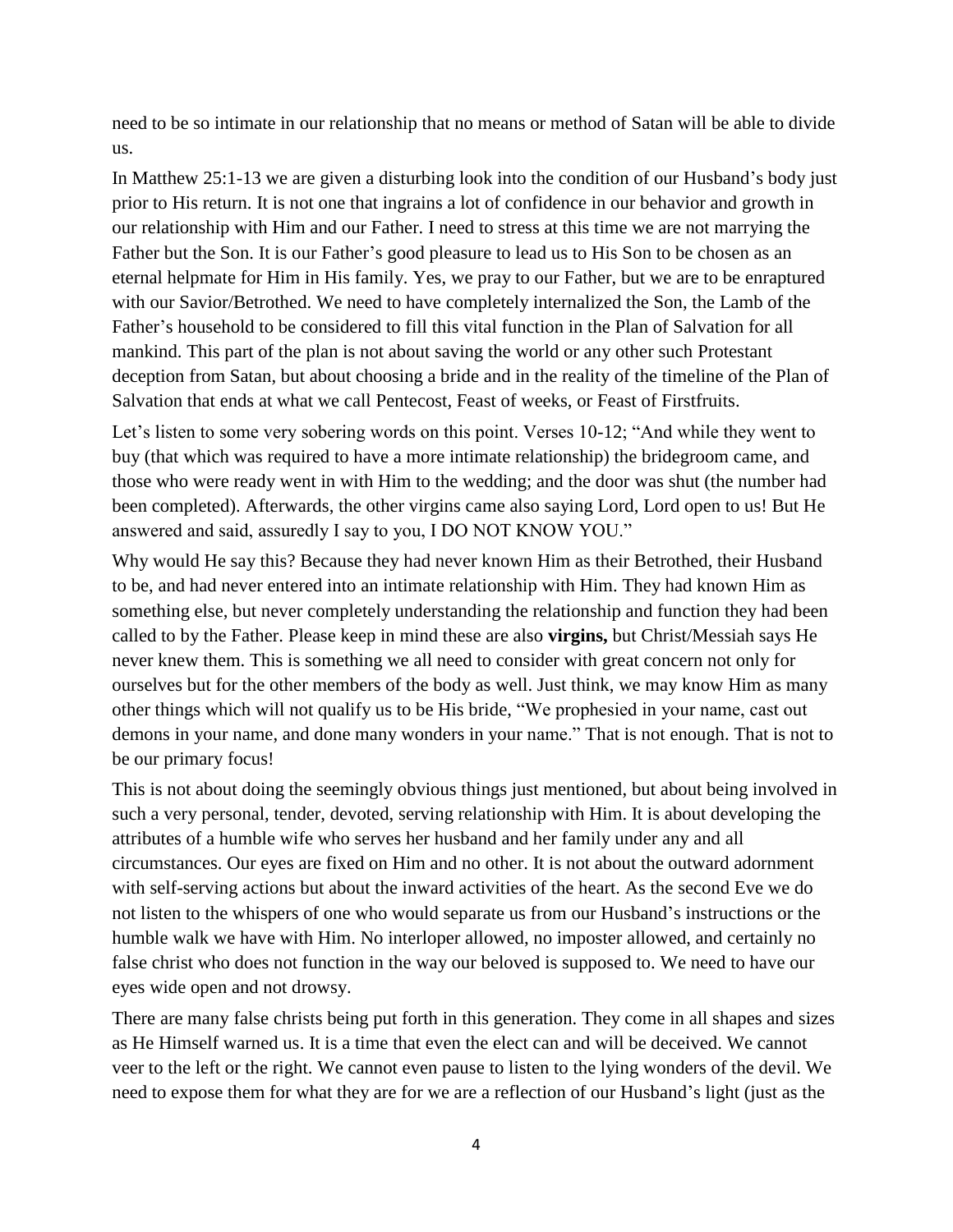moon's light is a reflection of the sun's light) for He is the Light of the world. We are to know who our Husband was, is, and will be. Some who once knew Him in many of His functions are being blinded to what He is doing at this time with His bride, for they are being deceived by Satan and his lying wonders. They are convinced that they only have to do outward works in His name, but as we have read He will say to them "I do not know you" for only doing such things and not the rest. What a terrifying prospect this is. Even the elect can be deceived by the lying wonders and substitute teachings of Satan and his angels of light. We have been given a special gift to assist us through this, to resist them and expose them. The spirit of God/Elohim resides in us, for the Father and the Son dwell with us. We need to use our spiritual eyes and ears to discern between good and evil, right and wrong.

Matthew 13:10-13; "And His disciples came and said to Him, why do you speak to them in parables? He answered and said to them, because it has been given to you to know the mysteries (hidden truths) of the Kingdom of Heaven, but to them it has not been given. For whoever has, to him more will be given, and he will have abundance; but whoever does not have, even what he has will be taken away from him. Therefore, I speak to them in parables, because seeing they do not see, and hearing they do not hear, nor do they understand."

Yes, it has been given to us to understand what Christ/Messiah teaches in the parables and much, much more. We are to grow in His favor, acceptance, and knowledge. That means He gives us individual gifts and places us in His body as He sees fit. We grow in that gift or gifts and then our knowledge and ability and awareness of how to use it will also grow in proportion to it. They go hand in hand and are inseparable. One does not grow without the other. There is no vanity in it, no dominion in it, no deceit in it, just simple humble service to the body of Christ/Messiah without doubt and without fear. We can only attain this and grow in this if we have a **one on one** relationship with our Husband, the head of the body. We love the rest of the body for it is part of us in Him. How do you hate your foot or your hand? You don't! Do you ever look at your foot and say this is not part of my body? No chance of that, for you are intimate with all your body. You care for it all, you love it.

If we are practicing such things spiritually, we will grow in this favor, acceptance and knowledge of our Lord Jesus, the Christ/Messiah. He will grant us to go beyond the milk of the word and enter into a relationship of sustained growth, no longer as an infant being fed by another but as mature individuals in a personal one on one relationship with Him. We will no longer play the childish games of: I'm in charge, what's my title, what I say goes, and so on. We go beyond these satanic, worldly, stupid, childish games. Christ/Messiah is the Light and He allows us to be enlightened and taste the heavenly gift, and to become partakers of the holy spirit to such a degree that we are able to taste the good and true word of God/Elohim and the powers of the age to come. We will grow in His favor, acceptance, and knowledge and know the mysteries; the hidden truths, which will enable us to know who and what we are, as well as who our Father is and who our Husband to be is, so that we can better serve Their family as They desire to place us in it.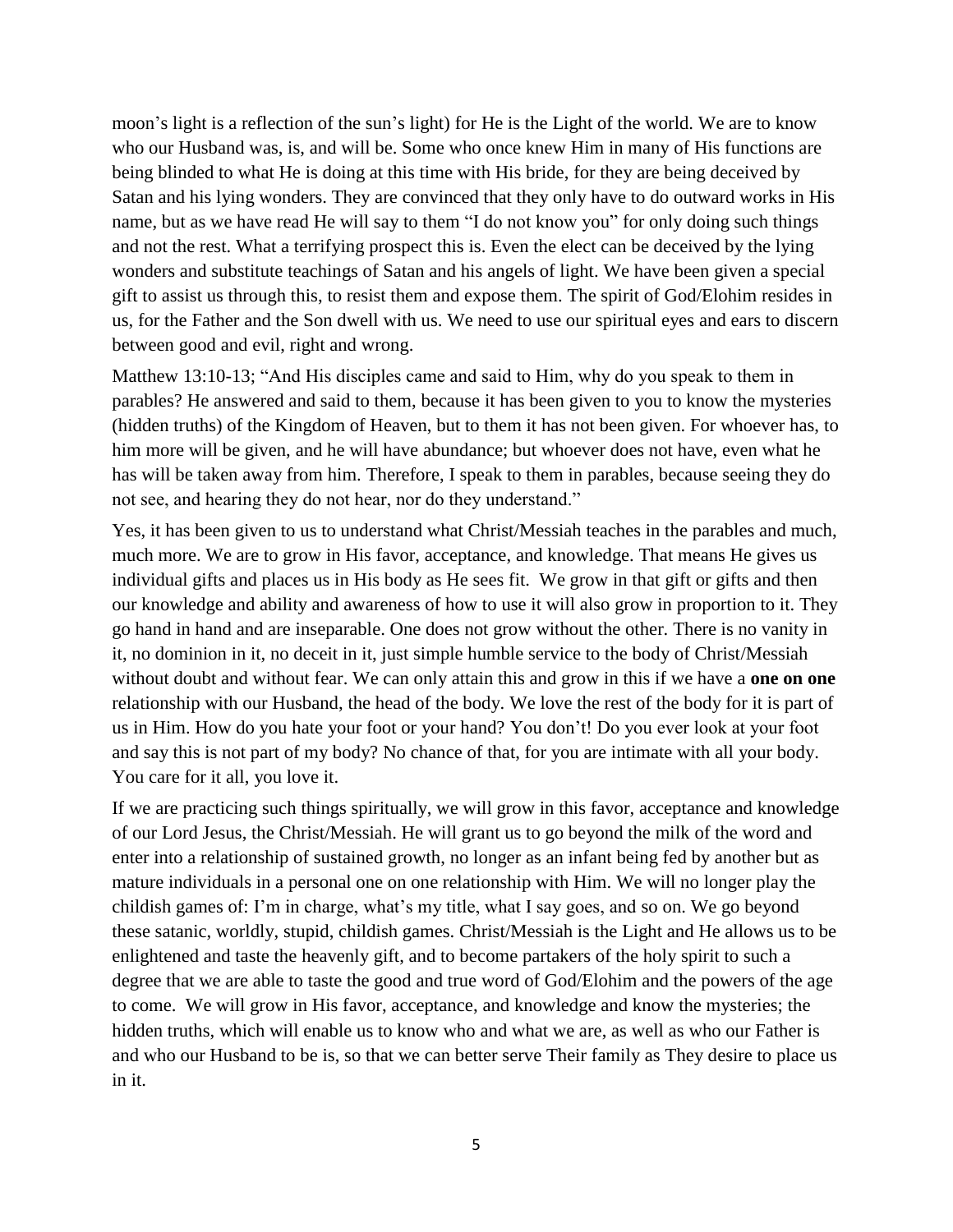This is not for everyone at this time. We do not choose who starts this journey, but we have a responsibility to ourselves and others once we do. The ability and awareness we receive through the spirit teaches us how to use the scriptures to establish the doctrines of the Father. We read earlier why Jesus spoke in parables. He elaborates on this process in the first covenant scriptures to help us gain a more mature understanding of how and why it is done. The doctrines of the Father are intertwined throughout the scriptures in such a way that it does take the spirit to help us put them together. That is why they are called "hidden truths or mysteries." We have often read about this process and it is important we do so again today before we commence with some very important instructions from God/Elohim that we find in scripture and as we find in the physical creation.

Isaiah 28:9-10; "Whom will He teach knowledge? And whom will He make to understand the message? Those weaned from milk! Those drawn from the breasts! (This is all about growing beyond the milk of the word where we are fed by another, but now are granted to move beyond that, and dine one on one with our Savior) For precept upon precept, precept upon precept, line upon line, line upon line, here a little, there a little."

Now watch, it is not for everyone as we are clearly told here after Christ's/Messiah's explanation as to why He spoke in parables. As Hebrews 6:3 states, it is for those who are granted to go beyond the milk.

Isaiah 28:11-13; "For with stammering lips and another tongue He will speak to this people, to whom He said, This is the rest to whom you will cause the weary to rest, and this is the refreshing they would not hear (remember Hebrews 5:11, "of whom we have much to say, and hard to explain, since you have become dull of hearing") But the word of the Lord/Yehovah was to them, precept upon precept, precept upon precept, line upon line, line upon line, here a little, there a little, (so they would understand? NO!), that they might go and fall backwards, and be broken, and snared and caught."

We are told here in the first covenant scriptures just as we are in the second covenant scriptures that Their understanding is not for everyone at this time. In fact, it isn't for the wise and mighty of this age but rather for the weak and base of it. No vanity in that, is there? Only God/Elohim can receive the glory for that! We are enabled by the King of Creation, the King of the Universe, to know the patterns of doctrine woven through the scriptures. If you try to get someone else to understand them, please do not beat your head against a wall if you see it going nowhere. It is your task to plant the seed and let the Lord/Yehovah do the watering. However, if you do see the light entering into another from your assistance, you do have a responsibility to assist them, as do others in the body, until they can stand on their own two feet and feed themselves one on one with their Creator. We must never try to occupy His position as the Head of the body in any way, shape, or form. We are all brethren and all called to the same purpose in Christ/Messiah. It is in our best interest to assist in the growth of the body for when the number of the bride is reached, our Husband will return for us as He has promised throughout the scriptures. At that time the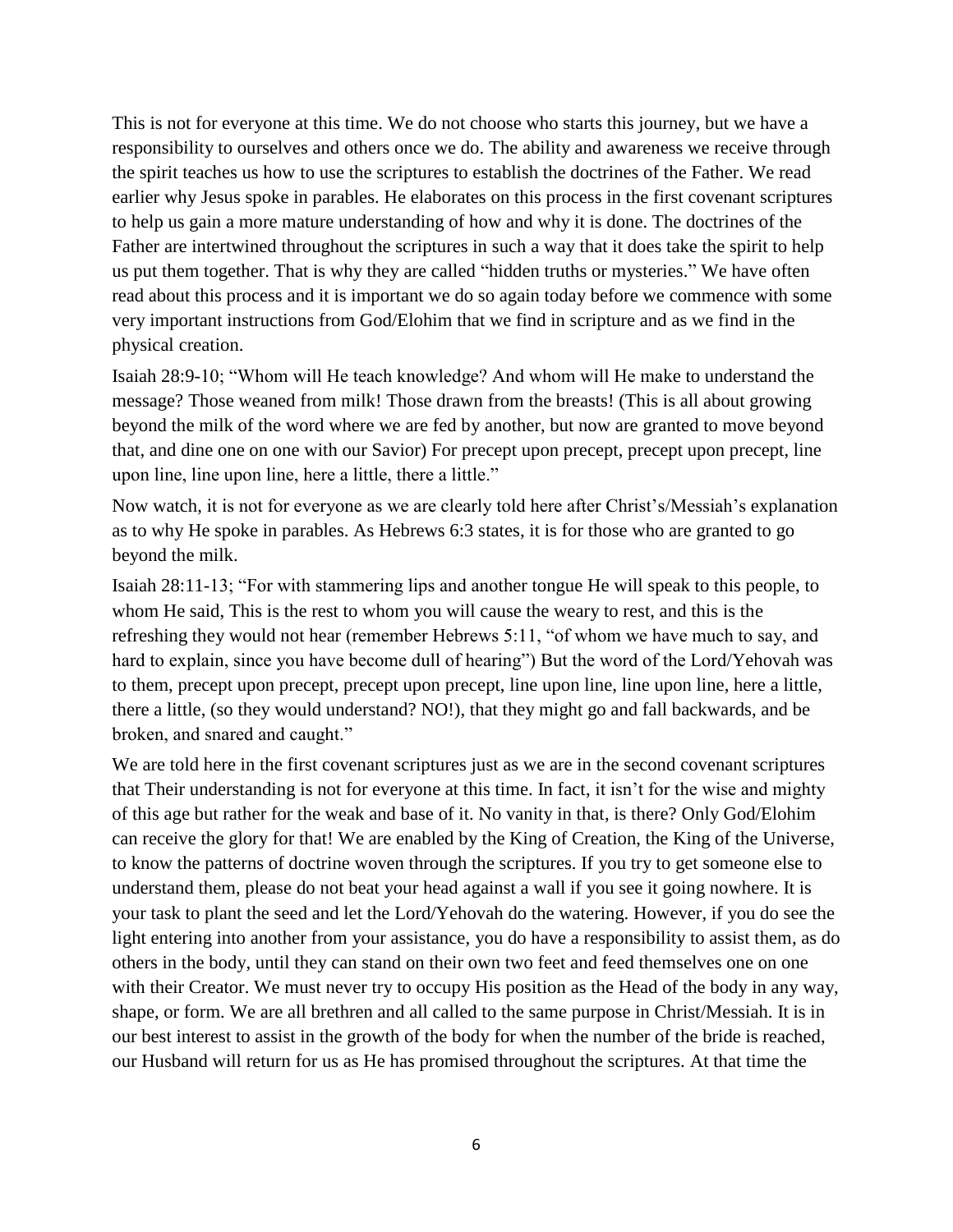marriage will take place shortly thereafter, and then the Plan of Salvation will move onto the next step or phase. That phase is depicted in the rehearsals of the Feasts of the 7<sup>th</sup> month.

As I mentioned earlier, I have written an article about how Satan is attempting to separate us from our Husband and His favor, acceptance, and knowledge by confusing us as to who He was, is, and will be. There is nothing subtle about that false doctrine which the article focuses on. Yet, that different gospel about Christ/Messiah has been used to deceive some who are called of God/Elohim to follow a different gospel about Christ/Messiah. It perverts the lessons taught by creation and imbedded in the very fabric of it, let alone the laws of the Elohim. There are, however, other winds of doctrine blowing about which are less abrasive but just as destructive when brought to fruition. They can actually appear smooth to the touch and easy to swallow but are very deadly to our relationship with our Savior and Husband. We have often discussed that the Elohim have left a written record of such things throughout creation so that man is without excuse. These records clearly point to the very "Godhead" and the purpose They have set here before us. They speak to us of **"just"** behavior and tie together many things seen and unseen as to our hope in the Elohim and Their plan for us.

Romans 1:20, "For since the creation of the world His invisible attributes are clearly seen, being understood by the things that are made, even His eternal power and Godhead, so that they are without excuse."

Later in this article of studying what the scriptures actually say and teach, we are going to show some of these hidden things not visible to the eye without the assistance of technology and tie them together with some really visible things, and then place them into the Plan of Salvation to witness to these great teachings in creation as to the Elohim and Their plan for us. It has been many years since I have written about the pattern of the 1st lunar month and the  $7<sup>th</sup>$  lunar month, and their appointed times, and that of the lunar cycle, and the cycle of life as imbedded in a woman in this regard. As I think about it, I have been remise in doing so but there have been so many other challenges to address.

#### **The Day of Atonement**

### **Do not trip over the meaning of atone; for many are these days. We will make that point loud and clear so you can make an educated decision.**

Using these simple and basic understandings and the word of God/Elohim, let's take a very mature look at the Day of Atonement to dispel a serious deception overcoming some of the called of God/Elohim who have been granted to go beyond the milk of the word. It is a doctrine which can separate us from our understanding of whom our Husband is and what He has, is, and will be doing for ourselves, as well as for physical Israel. The "angel of light" is trying to pass himself off as our very husband and savior. The word of God/Elohim cannot be any clearer as to the roles and purposes of the two lambs of the goats brought before God/Elohim on the Day of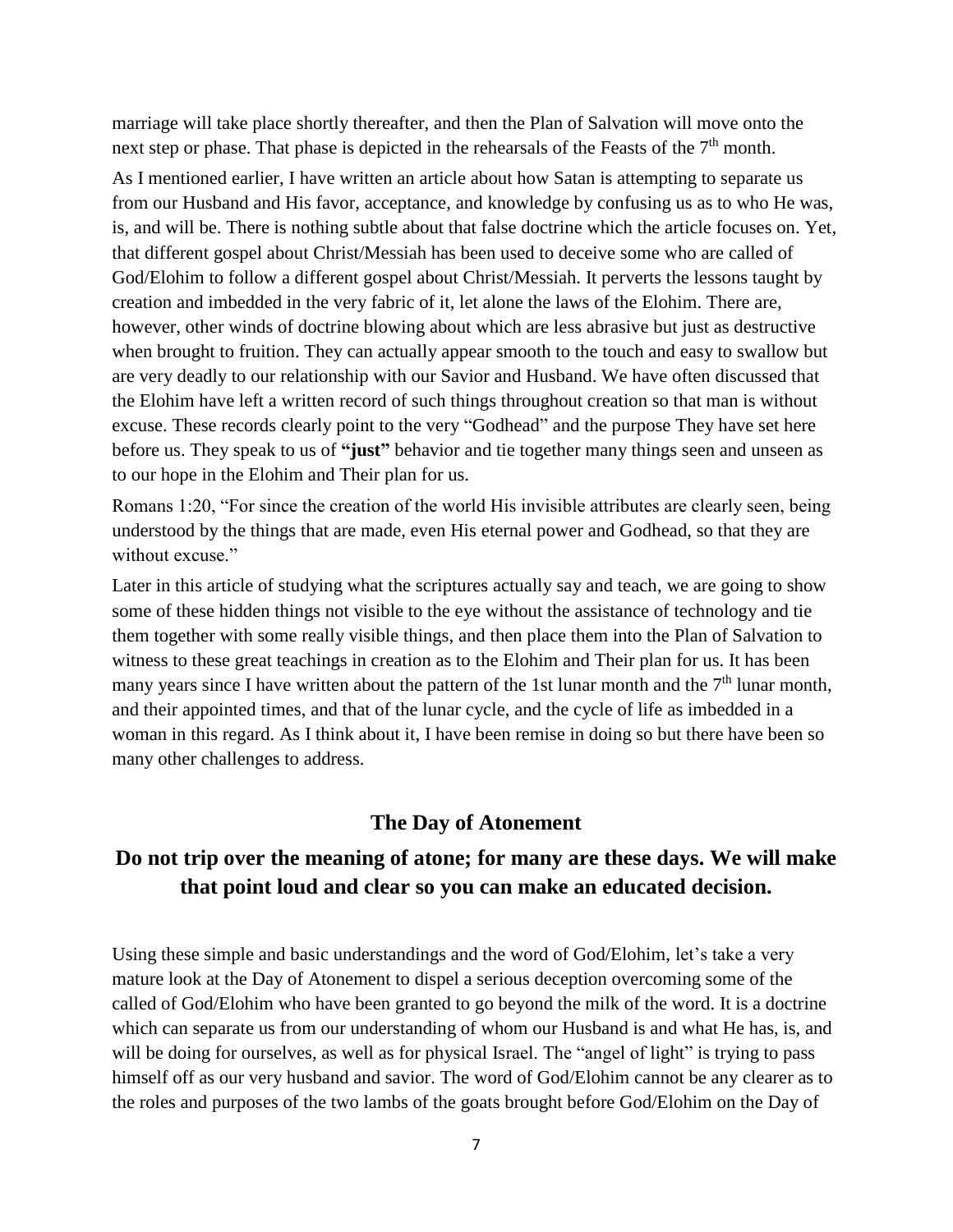Atonement. So, let's move on to this second great event of the seventh month in the timeline of the Plan of Salvation (the first is depicted in the Feast of Trumpets). This second event of the 7<sup>th</sup> month is under assault as to the word of righteousness. Based on some comments from some of the proponents that Christ/Messiah is the second goat we can conclude they believe there is no evidence of Satan and the Lord Jesus ever coming together at the same time for a judgement to be rendered. Thus, there can't be any semblance of a pattern and thus the second goat must represent our Savior. Once again are you kidding me? What stupid, immature, reasoning's. Just one example which comes to mind is Zechariah 3:1-5 talking about Christ/Messiah, Joshua, and Satan the devil the adversary of all that is holy and clean and good. Let us move on.

Leviticus 23:26-32; "And the Lord/Yehovah spoke to Moses, saying: Also the tenth day of this seventh month shall be the Day of Atonement. It shall be a holy convocation (Meqra; time of rehearsal) for you; you shall afflict your souls, and offer an offering made by fire to the Lord/Yehovah. And you shall do no work on that same day, for it is the Day of Atonement, to make atonement for you before the Lord/Yehovah your God/Elohim. For any person who is not afflicted in soul on that same day shall be cut off from his people. And any person who does any work on that same day, that person I will destroy from among his people. You shall do no manner of work; it shall be a statute forever throughout your generations in all your dwellings. It shall be to you a Sabbath of solemn rest, and you shall afflict your souls; on the ninth day of the month at evening, from evening to evening, you shall celebrate your Sabbath."

There's a lot of instruction contained within these seven verses of the bible. We're going to focus on just those relevant to the study of the significance of this day being a **day of separation**.

So why is this day so special to the relationship between God/Elohim and Israel that the sons of Israel must afflict their souls for the entire day without choice? Why does God/Elohim call this day a Sabbath, Shabbathon? There are those who teach one does not have to fast on this day. They say the Hebrew word for afflicting one's soul or body here has nothing to do with fasting. Let's see how easy it is to prove that wrong. The Hebrew word is #6013 in the Strong's. The Brown Driver Briggs says: "When used as a verb it means be bowed down, afflicted." And it gives many applications of its uses. One is Ezra 8:21. Just one of them, from the Interlinear

"Then I called a **fast** there, at the river of Ahava, so we might humble (#6013) ourselves before our God/Elohim, **in order to seek from Him a right way for us, and for our little ones,** (notice the reason; they want God/Elohim to make it clear) and for all our goods." Very important for fasting period! Apply this to making a decision on Atonement. God/Elohim does it for them, makes it abundantly clear which is worthy of shedding its blood as a sin offering. The other one would have produced a very bad way to follow. Do not be deceived by the seemingly new version of an old doctrine about the two goats of Atonement representing Christ /Messiah inspired by the angel of light and his deceived prognosticators of this subject. This day is a day of fasting as it should be based on what epic events will be taking place on it. Israel is reconciled to God/Elohim and Satan the adversary is separated from them; completely removed. Just think there are teachers of this terrible doctrine who state that the completely removed goat is actually representing the resurrected Savior and the salvation He brings with Him. I guess we should ask why fast on such a joyous occasion if that is the case? **We are going to debunk that biblically insane perspective through the scriptural patterns in the**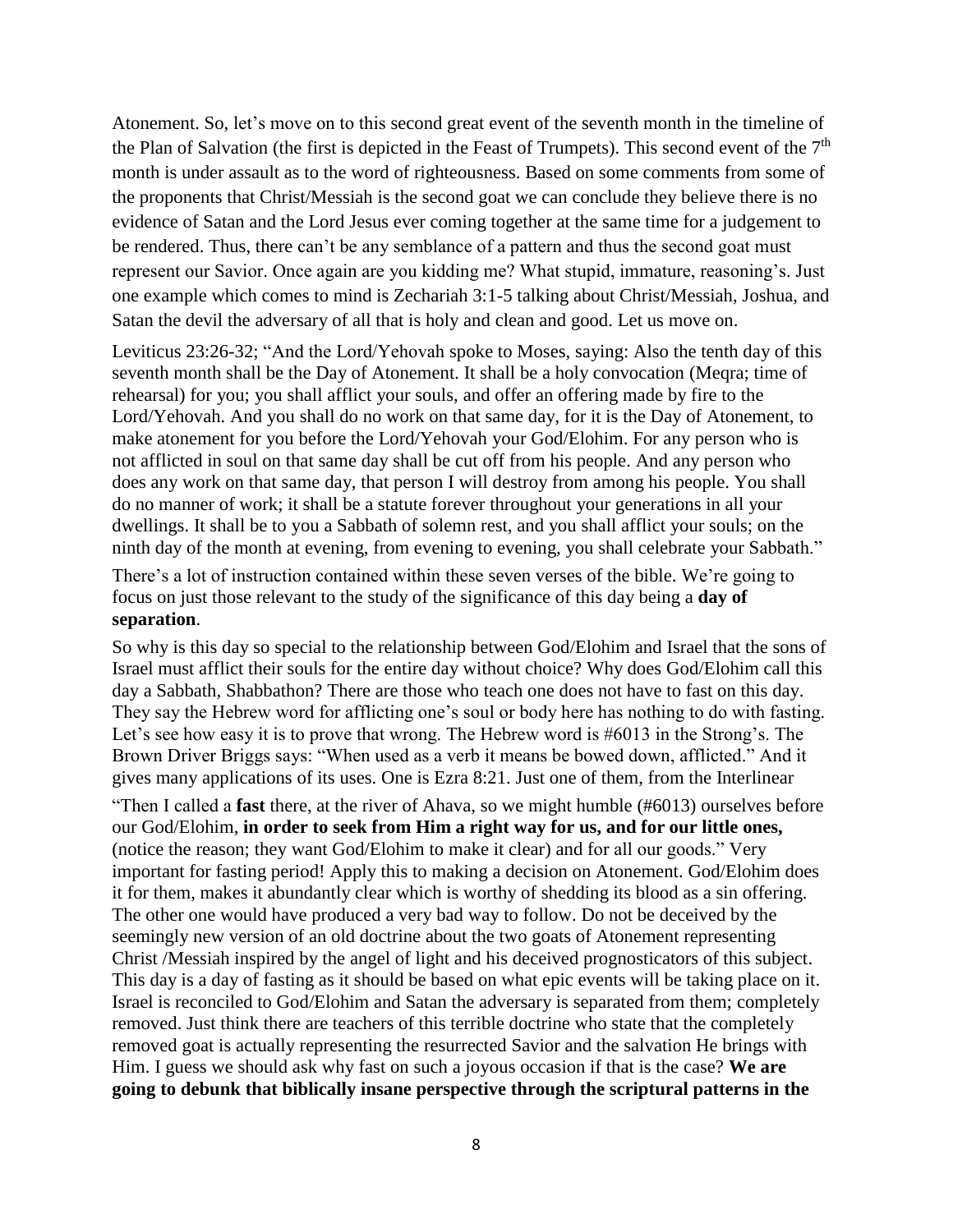**Word of God/Elohim, the Hebrew language, the English language, and the things which are made in creation which point to this epic event on this great day of rehearsal of that future reality**. Do not forget as well that on a Shabbathon (#7677) we are not allowed to do customary work, however, we are allowed to prepare what we are to eat that day. Here in Leviticus 23:32 God/Elohim says we are to apply the more stringent rules of a Sabbath [#7676] with no cooking at all to this Shabbathon, or annual holy day. He makes it very specific. Not only are we to not eat on this day from the end of the ninth to the end of the tenth, we are not allowed to prepare or cook any food for consumption for after sunset on the tenth. God/Elohim wants Israel's undivided attention on this day for a very important reason. So let's see why.

The rehearsal of this day follows the Passover of the Lord/Yehovah, Unleavened Bread with the Wave Sheaf day embedded in it, Pentecost, and Trumpets. We know that on the Passover the blood of the lamb was wiped on the door posts and lintel, the entrance of the homes of the Israelites. We also know that it was intended to protect **the firstborn and only the firstborn** from the death angel at that time when it passed over the land of Egypt at midnight and not all of Israel. We see, that during the seven subsequent days following the Passover that the firstborn of Israel as well as the rest of Israel, were to be making every effort to stay leaven free. As well, we know that the seven-week count (or barley harvest in agricultural terms) originating on the first day of the week (Christ's/Messiah's resurrection, during the Feast of UB), also comprise a time of testing and qualifying ending with the Feast of Weeks or Pentecost. That day is the Jubilee of the Bride; spiritual Israel the firstborn of the spirit, where she has the right to return to her true family and inheritance. All of these firstborn had the blood applied to them and that will also happen to the rest of physical Israel on the Day of Atonement. At that time, we also see the start of a new journey for the remainder of Israel, physical  $(1<sup>st</sup> covenant)$  and spiritual  $(2<sup>nd</sup> covenant)$ . It too is a time of testing, but with a different purpose from that of the seven weeks. Let me briefly explain. Those who qualify to be co-heirs with Christ/Messiah based on the outcome of their actions with Him will become the bride. After this we are dealing with those who will become the children of that union or, specifically, the firstborn of it as Christ/Messiah and His wife become fruitful and multiply. We see Christ/Messiah and His wife return on Trumpets to take up that task but first they need to establish who is in charge and by what set of rules all must live by. After doing this they need to have a great work performed on the tenth day of the seventh month. It is at that time that God/Elohim removes the greatest obstacle to Israel's success as to fulfilling her rightful place as the chosen people among the nations of the world, and complete what she had started and failed at so long ago. We can pick up this incredibly clear timeline in the book of Revelation. In chapters 19 and 20, we see the second covenant scriptures sequence much of the chronology of events found about the Plan of Salvation. We can read about a key event found in Lev.  $23:9-44$  as to the  $10<sup>th</sup>$  day of the seventh month, when we read Rev. 20:1-3 and its focus.

"Then I saw an angel coming down from heaven, having the key to the bottomless pit and a great chain in his hand. He laid hold of the dragon, that serpent of old, who is the Devil and Satan and bound him for a thousand years; and he cast him into the bottomless pit, **and shut him up, and set a seal on him,** so that he should deceive the nations no more till the thousand years were finished. But after these things he must be released for a little while."

What a time of joy and excitement the latter part of this tenth day will be for physical Israel. Just imagine the prince of the power of the air will be banished to a place where he can no longer input horrible thoughts in the minds of men, especially his favorite target, Israel. He will be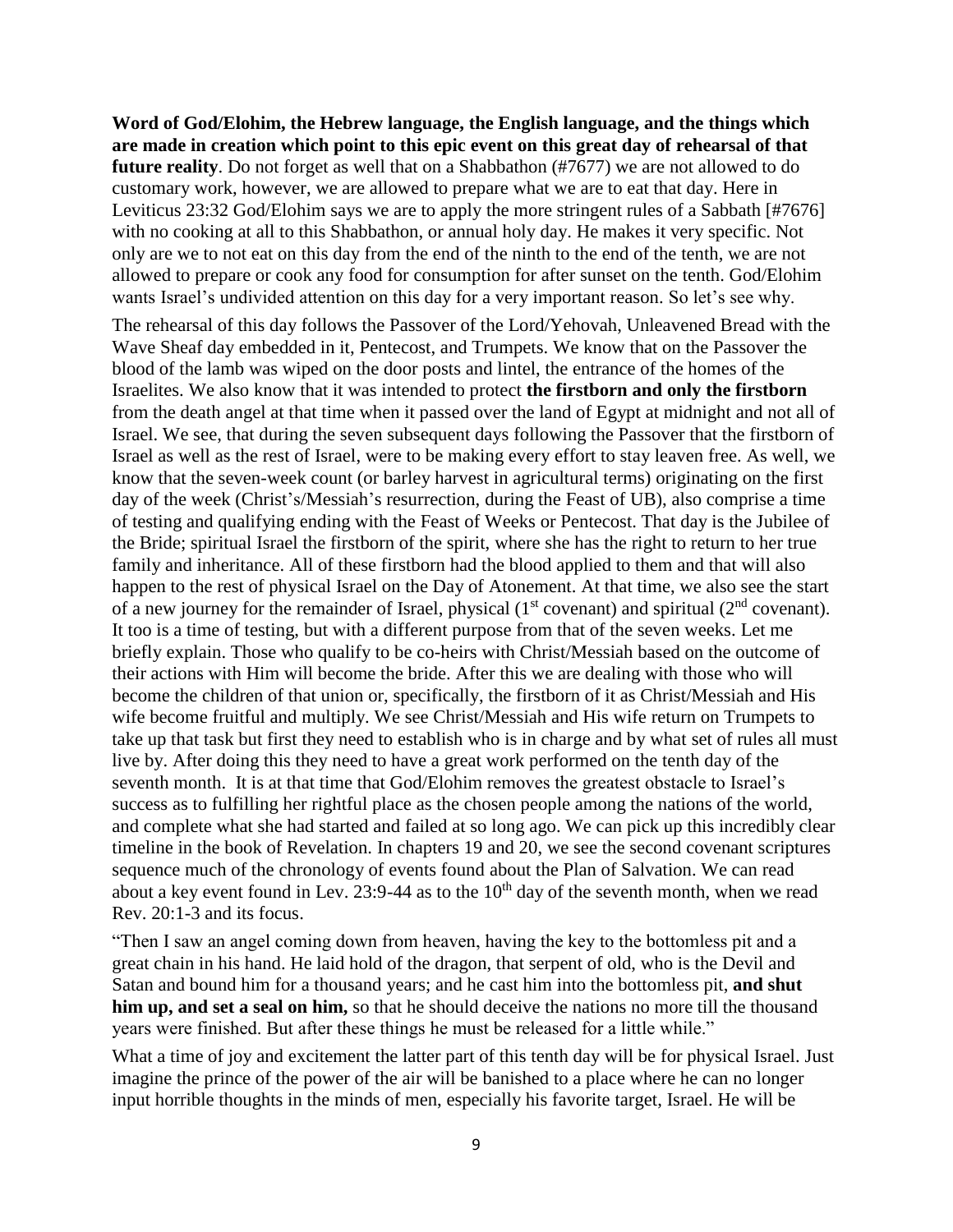made to atone or make amends for the injury he has caused Israel. He will be completely removed, cut off! This tenth day of the seventh month is a **day of separation between Israel and the devil.** This is why in the life cycle of a woman on the tenth day of that 28 day cycle we see the ovum undergo a special type of Mitosis called Meiosis in which its number of chromosomes are reduced by half. That takes place in preparation for it to receive the chromosome count of the sperm between the fifteenth and twenty-first days of that cycle, the time which it can be fertilized and create a new life. Do we all see the simplicity and beauty of God's/Elohim's creation and Plan of Salvation here? This tenth day of the seventh month is truly a Jubilee for physical Israel. Every fiftieth year on this day physical Israel celebrated that Jubilee. They were separated from the results of their bad behavior and decisions as well as from the bad results of that of a relative which had been out of their control to change. They were allowed to be freed from bondage and returned to their families and possessions. All of this is depicting what takes place at the end of the age of man. Satan's dominion is shattered and he is exposed for what he truly is to Israel; which is not a messenger or bringer of light. Israel's eyes are opened to the truth of God/Elohim as to who they are and what they should be doing. God/Elohim will give them His holy spirit and it will combine with the spirit in man and produce a new creation. Satan's influence, his nature, is removed from them and that void will be filled by God/Elohim. They will have the **right** to return to their family and their land. Let's read about this great event as it is depicted in the land of Israel, the Promised Land, to get a firmer grasp of the great events of this  $10^{th}$  day of the  $7^{th}$  month.

Leviticus 25:8-17; "And you shall count seven Sabbaths of years for yourself, seven times seven years; and the time of the seven Sabbaths of years shall be to you forty-nine years. Then you shall cause the trumpet of the Jubilee to sound on the tenth day of the seventh month; on the Day of Atonement you shall make the trumpet to sound throughout all your land. And you shall consecrate the fiftieth year and proclaim liberty throughout all the land to all its inhabitants. It shall be a Jubilee for you; **and each of you shall return to his possession, and each of you shall return to his family.** 

The Interlinear says of Leviticus 25:9-10; "And you shall cause an alarm, a ram's horn to **pass over** (#5674) in the seventh month, in the tenth of the month; in the day of atonement, less a ram's horn pass throughout all your land; and you shall make the fiftieth year holy, a year. And you shall proclaim liberty in the land to all its inhabitants; it shall be a Jubilee to you. And you shall return every man to his possession; you shall turn back each to his family."

This alarm of the ram's horn passing over signifies the defeat of Satan, the devil, so he no longer has dominion over the children of Israel. How do we know this is only talking about Israel here? Just for one Leviticus 25:2 starts with; "Speak unto the children of Israel, and say unto them, when you come into the land which I give you..." And we will see many more later.

The people in the land are clearly defined as Israel. It is at this time, as Revelation 20:1-3 more than adequately points out, that a mighty angel will bound Satan in a place where he cannot deceive anyone for a thousand years. Some are teaching now this epic event does not happen on the Day of Atonement. So, when do you see in scripture this colossal event taking place? Once again in scripture please. The activities surrounding the second goat typify it perfectly. Once again, moving on. But keep in mind the timeline of the Plan of Salvation doesn't end at the end of the one thousand years, so he will be loosed again for a short while to continue to be used in the timeline of the plan God/Elohim has set in place, and then the Gentile Nations will be tested.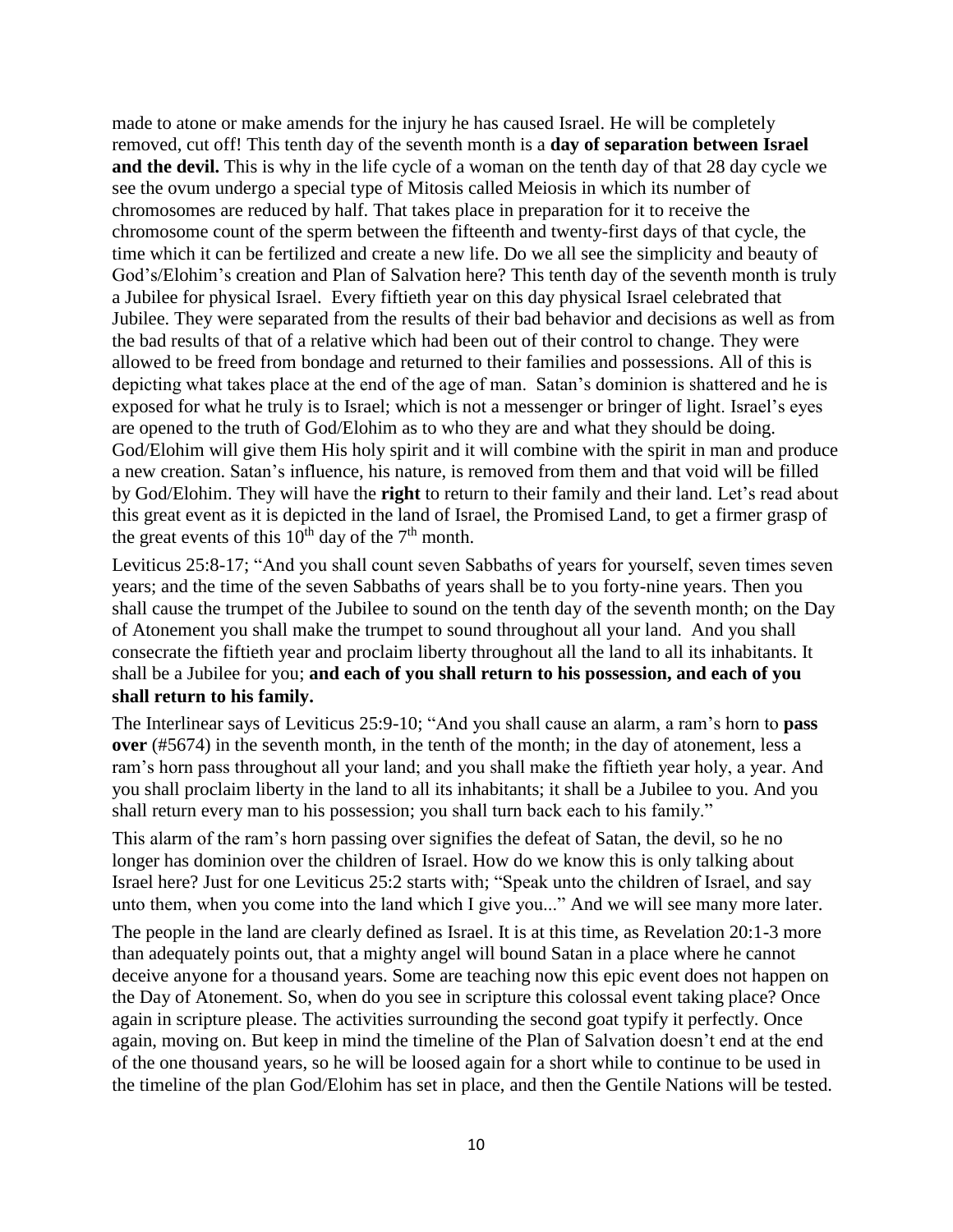Please remember the feasts of God/Elohim are simply rehearsals; (Miqra) of milestone events in the Plan of Salvation. They are not little children's stories or cartoons wrapped in guile and deceit. They are soberingly serious events of fact depicting what will happen in reality. So, by the time we get to the Day of Atonement reality in the timeline of the plan, Christ/Messiah has already shed His innocent, holy, and sinless blood to atone for or as the word means; "pay for the penalty on our behalf," for our sins, the firstborn. That is, and please remember as the second covenant scriptures tell us "for many" not for all. He has also, before this day in the reality of the Plan of Salvation; risen, ascended, to the right hand of God/Elohim the Father in Heaven. He does not in any way, shape, or form fall from that position. He is firmly entrenched as the Sovereign of mankind and comes at Trumpets to make that clear. Eventually, He turns the Kingdom over to the Father once all have been placed under Him. Let's not forget we have the days of UB completed for physical Israel, for those who have qualified to be the bride under that first marriage covenant. They are asleep in Christ/Messiah awaiting their call to eternal life. We also have those who have been added to the count coming out of that Feast and making the count to Pentecost the  $50<sup>th</sup>$  day, the Jubilee of the bride. These are the second covenant qualifiers represented in the 7 week harvest of the barley, the early harvest. On the  $50<sup>th</sup>$  day they will be united as one from both covenants and presented to Christ/Messiah their Husband.

Regardless of how you figure the return of Christ/Messiah etc., by the time of the reality of the Day of Atonement He will be sitting on His throne in Jerusalem with His saints. So, what role does He play at that time as well as being the King of Kings? He is also the High Priest, so who is sitting on the mercy seat? Take a guess. Christ/Messiah is the High Priest in that time of reality so that leaves the Father. That is the reality of the time setting of the Day of Atonement. So please keep in mind what has happened up to that point in the timeline and what is to follow. Do not be deceived! Christ/Messiah is not being represented by a goat that is going to be cut-off, cut-down, completely removed from the presence of God/Elohim and Israel and for that matter all men, and sealed in an uninhabited land devoid of men as we will cover shortly. It is obvious who is! What we are going to be reading in Leviticus 16 is to be understood in this **reality** and not some unbiblical rantings of deception, or fuzzy based children's story with layers of guile.

For those of you who have read or listened to our studies of the festivals of the seventh month you may remember we put together the study of the Feast of Tabernacles or In-gatherings first, so that we could see that it was a time which depicted the restoration of physical Israel to her land and family. It is a time in which Satan the devil has been bound and not able to deceive Israel any longer. For this to happen we see God/Elohim redeeming Israel at the Feast of Atonement, reconciling her to Himself. It is He and He alone who makes that possible. It is at that time that Satan the devil is exposed to all Israel, and his sins are laid on him for all to see. What a tremendous event. But he is not killed here, is he? No, he's not. He's put in a place after his sins have been placed on him so he cannot hurt Israel anymore through his cunning and deceptive ways and his ability to plant thoughts in our minds. Unfortunately, brethren, he has convinced many who once understood these things, or at least said they did, to fall from the clarity of the word of God/Elohim and Their very clear patterns, rules, laws, and commands. Let's correct this error by using the scriptures in an effort to help those who are falling for this new version of this unholy teaching. Leviticus 16 tells us about all the ceremonial functions of this day which the priest had to carry out on their behalf and that of Israel's. Within this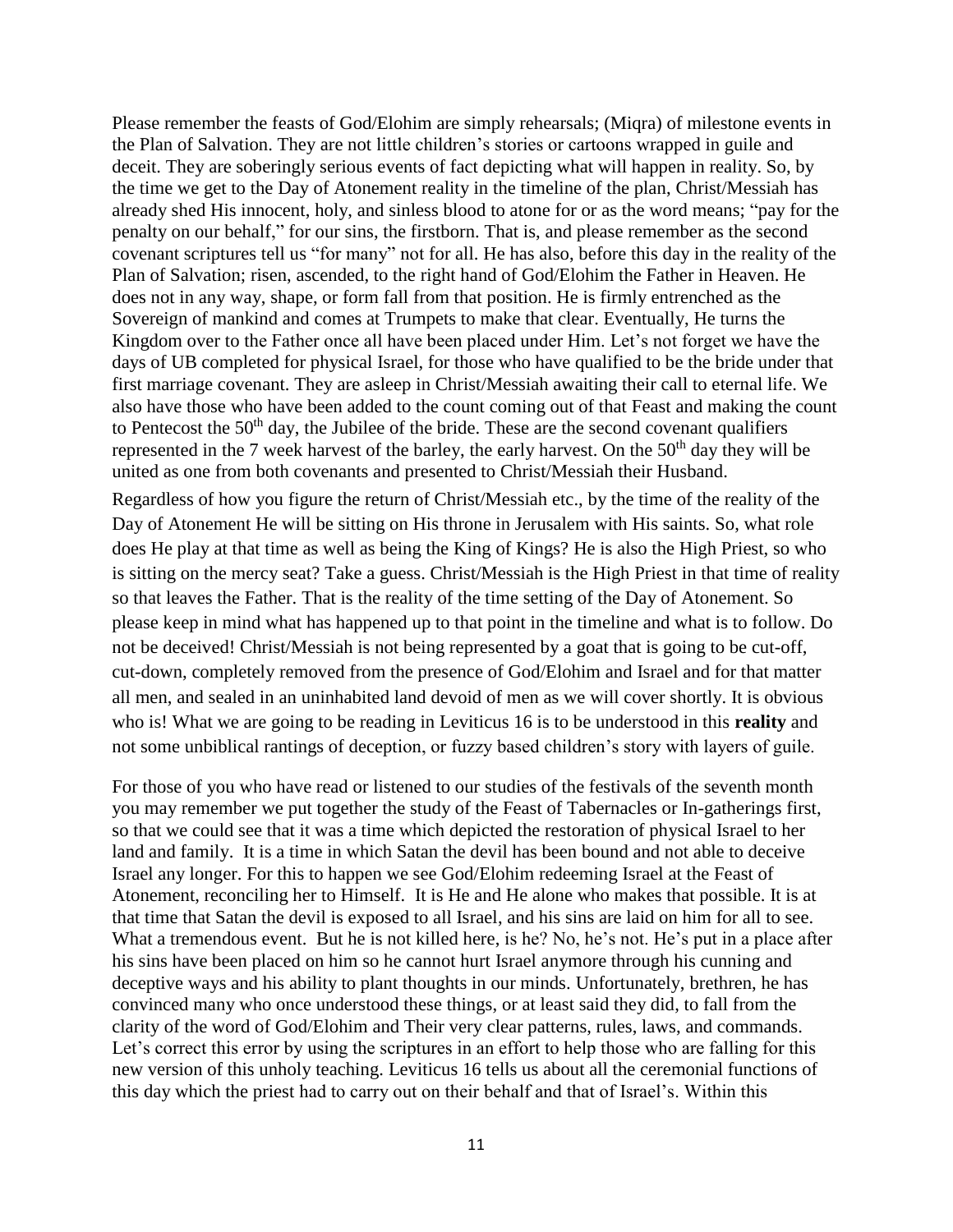instruction, we will see patterns confirmed which we will review today about this tremendously important day to physical Israel. Let's look at Leviticus 16:1-2;

"Now the Lord/Yehovah spoke to Moses after the death of the two sons of Aaron, when they offered profane fire before the Lord/Yehovah, and died; and the Lord/Yehovah said to Moses: Tell Aaron your brother not to come at just any time into the Holy Place inside the veil, before the mercy seat which is on the ark, lest he die; for I will appear in the cloud above the mercy seat."

This is very important instruction to the bride of Christ/Messiah. Remember who the two sons of Aaron were and how they got drunk and careless in their roles of being holy and how God/Elohim killed them with fire. He will not accept any profane behavior in the functions of the sacrifices, duties of the priests in the tabernacle, or anything unclean or unholy. Leviticus 10: 9-10 tells us the whole story of why they were killed by the Lord/Yehovah. Please listen to this one closely. "Do not drink wine or intoxicating drink, you, nor your sons (the two which were left alive) with you, when you go into the tabernacle of meeting, lest you die. It shall be a statute forever throughout your generations, (big reason why) **that you may distinguish between holy and unholy, and between unclean and clean**."

Dear brethren, if we are of the body of Christ/Messiah are we not members of a royal priesthood? 1 Peter 2:9; "But you are a chosen generation, a royal priesthood, a holy nation, His own special people, that you may proclaim the praises of Him who called you out of darkness into His marvelous light." We need to be able to determine between holy and unholy, clean and unclean, unblemished and blemished, unspotted and spotted, unwrinkled and wrinkled, and not tripping around over unbiblical doctrines before our Creator in a biblically drunken stupor initiated by the prince of the power of the air.

This is a very sobering warning to us all. We must never get careless and soil our garments by unholy things. We must drink of the pure and holy water of life which is found in the Word of God/Elohim and not the intoxicating drink of deceit of the devil and his fellow angels of light. We are going to see today how incredibly important this is to completely dispelling this terrible doctrine about the 2nd goat representing our resurrected Savior. It is a biblical and sacrificial impossibility for it to happen. Our Savior has never been soiled with our sins in any way imaginable, but Satan would like us to think He has done so. In a bit, we are going to address the Protestant theology filter that the first English translators used to really trample on the true and pure Word of God. Some of you may be getting a big surprise in doing so.

#### Leviticus 16 verses 3-4;

"Thus Aaron shall come into the Holy Place: with the blood of a young bull as a sin offering, and of a ram as a burnt offering. He shall put the holy linen tunic and the linen trousers on his body; he shall be girded with a linen sash, and with the linen turban he shall be attired. These are holy garments. Therefore, he shall wash his body in water and put them on."

Very easy to follow and please do not skip over all the relevant symbolism found here. Verse 5 "And he shall take from the congregation of the children of Israel two kids of the goats as a sin offering, and one ram as a burnt offering."

Here we are told that two kids of the goats are **selected** for a sin (only one sin offering between the two goats) offering (only one would qualify) and one ram as a burnt offering. Look what Aaron is to do first. **Read Leviticus 4 and elsewhere about the sin offering; it is to be completely without blemish (#8549 tamiyn; be complete, finished, entire: literally,**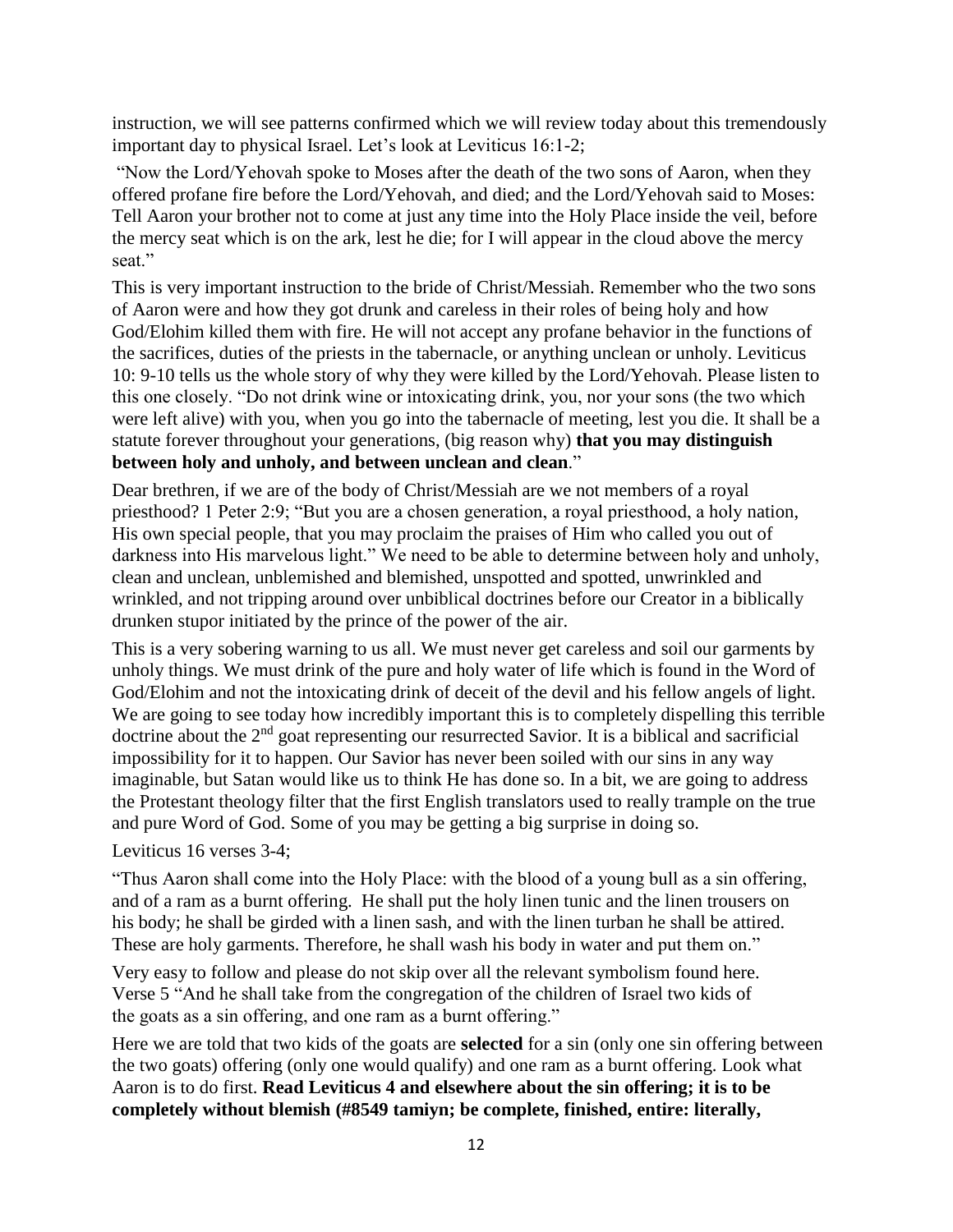**figuratively, morally; as a noun: integrity, truth). That is a Law and Commandment.** Verse # 6, "Aaron shall offer the bull as a sin offering, which is for himself, and make atonement for himself and for his house." Keep in mind that in the Kingdom the physical priesthood will be numbered through the house of Zadok and not all the rest of the house of Aaron as Ezekiel instructs us. The bull was to be killed and used as a sin offering for whom? For Aaron and his household. It was to make atonement for him and the other members of that household.

It is apparent that some have never bothered to look up the meaning of atone and its applications from the Hebrew to the English language. One recent sermon I listened to on this subject in total support of the  $2<sup>nd</sup>$  goat representing our resurrected Savior, uses verse 10 to support his completely erroneous supposition. In 10 we read that Aaron made atonement upon it. It is clear from his sermon content that he does not have a clue that atonement is applied from two very different perspectives. He also thinks this is possible because he believes Christ/Messiah was tainted by our sins, our transgressions and iniquities before He shed his holy blood. He has bought the Protestant theological filter of the early translators; even though the rules, laws, and commands of the sacrifices and the entire pattern of our sin free Savior makes it impossible to have sin in Him or on Him, whether His or anyone else's. That would have rendered Him unqualified to shed His blood for the forgiveness of our sins, for Him paying the penalty for them on our behalf.

So, what does it mean to make atonement? The word used for it throughout chapter 16 is #3722, kaphar. Strong's says of it: "a prime root, to cover specifically with bitumen, (that's tar, something dark and sticky. In other words, nobody can see what it is covering, whether sin or anything else, after the fact) figuratively to expiate or condone, to placate or cancel."

The BDB says of it: "cover over, pacify, make propitiation." So we see here and in all the other uses of this word, its simple uses. **The literal use is it covers over something. Its figurative use is to pacify or make propitiation. We see both literal and figurative uses being administered in Leviticus 16**. It can be recognized as an act of mercy extended from one to another in some of its uses and applications; directly or indirectly, literally or figuratively, which by the way none apply in that manner to the second goat. It/he, is paying up for his own vile actions which were injurious to another as we will establish clearly if not already. In addressing the word pacify here, we see it simply means "1) to ease the anger, agitation or distress of. 2) to restore to a peaceful state." **How can one even attempt to apply that to the detention of the second goat, the completely removed goat whom is being forcefully removed to a land cut-off, desolate, without any chance of getting back on his own? It is biblically deluded to try to do so.** Our Savior is who brought us to a peaceful state as we will see in Isaiah 53 shortly. The only definition here from the BDB which applies to the second goat is "cover over" which is exactly what will happen to him as we are going to see if we do not get that yet.

One of the reasons I was compelled to write about this subject again is because of the utter nonsense I listened to in a recent sermon supporting this unholy teaching about Christ/Messiah. The speaker stated often that the two aspects of the Day of Atonement were 1) expiation and 2) propitiation. He buffered these two terms with saying, yes, he knows they are different and unfamiliar to most of us and difficult to understand and that he would do his best to help us in that regard. Up go the flags brethren! Whenever you hear that type of talk, get ready for a tsunami of intellectually enlightened flood waters, directed at us poor dumb sheep. As it turns out this fellow needs some help from us, even with the basic understanding of these words he so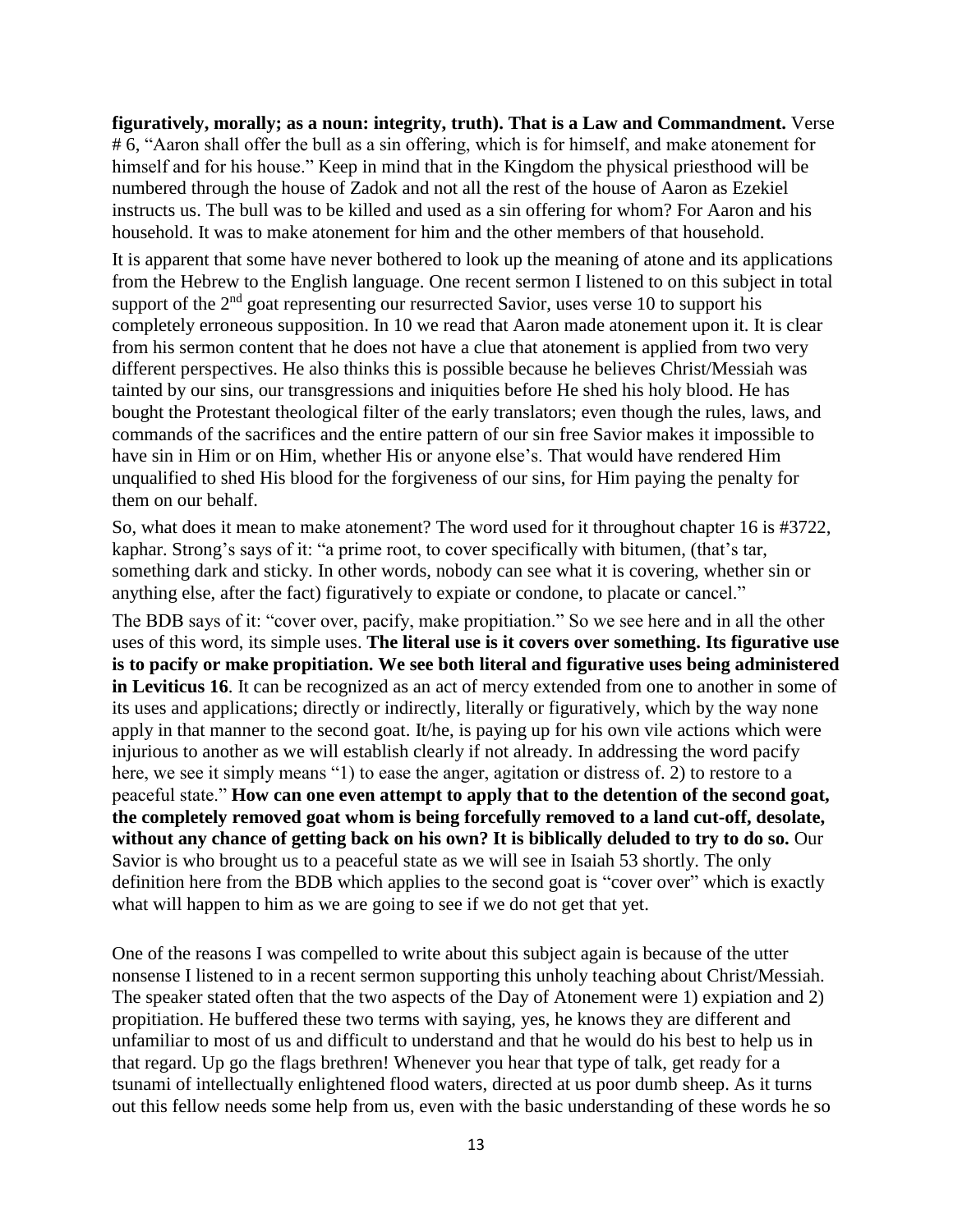boldly touted about. For the record the two aspects of utmost importance on the Day of Atonement are 1) reconciliation and 2) separation.

For the record I use an old version of the Merriam-Webster Dictionary for the meaning of English words for it is untainted by many of the slang and colloquial meanings now applied to them.

Expiate simply means: "1) to atone for, **to pay the penalty for [very important; not taking on the sin, but the penalty of it.]** 2) to make **amends** for." Clearly it has two different applications from two different perspectives. In case you do not know the meaning of amends let's read it; "something done or given by a person **to make up for a loss or injury he has caused**." That should be loud and clear. Did Christ/Messiah shed His holy blood to make up for something He had caused? Scream out the answer. NOT A CHANCE! But yet we see here that one of the applications of atoning is to make amends for something you caused to happen. So, when Satan the second goat, has to atone for what he has caused to injure others, he is exposed by God/Elohim of his part in it and has all those iniquities laid on him; **for he was the source of the injury to Israel.** He, as the prince of the power of the air and the adversary in disguise, lead them into sinful behavior. He is then removed from Israel's presence so he can no longer do so. Prior to his making amends, the atoning being placed on him, Israel is reconciled to God/Elohim through the blood of the qualified Lamb shedding its blood on their behalf, for their sins, and then united with God/Elohim as evidenced through the Jubilee laws which take on their reality, on the final Day of Atonement reality, in the timeline of the Plan of Salvation.

The first meaning of expiate (which by the way is just another word in the English language for atone and it is actually an intellectually enlightened word used by the many religious elites of this age), was what? "**To pay the penalty for**." That is what Christ/Messiah did for us and it will be applied to all mankind through the stages of the Plan of Salvation, but not on the Day of Atonement. He did not become unclean by our sins being in Him or on Him, as we will very clearly see, that this is Protestant theology. We all have choices to make on such things as this, and we are giving you one perspective of it, for you to make an educated decision. That is why we have been given the spirit of God/Elohim so we can all discern between the clean and unclean, the holy and unholy, the blemished and unblemished, and the poorly translated scriptures in many Bibles. Our Savior was always sin free; completely "tamyin" (as the Hebrew calls it) before He shed His holy blood, otherwise, He would not have been an acceptable sacrifice to the Father. There are teachers who claim Christ/Messiah has all our sins placed on Him, as in Him. That is biblically impossible based on all the rules and laws of the sacrifices and the very intent of Him being sin free. How did He actually atone for us? He paid the penalty in our place as in the first meaning of expiate/atone which we covered earlier! If something unholy touches something holy what happens folks? Let's let the word of God/Elohim tell us in simple, clear language. Keep in mind you are a member of a royal priesthood, if you are a member of the body of Christ.

Haggai 2:11-14; "Thus says the Lord/Yehovah of hosts: now ask the priests concerning **the law** (not a suggestion), saying, if one carries holy meat in the fold of his garment, and with the edge he touches bread or stew, wine or oil, or any food, will it (the foods it touched) become holy? Then the priests answered and said, No. **And Haggai said if one who is unclean of a dead body (most extreme example), touches any of these, will it be unclean? So the priests answered and said. It shall be unclean**. Then Haggai answered and said, so is this people, and so is this nation before Me, says the Lord/Yehovah, **and so is every work of their hands; and what they**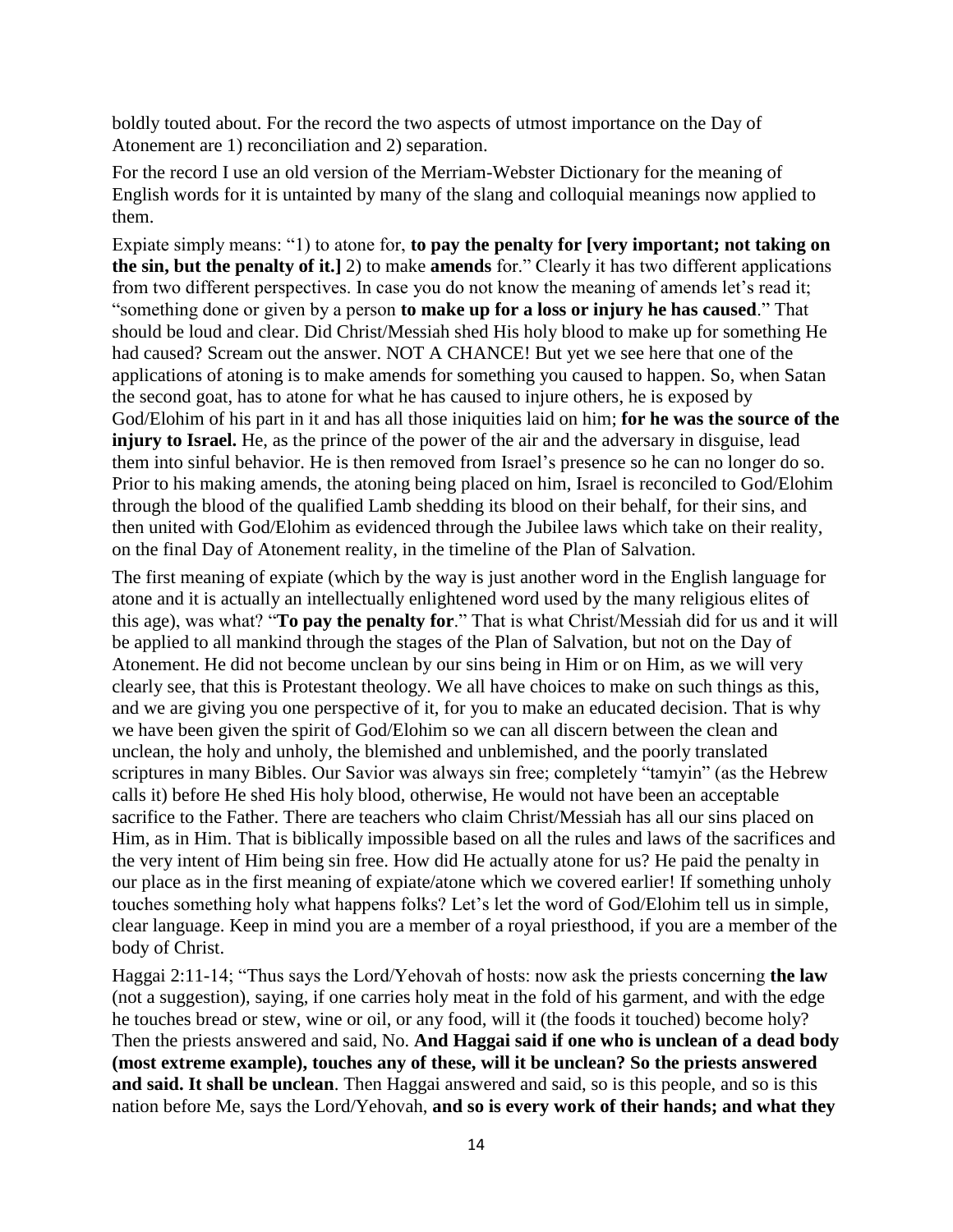**offer there is unclean**." There are rules, laws, and commands that address all this and they are not to be broken. If they are, then the sacrifice, the offering becomes unclean, unholy. If the sins of mankind are placed on or in our Savior before He sheds His holy blood, He would become unclean to the Father and He would not qualify to be our Savior as the result. In fact, He would have lost His right to return to His eternal existence because who was paying for the sins which were placed in and on Him and carried with Him to His confinement? We are going to address this a little later from an example from both covenant scriptures which have fallen prey to the Protestant theological translation filter.

Before I forget, let's address the other word which was deemed; one of the two aspects of the Day of Atonement, which was propitiation. It's a trickily used word of the illuminated ones, but it has a very simple meaning and application: "The act of gaining the favor or goodwill of another." I look at this word just as I do with the word grace, which in itself means favor and acceptance. It is inseparable from the word expiate. In one instance here, (the first goat) it is applied after the penalty is paid on our behalf, and it is not applied as in the example and meaning of the second goat as he is paying for his own wrongdoing which has caused others injury.

There is nothing difficult or mysterious in any of these words as we know most of you are completely aware of, but for the sake of those who do not know these simple facts we are going through them once again. We do not find it a burden to do so. We are all our brothers' keepers, if we are a member, a part of the body of Christ/Messiah. In recapping, we see that atoning has two meanings and applications and that the Hebrew for atone has both a figurative and a literal application which also are both applied to the two goats; one, to the goat which is blemish free, and the other, to the imposter.

Now let's get to the two goats' involvements in Leviticus 16 with all of these simple facts of understanding in place, Verses 7-8

"He shall take the two goats and present them before the Lord/Yehovah at the door of the tabernacle of meeting. **Then Aaron shall cast lots for the two goats:** one lot for the Lord/Yehovah and the other lot for the scapegoat."

This is very important. They were not in the tabernacle for a reason, only standing before it at the entrance, the gate, the door. Also; **Aaron was not allowed to determine which was which.** One was to be used as a sin offering to the Lord/Yehovah and the other had an entirely different use to come. Look how the Interlinear translates verse 8. "And Aaron shall give lots over the two goats, one lot for Jehovah, and one lot for a complete removal."

I listened to a man speaking in favor of the two goats representing Christ/Messiah who tried to stress that we have no understanding of what Azazel is, due to no pattern in scripture, and no Hebrew understanding of the word. That is amazing! The Hebrew used here for "complete removal" is #5799 which is translated scapegoat in many of the English translations or Azazel (once again a fine example of Protestant theological linguistic filter being applied). Strong's says of it: from #5795 and #235, "goat of departure" #5795 is ez, she-goat as Strong's puts it, but masculine in plural which also is used for goat's hair. Now that points out its coarseness and the difficulty in bending it to one's uses. (Now who does this sound like?) #235 is azal, a prime root, to go away, hence, **to disappear.** (Hardly Christ/Messiah, for He is sitting on His throne in full view of everyone at this time in the Plan of salvation.) This is why we see the Interlinear translating it as "complete removal." What happens to Satan by a mighty angel? **He**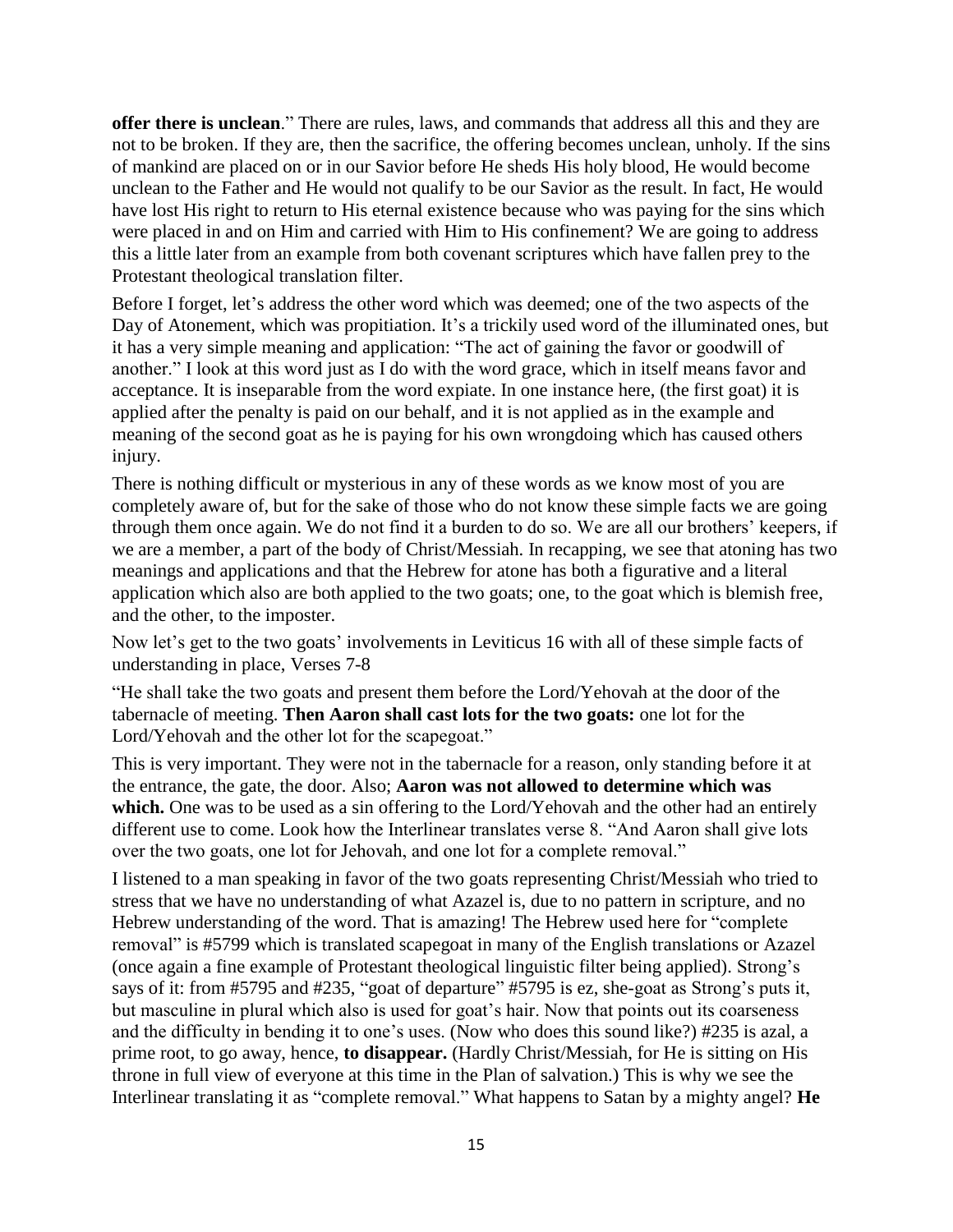**is completely removed for a thousand years.** Don't forget the other half of this word, ez, "strong and coarse as in difficult." **So this strongly difficult goat is completely removed.** The BDB says of #5799 or azazel, "entire removal." We are about to see that this goat is the source or author of the entire amount of sin being removed from Israel through the shedding of the worthy goat's blood, and then the blame for all the sin being placed where it rightly belongs, on the goat to be completely or entirely removed to an uninhabited land for 1000 years as the scriptural pattern instructs us. Israel will become holy and clean, but not by its actions, it is by those of the other young goat which has qualified to be a sin offering, completely clean and holy, which sheds its blood. It is spiritually dumbfounding to me to listen to men teach that this completely (forcibly) removed goat is referring to our resurrected Christ/Messiah and the salvation that He brings.

This task of discerning which goat is worthy of being the sin offering and which isn't, is not left to men to decide. Bring to memory the biblical reason for fasting which we covered earlier; **to seek the Father's will and Him to decide between a right way and a wrong way for us**. In verses 9-10 from the Interlinear, it is easy to see the one goat is symbolic of Christ/Messiah representing the light of the world; and the other goat who has deceptively represented itself/Satan as the light of the world and who has deceived all the world except for some of the called of God/Elohim.

"And Aaron shall bring the goat on which the lot of Jehovah fell and shall make it a sin offering. And the goat on which the lot fell for a complete removal shall be made to stand living before Jehovah to atone by it (making amends for the injury it has caused to Israel), to send it away for a complete removal into the wilderness."

As I mentioned earlier one man I listened to was professing this completely removed goat was also the resurrected Christ/Messiah because it says here that Yehovah had this goat stand before Him and "atoned by it." Look how easy this is to answer in light of all the insurmountable evidence that this goat is the false christ of light, Satan the devil. This fellow claims rightly that only the holy blood of Christ/Messiah can atone, pay the penalty for sin. Absolutely correct! Only His shed blood can pay the penalty required of sin for He had no sin in Him. He died on our behalf, not His which is where the first meaning of expiate/atone comes into play. So yes, only His blood can atone; pay the penalty, pacify, or make propitiation for us. Is that what this second goat was doing? Not a chance! Let's read this verse in the NKJ. "But the goat which the lot fell to be the scapegoat (completely removed) shall be presented alive before the Lord/Yehovah, **to make atonement upon it** (did we get that? It does not say for it or anyone else. **This is the literal application of kaphar**) to let it go as a scapegoat (completely removed) into the wilderness."

What does this atoning or covering with black pitch represent in relation to the statement it is found in? (**I repeat, this is not the figurative use of the word Kaphar, it is also the application of the second meaning of atone/expiate which means he is making amends for the injury he caused to Israel**). Wilderness here is #4057 Midbar from #1696 in the sense of driving, like an open fence where cattle are driven, by implication a desert. The Brown Driver Briggs states it has 4 uses and that the one found here in this verse means: "uninhabited land, wilderness in which is no man."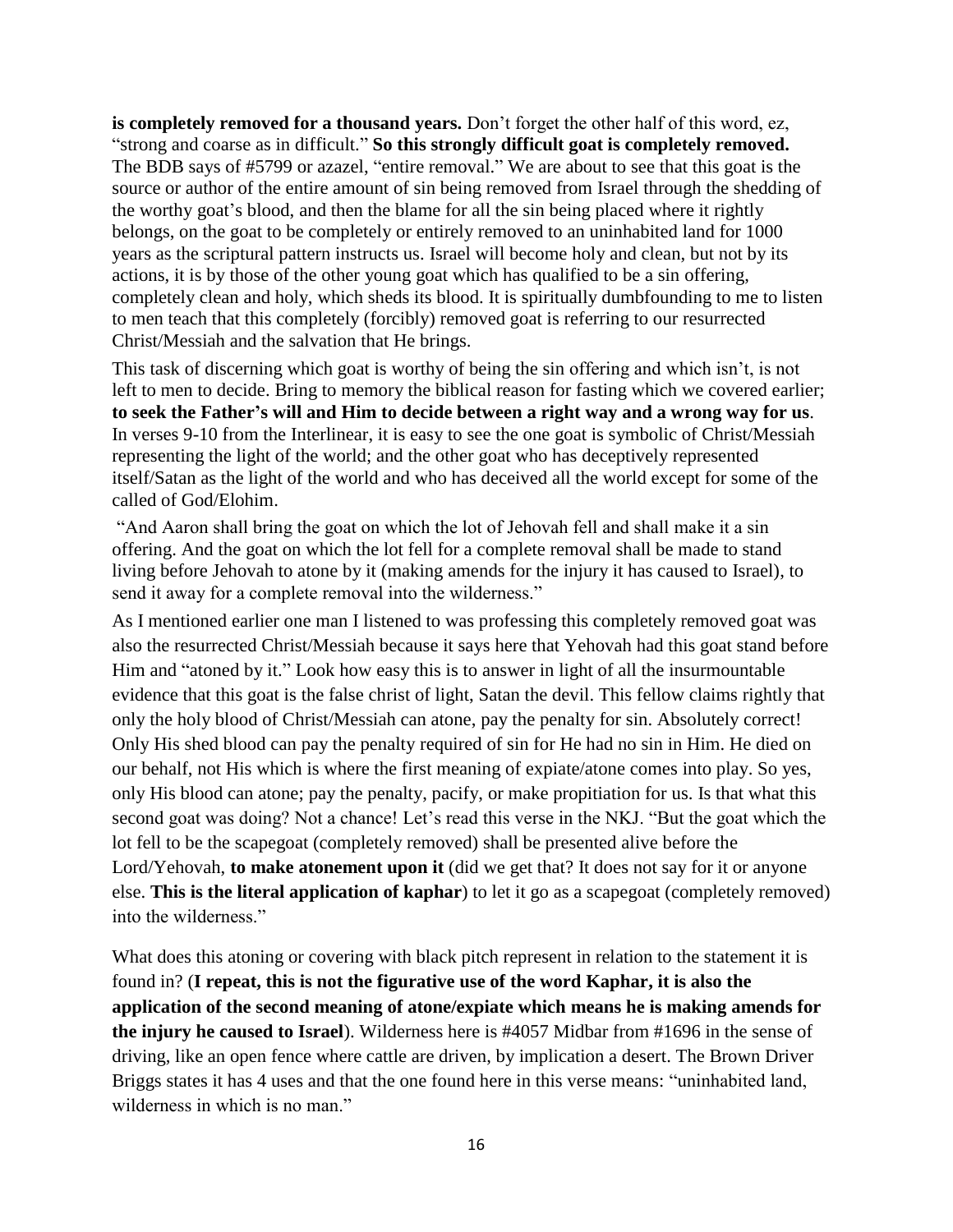Once again, who is going to be separated, driven out against his will, for 1000 years to a pit which has an impenetrable seal or cover over it; no in and no out, no nothing? It is certainly not Christ/Messiah. How ridiculous would that be! At this point in the timeline Christ/Messiah is firmly entrenched as the King of Kings and Lord of Lords sitting at the right hand of God/Elohim the Father. The holy blood of our Savior was shed at Passover. This blood here is symbolic (figurative) of that previous holy blood of Passover now being applied to the nation of Israel, all native Israelites. However, the complete removal of the second goat is the literal translation of kaphar being applied here. Yes, this representative goat of Satan will be literally removed from the presence of Israel and for that matter from before God/Elohim who sits on the mercy seat, and then covered over in a pit. Rejected completely! He will now pay up for the part he played in the injury to Israel.

Are we all seeing the clear point I am making? The goat which is accepted or acceptable to God/Elohim for a sin offering and to be determined as so by Him, is **holy**. The other is an imposter and will be vetted and exposed, as such by God/Elohim Himself.

Now let's read what is done with the blood of both the bull and the goat which are holy, clean and complete. Again, very important to the truthful understanding we are discussing. Lev. 16: 11-19;

"And Aaron shall bring the bullock of the sin offering, which is for himself, and shall make an atonement for himself, and for his house, and shall kill the bullock of the sin offering which is for himself: And he shall take a censer full of burning coals of fire from off the altar before the Lord/Yehovah, and his hands full of sweet incense beaten small, and bring it within the veil: And he shall put the incense upon the fire before the Lord/Yehovah, that the cloud of the incense may cover the mercy seat that is upon the testimony, that he die not: And he shall take of the blood of the bullock, and sprinkle it with his finger upon the mercy seat eastward; and before the mercy seat shall he sprinkle of the blood with his finger seven times. Then shall he kill the goat of the sin offering, that is for the people (physical Israel **not all mankind** as some try to twist into this holy day), and bring his blood within the veil, and do with that blood as he did with the blood of the bullock, and sprinkle it upon the mercy seat, and before the mercy seat: And he shall make an atonement for the holy place, because of the uncleanness of the children of Israel, and because of their transgressions in all their sins: and so shall he do for the tabernacle of the congregation, that remains among them in the midst of their uncleanness (this is very special and only happens once a year). And there shall be no man in the tabernacle of the congregation when he goes in to make an atonement in the holy place, until he comes out, and has made an atonement for himself, and for his household, **and for all the congregation of Israel**. And he shall go out unto the altar that is before the Lord/Yehovah, and make atonement for it; and shall take of the blood of the bullock, and of the blood of the goat, and put it upon the horns of the altar round about. And he shall sprinkle of the blood upon it with his finger seven times, (representing all the things which have taken place in the first seven months of the plan) and cleanse it, and hallow it from the uncleanness of the children of Israel." This all takes place, the reconciliation of Israel to God/Elohim, the forgiveness of their sins, prior to the activities surrounding the second goat. The activities surrounding the second goat have nothing to do with the **forgiveness** of Israel's sins.

The shed holy blood of Christ/Messiah was now applied to all of Israel and not just the firstborn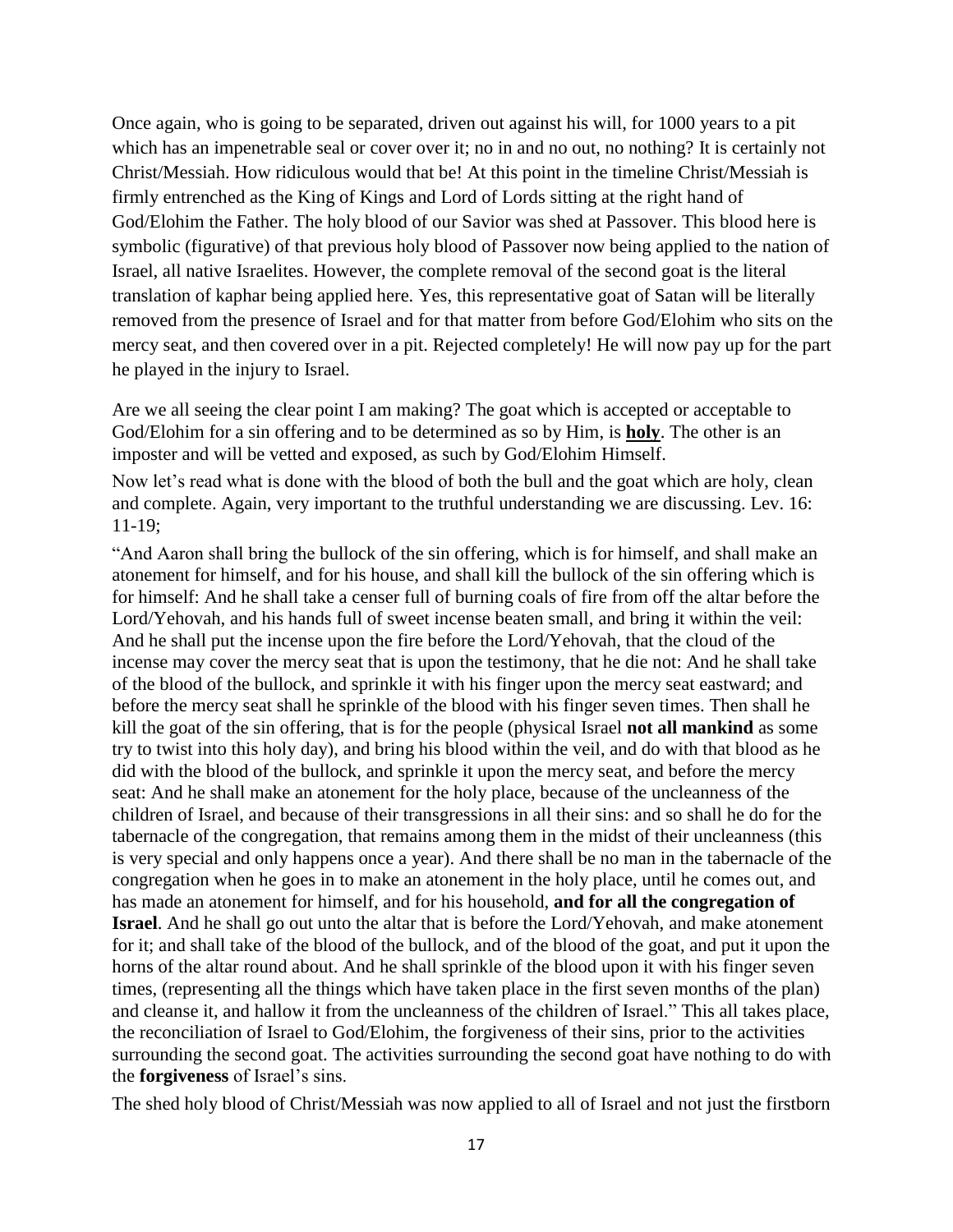as at Passover. You will find nowhere in the scriptures here in Lev. 16 about all mankind being the beneficiary of this shed blood at this time on the Day of Atonement. That will happen after the 1000 years are over and the Gentile Nations are tested by the devil.

Now look what happens to the goat which is to be completely removed. Verses 20-22;

"And when he hath made an **end of atoning** for the holy place, and the tabernacle of the congregation, and the altar, he shall bring the live goat: (now this is after all that atoning of forgiveness is done, over, completed for Israel. The sin offerings, the blood of them, have already been sprinkled and the penalties paid, the favor and acceptance granted by the actions of the tamyin goat, and bull for that matter.) And Aaron shall lay both his hands upon the head of the live goat, **and confess over him all the iniquities of the children of Israel, and all their transgressions in all their sins, putting them upon the head of the goat,** and shall send him away by the hand of a fit man into the wilderness: And the goat shall bear upon him (self) all their iniquities unto a land not inhabited: and he shall let go the goat in the wilderness."

All the sins had already been forgiven by the time of this goat's solo appearance before Yehovah. The worthy goat, the tamiyn goat, had shed its blood to do so, thus that is not what is taking place here. This goat here is a fraud, the great deceiver who transforms himself into an angel of light and certainly doesn't die on behalf of anyone else, does he? No! Do we see this incredible instruction here? This goat who is the author of all the sins of Israel is completely removed from Israel and they will receive the spirit of God/Elohim to join with the spirit in man to make them a new creation just as the prophesies have told us and just as it is typified in creation which we will be getting to shortly in great detail. Satan is exposed by God/Elohim for what he really is. All his influence and in-grained deceit is taken away from the presence of Israel. This is why it is a **day of separation** between Israel and the devil. This is why the ovum on the tenth day loses half its chromosome count. It is not a mystery to us who are called of God/Elohim. It is a magnificent truth which we should proclaim to all. How this day fits into the timeline of the Plan of Salvation is being made incredibly clear. This day is primarily about physical Israel being reconciled to God/Elohim and separated from the devil and all that is his. Israel will be set free from that bondage and will be able to return to God/Elohim and the promised land so that she is ready for the next stage in the plan, the in-gathering, the restoration, and the tabernacling with the God/Elohim family as begotten children who are led by the spirit of God/Elohim once they are reconciled. What an awesome and merciful God/Elohim we worship. With no bounds to His mercy. In summing up His instructions of this day He tells us in verse 34: "And this shall be an everlasting statute unto you, **to make atonement for the children of Israel** (not all mankind as some teach in error, for that time comes later in the timeline) for all their sins once a year."

Let's put another nail in this coffin of deceit about the completely removed goat representing Christ/Messiah. Verse 22; "and the goat shall bear on him all the iniquities to a land cut-off. And he shall send the goat away to the wilderness." (JP Green) **Once again. if this is Christ/Messiah having all the sins placed on Him and sent away after all the sins were forgiven, then who is going to shed his blood to forgive these sins?**

Cut-off here is #1509 GeZerah from #1504 a desert (as separated) not inhabited. #1504 Gazar is a prime root; to cut down or off; figuratively to destroy, divide, exclude.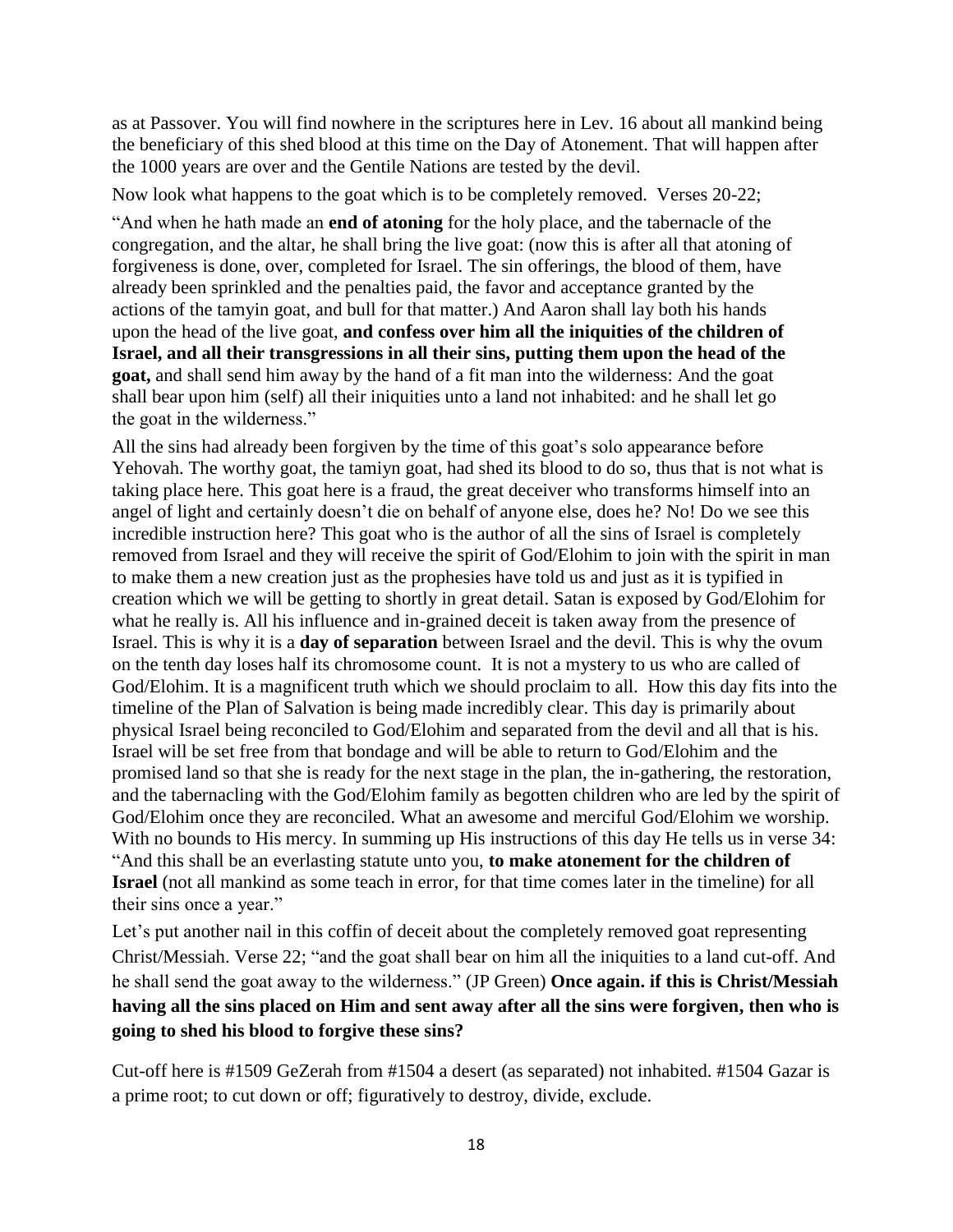The BDB says of it: "separation: Leviticus 16:22 unto a land of separation, of the goat for azazel (completely removed); solitary land; cut off; i.e. **whence it would not readily find its way back**."

Dear brethren, please remember where this takes place in the timeline of the Plan of Salvation. Once again, where is Christ/Messiah at this time? Sitting on His throne in Jerusalem! He is surrounded by His saints and busy with the work of the Kingdom as it pertains to restoring Israel to her rightful place. So, are we to conclude that He is somehow now, on the Day of Atonement, going to be completely removed, cut down, forcibly driven out to a place away from everything He has accomplished to date; to an uninhabited place which is cut off from everyone. Please do not bite from this apple of deception which represents the two goats as Christ/Messiah. The biblical truth is one goat represents His shed blood being applied to the remainder of Israel, and the other represents Satan being exposed to all of Israel and his subsequent banishment to the pit and covered for 1000 years, because of the injury he has caused to her.

# **Now the other Shoe: The Protestant Theological Filtered side show of Satan the great deceiver.**

The evidence we have covered so far is very conclusive to the fact that it is a biblical impossibility for the second goat to represent Christ/Messiah, but for some it will not be enough. So, let's address a common error of some here at this time as to whether the blood of Christ/Messiah was holy based on the patterns of such things in the word of God/Elohim which we have covered. In their tripping over the scriptures to try and link some to support their supposition that Christ represents the second goat which had all the iniquities of Israel placed on it, thus in it, they turn to places like Isaiah 53:6 for a first covenant reference, and then to 2 Corinthians 5:21 for a second covenant reference. Of course, they have others as well, but these two will suffice to show the error they have followed. Once again, we know some of you understand these things but they are necessary to review and state so someone who has not been exposed to the pure Word of God/Elohim can do so and make their own decision on the matter through the filter of the holy spirit and not of a protestant theological filter which changes words, sentence construction, etc. to fulfil their misguided understandings which have turned much of modern Christianity in wrong directions. With the application of some teachers in the body as well as out of it, connecting poorly translated scriptures erroneously, we no doubt have another tenant of our faith being trampled on as well as being undermined. It boils down to one thing on this point; either Christ/Messiah was completely sin free or He was not. No games are to be played here. You make the choice yourself.

Isaiah 53:6 from the NKJ; "all we like sheep have gone astray; we have turned everyone, to his own way; and the Lord/Yehovah **has laid on Him** the iniquity of us all."

Now this is a perfect example of what I have been saying about Protestant theological filters being applied to the Hebrew language.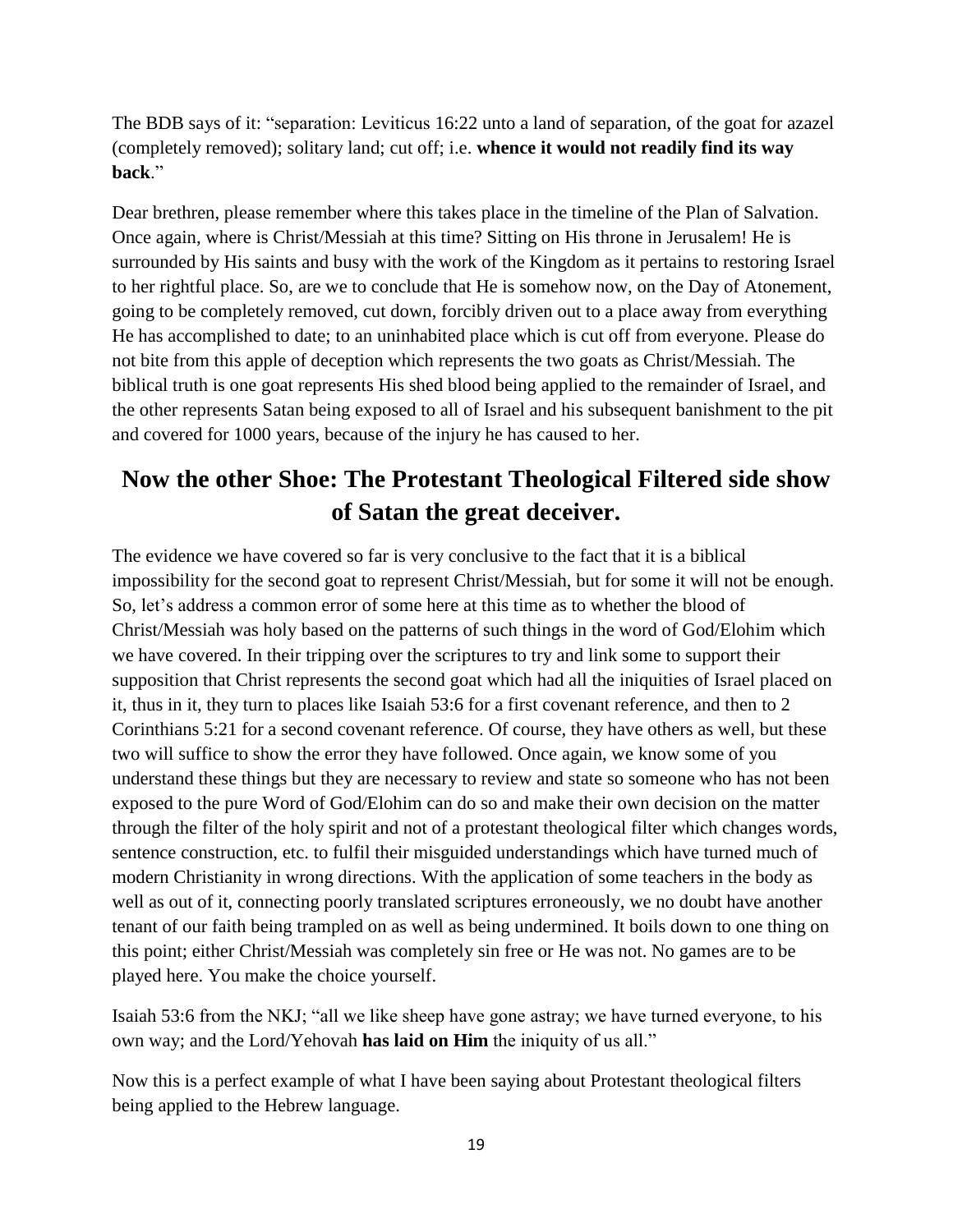Now from the JP Green Interlinear; "All we like sheep go astray; we have turned each man to his own way; and Jehovah **has made meet in Him** the iniquity of all of us."

Here we have the NJK Protestant filter applied to the meaning of Christ/Messiah and His relationship to our sins, "laid on Him." In other words, He absorbed them according to this rendering and elsewhere in the chapter as well. They were placed on Him, touching Him. Is that biblically possible for Him to remain a holy and tamyin sacrifice? Remember atoning simply means paying the penalty of the sin caused by another. It has nothing to do with absorbing or being touched by the sin, but paying the penalty for it on behalf of another. Yes, laying down your life for another.

On the other hand, we have the JP Green (once again a Protestant in understanding but also a real linguist) translation saying; "has made meet in." So what does that mean? Loads and loads of understanding here to what is correct in the Hebrew.

Strong's says the Hebrew word used here is #6293; paga. "A prime root; to **impinge** by accident or violence or figuratively by importunity…" If you are curious what impinge means; " 1) to strike or dash 2) to come in close contact 3) to encroach, infringe on another's rights." Number two will speak volumes when we see what the BDB has to say about it. For those who may not know the Brown Driver Briggs is used by Hebrew University for translations of words as to meanings and applications into English. That is just one of the reasons I use it.

The BDB says of it: "a verb; meet, encounter, reach."

Is this not just amazing to watch things like this unfold when we have the spirit of God/Elohim assisting us. We see here why the JP Green uses the word "meet" instead of "laid." You can also use, "to encounter" or "reach" besides meet here to describe (remember it is a verb) what is actually taking place here in Isaiah 53:6 as well as elsewhere in this chapter also. Let's not go astray on this very important and revealing application of the Hebrew word here. It completely supports the biblical rules; **that sin did not touch our Savior prior to the shedding of His holy blood** (When did He actually do this? When He was pierced with a spear. Interesting how some translations have expunged that in second covenant scriptures today). Sin was not laid on Him or in Him in any form. That is not what His atoning was for. It was to pay for the penalty of the sin. **He met up with that penalty, came into close contact with it, was encroached by it, when He had to fulfill His promise to us that He had made from the foundation of the world in the event man turned to sin**. According to all the biblical rules, laws, and commandments, if sin had touched Him, He would have been unacceptable as an unblemished holy sacrifice and offering to the Father. He had no sin in Him or on Him period! He was guiltless in the sins we have all committed, thus qualifying to be an acceptable sacrifice and offering. However, Satan is not guiltless in them. He has to make amends for his evil actions and activities, which have to be reckoned with, for the injury he has caused Israel at that reality in the timeline of the Plan of Salvation. Dear brethren, this is so simple and easy to understand.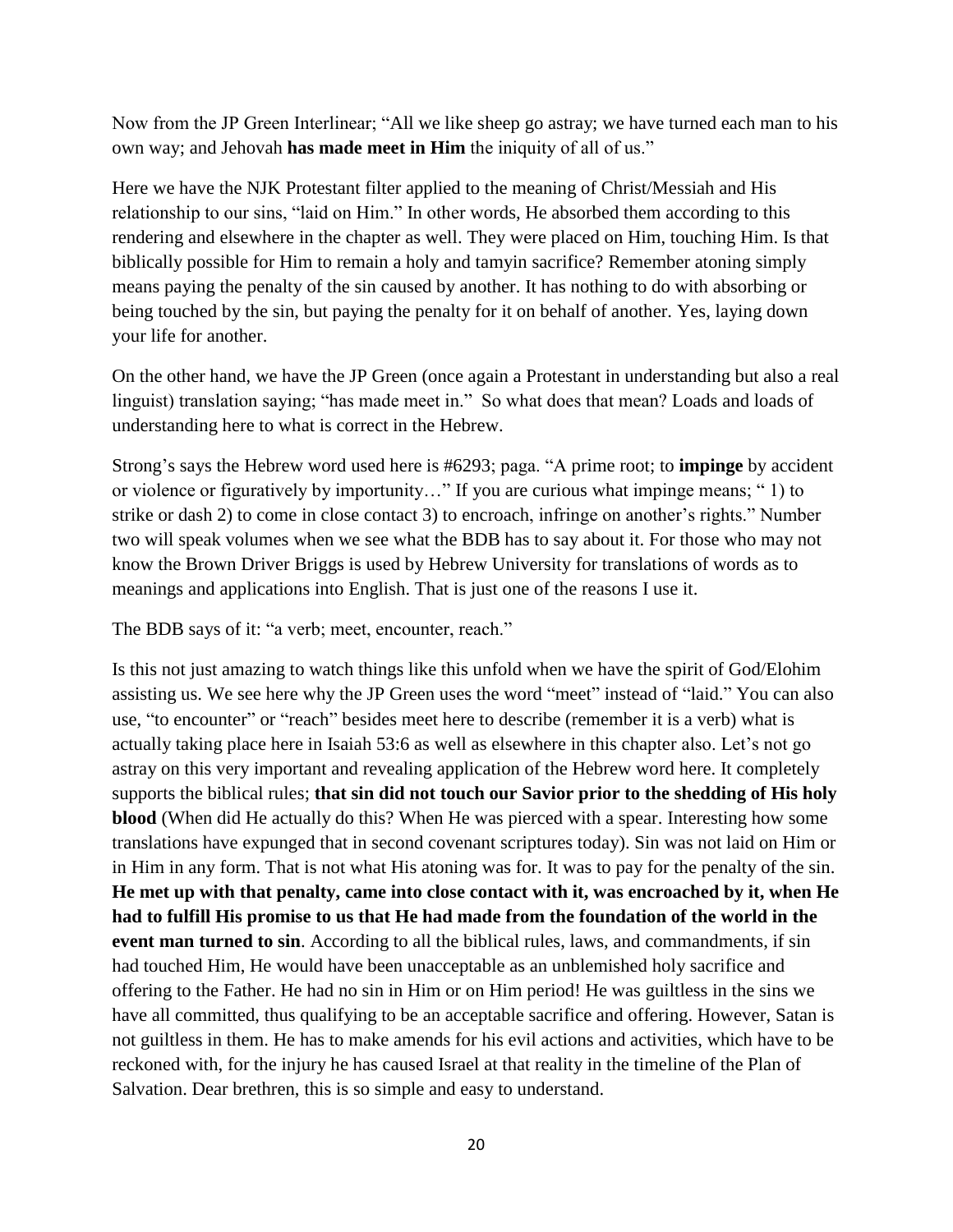Unfortunately for the Protestant theologically filtered translations there are actually rules, laws, and commands which need to be applied here and elsewhere to attain an accurate translation based on patterns of the Father. They did not have the spirit of God/Elohim assisting them in understanding the things of God/Elohim. We do, so we are without excuse, which does not mean we are without forgiveness, with one exception; if we do it willfully and knowing exactly what we are doing. The truth can set us free or convict us.

We can apply this same method of getting to a correct biblical translation for all of this chapter as well as, for all scriptures. One scriptural truth will not contradict another. If we see this happening, we know there is a problem which we must get to the bottom of and it is often found in a mistranslation. We are only applying it to a few scriptures in this article. You will need to do it to the others which apply in this case and make your own decision on what biblically fits. Unfortunately, some are letting another do this for them. Please do not do that, make the effort to sit one and one at the table with your Husband in waiting. Let Him feed you. Glean from the four corners of the Father's field, but only take what is clean and palatable food. Don't try to ingest defiled food for many are trampling down and defecating on the pure Word of God/Elohim here at the end of the age.

Let's stick with one more example here in Isaiah 53. In verses 4-5 we can see the Protestant theological filter applied to the translation of the Hebrew.

Verses 4-5 in the NKJ; "Surely He has **borne** our griefs and **carried** our sorrows (not sins); yet we esteemed Him stricken (why), smitten by God/Elohim, and afflicted. But He was **wounded** (when and how) for our transgressions, bruised for our iniquities (when and how and can a beating forgive spiritual sin which is not unto death?), the **chastisement** for our peace was upon Him (how), and by His stripes we are healed (healed from what?)."

Now the JP Green Interlinear; "Surely He has borne our sicknesses and our pains; He bore them, yet we regarded Him as plagued, stricken by God/Elohim and afflicted. But He was pierced for our transgressions, crushed for our iniquities, the chastisement of our peace was on Him: and with His wounds we ourselves are healed."

Here in verse 4 we can see that sickness and pains are accurate translations, not griefs and sorrows, for they are shadowy translations of the true meaning and intent of this translation. Please look all of these up yourself. We also see borne and bore as accurate translations. Borne is #5375 nacah. Strong's says of it; "a prime root; to lift in a great variety of applications…" The BDB is much more thorough in addressing it as to meanings and applications. "lift, carry, take: 1) lift, lift up 2) bear, carry, a load or burden literally 3) **take, take away: literally to take away, carry off as in guilt, iniquity, transgressions, i.e. forgive."**

Now we have a choice to make. Based on our biblical understanding through the spirit of God/Elohim which one are we going to apply? My decision is number three, because He takes our sickness and pain away, He forgives us. He is not carrying away our sins in Himself in any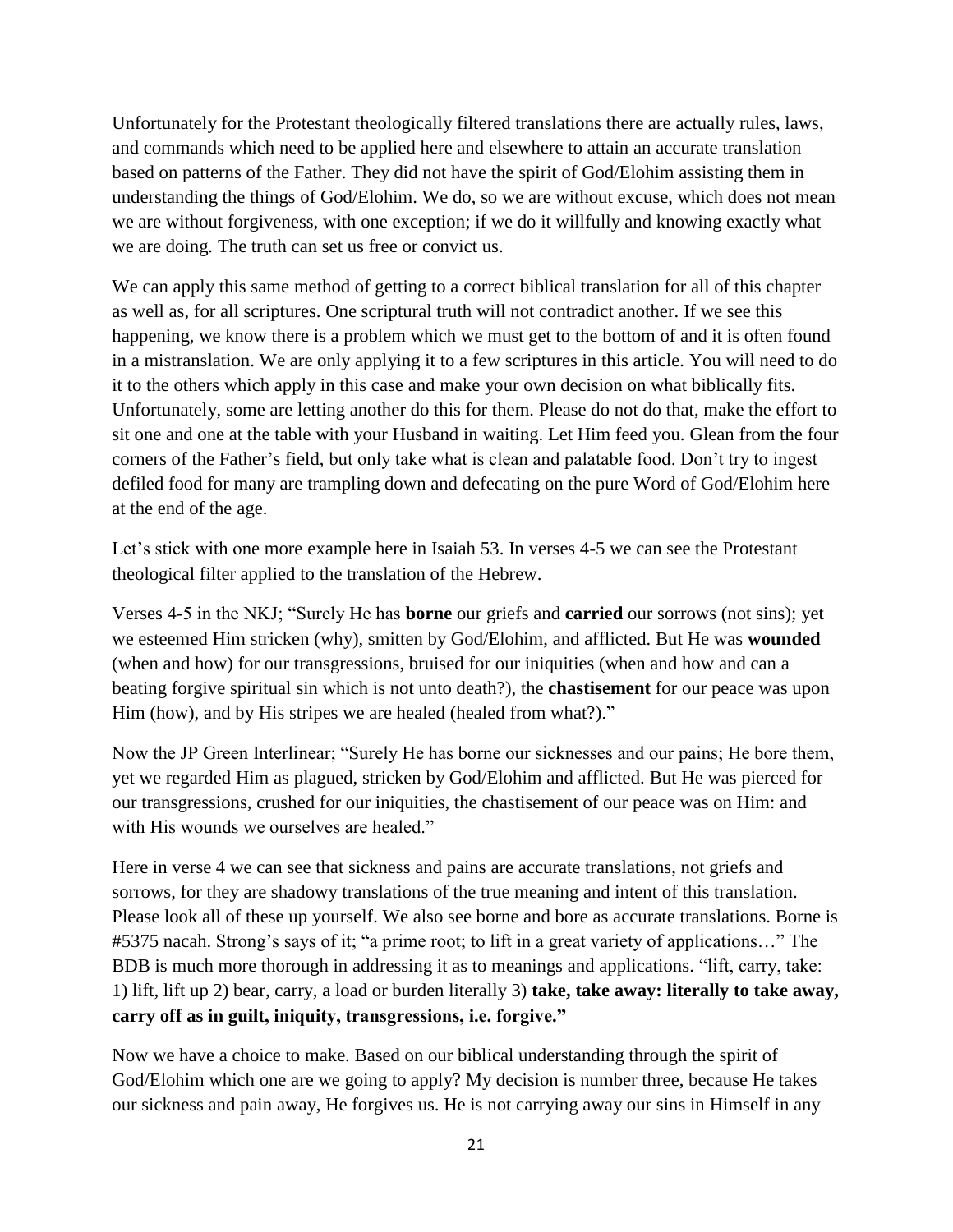way. He is bearing the effects of them on our behalf! He is taking the effects of them away for us. Many of you old timers understand this as applying to our physical ailments as well as statements made in verse 5 which we are getting to, which is true. However, there is much more to it for those of us who are called by the Father and who are members of our Saviors body as we will explain.

Now verse 5. Remember what we addressed earlier in verse 6? He did not have our sins laid on Himself. **The time had come where He met up with them, encountered the penalty of them just as He was supposed to do from the foundation of the world**. I asked specific questions earlier and in the above translations. Pertaining to verse 5, when was He pierced and what was the outcome? He was pierced by a soldier up under the ribs and into His heart at which time he bled to death, which confounded the other soldiers who came later to break His legs for He was already dead, fulfilling the prophecy that not a bone in His body would be broken. However, it did not say He would not be beaten to a bruised pulp. It also says He was crushed (accurate translation) for our iniquities. Does getting beaten, bruised to a pulp, forgive sins? Big question to answer to understand what is going on here. Did He have to be beaten to qualify to have our sins forgiven? Answer is absolutely not. Only His shed blood can do that. So, what is going on here? Part of bearing our penalty was receiving the **chastisement** which went along with that just as the balance of the verse explains. "The chastisement of our peace was on Him..." Chastisement is #4148 muwcar from #3256 properly chastisement; figuratively reproof, warning or instruction according to Strong's. The BDB says of it: "discipline (of a moral nature), chastening, correction."

Yes, Christ/Messiah bore our beating for our iniquities as part of paying the penalty. But there is more to it. "and with His wounds we are healed." This is not talking about the piercing above this statement (the NKJ translates it wound, not pierced) but His wounds suffered while being beaten. Let's answer some of these from a biblical perspective.

As the Lamb of God/Elohim, He only had to shed His innocent, holy blood to meet the terms of the sacrifice for the forgiveness of sin committed by another. He did that when the spear pierced His heart and He bled to death. That was the equivalent of the lamb of the flock having its carotid artery pierced and it bleeding to death. However, our Savior took on much more on our behalf, which many ignore these days for whatever reasons. He took a horrific beating while He was humbling Himself before mankind and the angelic beings. Never lose sight of the impact it had and will have on the angels who followed Satan into sin. A big subject of its own. This is where He took on the most difficult part of paying for our penalty. This is what Christ/Messiah fretted, the incredible beatings He would have to take. He did not fret dying on our behalf, shedding His blood for He knew exactly where He was going and was dearly looking forward to it. "And now O Father, glorify Me together with Yourself, with the glory which I had with You before the world was." (John 17:11). Never let anyone try to convince you He had doubts about shedding His blood, dying on our behalf for our forgiveness. He said the following in reference to the beatings, "O Father, if it is possible, let this cup pass from Me; nevertheless, not as I will,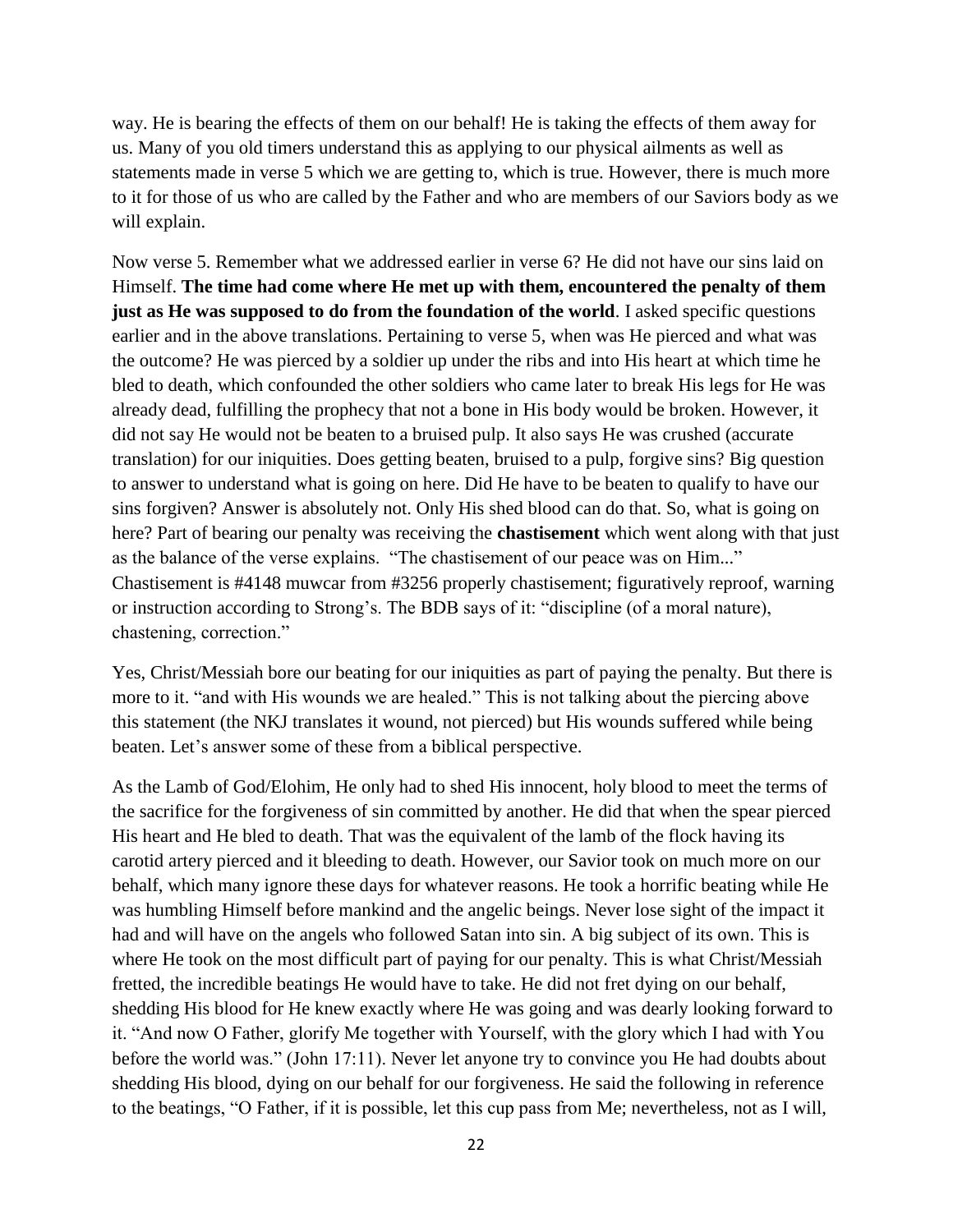but as You." He did not relish the chastisement part of what was to happen to Him and neither would any other sane person in the flesh. He took the correction, the chastening, the disciplining, we were all due! That part of paying the penalty can be applied both spiritually and physically. Why? He took that part on for all who were to be a member of His body while in the flesh. All our defects are to be healed. The process takes time just like His beatings did. That will happen in fullness, not just partially as it does now in the flesh at times to each and every one of us when we come to the unity of the faith and the knowledge of the Son of God/Elohim, to a perfect man, to the measure of the stature of the fullness of Christ/Messiah. It is a prophecy and a promise. Ephesians 5:25-27 tells us about it: "Husbands love your wives, just as Christ/Messiah also loved the church and gave Himself for it, that He might sanctify and cleanse it with the washing of water by the Word, that He might present it to Himself a glorious church, not having spot or wrinkle or any such thing, but that it should be holy and without blemish."

He suffered the beatings on our behalf, so that His bride could be free from the need of it. It has both spiritual and physical applications to it. He has done His part and now we must do ours with His assistance and that of the Father. He will fulfill what we ourselves can't do as long as we strive to do our best in having an intimate relationship with Him.

Now let's deal with just one of the second covenant Protestant theologically filtered translations, to show the error in thinking they have perpetrated on many. There are a few of them but let's pick on 2 Corinthians 5:21; NKJ, for that one has been prominently used along with 1 Peter 2:24 in skewing the fact Christ/Messiah only took on the penalty for sin and not the sin.

"For He made Him who knew no sin ("to be", does not exist in the original) sin for us, that we might become the righteousness of God/Elohim in Him."

Now the actual Greek, "the ([One], does not appear here) for not knowing sin on behalf of us sin He made so that we might become ("the", does not appear) righteousness of God/Elohim in Him"

Let's first see what the Greek word "made" actually can be translated as and which translation should be applied here based on the understandings we have seen in biblical patterns, rules, laws, and commands. Strong's says of it; #4160 poieo; "apparently, a prolonged form of an obsolete prime; to make or do." Now, there is a solid surface to place your faith in? It lists a lot of uses of the word with two being important to the context written here, as well as to the specifics above of "make or do." That's very important for they are: "cast out and deal." So, we have a word that can be translated with the intent to "make cast out" or to "deal with" as we are also going to see from the Vine's Expository Dictionary. Vine's also says it has many meanings based on the application it is being applied to. In fact, it lists 32 to be exact. One of the more prominent ones is, "deal with." Let's apply both of these meanings and uses to the Greek to come up with the biblically acceptable translation based on the doctrines of the Father.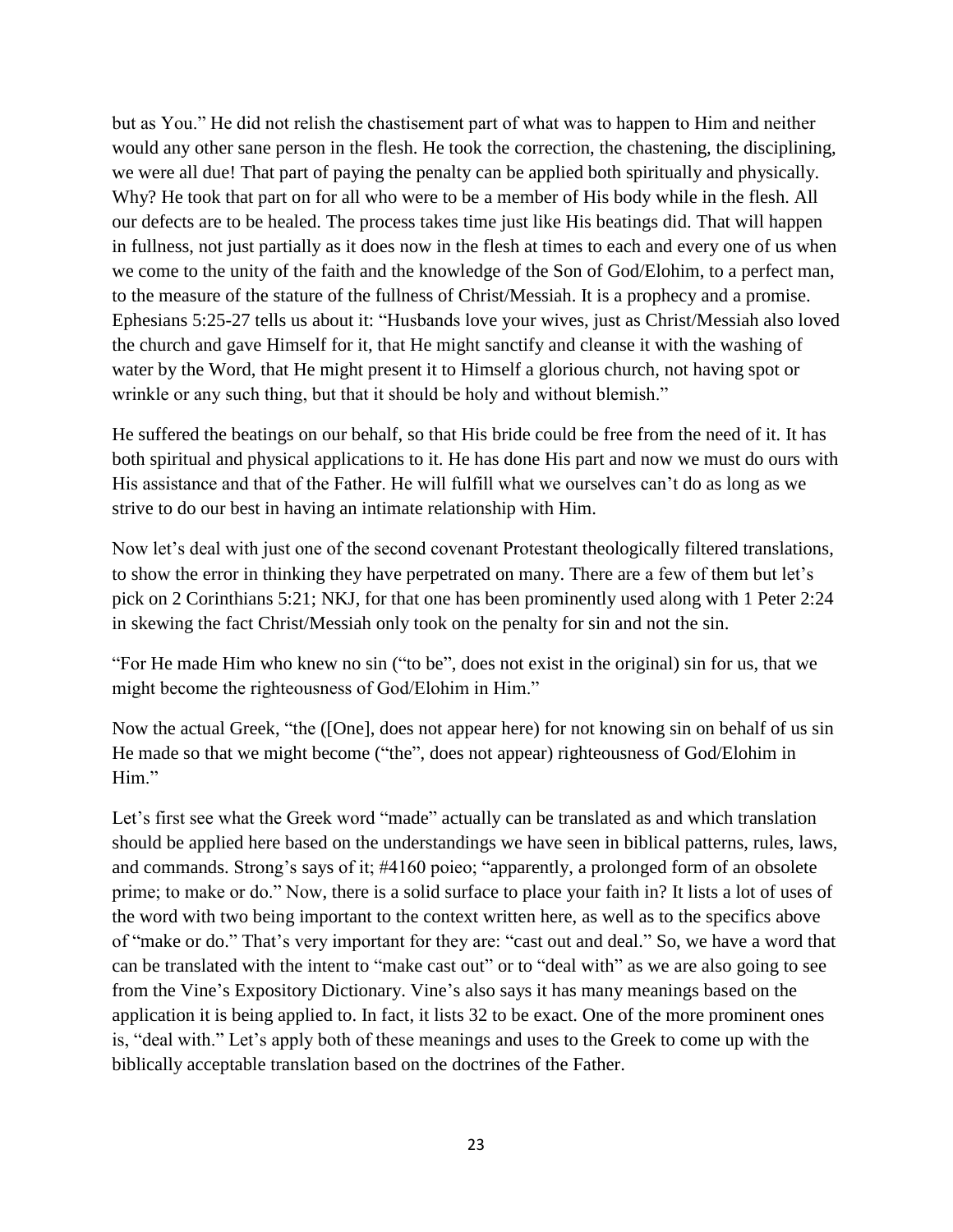"For not knowing sin, on behalf of us, He **cast out or dealt with** (you choose which one or both for that matter) sin, so that we might become righteousness of God/Elohim in Him."

Do we see how our translation complies, compliments, and agrees with the biblical patterns and rules and laws, and commands, as well as with the Greek language! We all need to make our own decisions, brethren, on such things as members of a royal priesthood who are to discern between the holy and unholy, clean and unclean, blemished and unblemished and much more. We personally feel any brother who preaches that the second goat is representative of Christ/Messiah is completely off base at the least, and very much so in biblical error. Christ/Messiah dealt with all our iniquities and transgressions by paying the penalty for them and, thus casting off the sin from us. He in no way, shape, or form had our sins placed in or on Himself. The holy blood of the Lamb covered the firstborn on the night of the fourteenth of Abib on the Passover of the Lord/Yehovah. Here in and on the tenth day of the seventh month, we see blood once again being used of sacrifice, without blemish, to cover the rest of Israel. Here we see a promise from when the Lord/Yehovah passed over the land of Egypt being fulfilled. Remember Exodus 12:12; "For I will pass through/over the land of Egypt on that night, and will strike all the firstborn in the land of Egypt, both man and beast; and against all the gods of Egypt I will execute judgment; I the Lord/Yehovah." Here we see judgment being placed on the being it belongs with, as to the ultimate source of Israel sinning. As to passing over above referencing the Passover in Egypt we find a pass over once again on Atonement. As the accurate translation of the Hebrew of Leviticus 25:9 states: "And you shall cause an alarm, the ram's horn to pass over in the seventh month, in the tenth of the month; in the day of atonement shall pass over a ram's horn throughout all your land." (JP Green Interlinear) Do you think that is a coincidence that the remainder of Israel, those not of the firstborn will be subject to another passing over by God/Elohim? But Satan is not killed yet as Leviticus and Revelation both agree to in the Pattern. No, not yet, for the Elohim still have a use for him in the continuing timeline as we have often seen. The blood of the Lamb protected the firstborn on the night of the 14<sup>th</sup> of Abib, on the Passover of the Lord/Yehovah. Here in and on the  $10<sup>th</sup>$  day of the  $7<sup>th</sup>$  month, we see that holy blood being figuratively shed in sacrifice to atone for; to pay the penalty for, the sins of Israel. Here, we see a promise from when the Lord/Yehovah passed through/over the land of Egypt being fulfilled. Here, we also see judgement being placed on or in Satan, by the laying on of hands proclaiming and identifying him as the source of all of Israel's sins so that he himself is going to be exposed and punished for, all the injury he had caused to her. But once again, he is not killed yet. Both Leviticus 16 and Revelation 20 make it very clear he is imprisoned. God/Elohim has not finished with him yet for They use him as a tool for the perfecting of mankind and he will still be used as such later on in the timeline when the Gentile Nations have to deal with him in their own special time of testing.

There are those who are being led astray into thinking our Husband/Savior is playing both roles as to the goats on the Day of Atonement. Satan loves this, and it energizes him into thinking he is actually overcoming the elect and is deluding himself to think he is getting closer to victory. This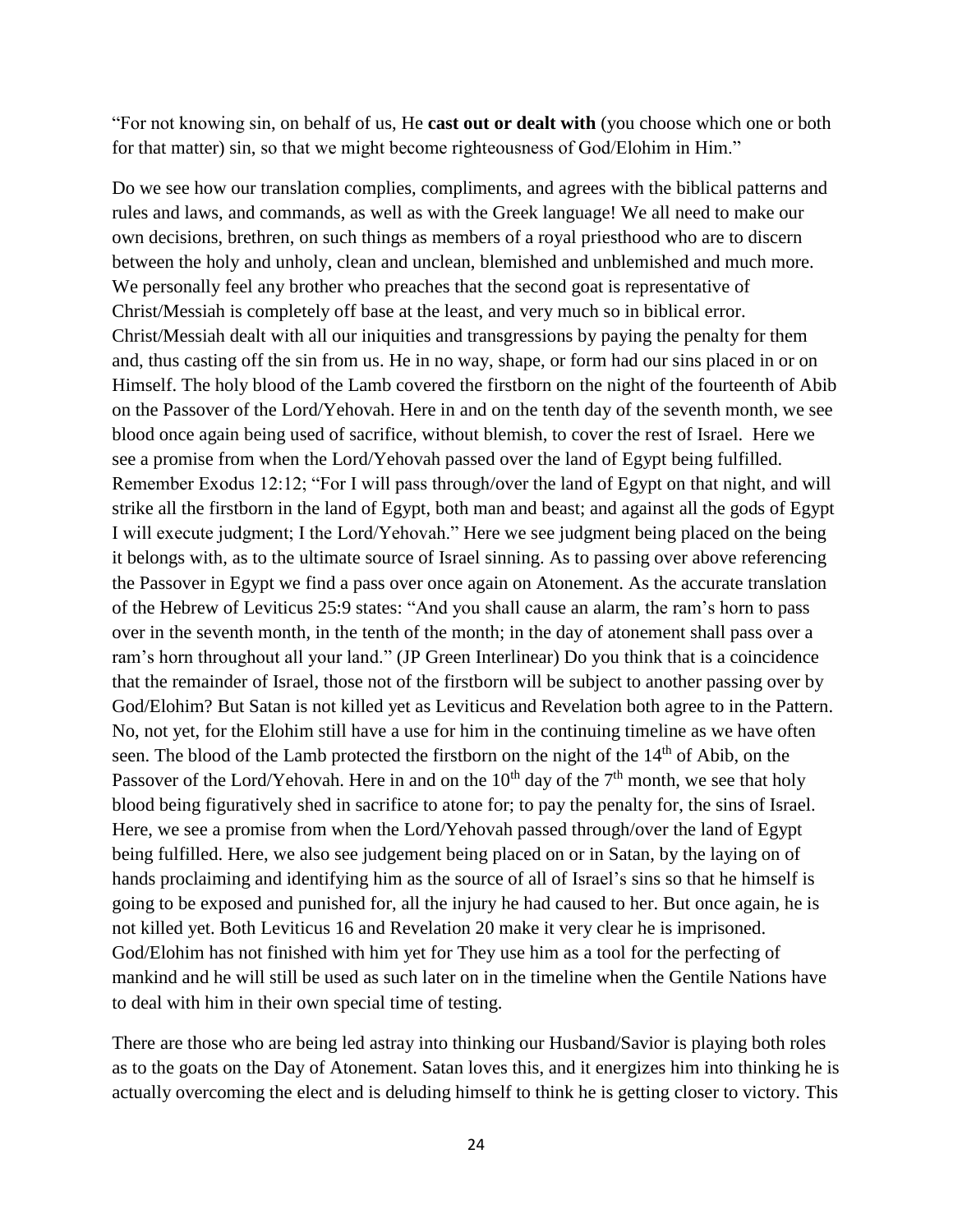doctrine being ingested by some is only part of the trials and testings that Satan is allowed to do as to our perfecting, our qualifying, as to becoming the bride of Christ/Messiah, which is the second Eve. Satan is clever and thinks we are as dumbed down at times as the first Eve was in allowing another to replace her husband's teachings. We are instructed throughout scripture that only clean, unblemished, holy, blood, can atone for; pay the penalty on our behalf for our sins. There is no other method for doing so. Certainly, not by completely removing a counterfeit christ/messiah into the wilderness for a thousand years and covering him so he is powerless and no one has access to him! Let's use our common sense and the spirit of God/Elohim to discern such things. An innocent, holy life, had to be sacrificed and applied to the penalty of our sins, not a life recognized by God/Elohim as being full of sin and then completely removed. We should all gain a better understanding of the offerings to better understand the laws associated with them. They will be implemented during the millennial rule once again, during the time of the restoration of physical Israel after they have been reconciled to God/Elohim so they can learn the lessons of them, which they failed to do the first time around. Without a basic understanding of their content and purpose, they can be used to fool us and possibly lead us into a different gospel about Christ/Messiah like the Protestant Theologians have done under the guidance of the "angel of light." He would desperately like us to believe he is actually a savior, another christ.

In an absolute desperate stretch to attempt to find something in the sacrificial system to support their unbiblical application of the second goat as representing our resurrected Christ/Messiah, some teachers turn to Leviticus 14. Please go there yourselves. You will see it is addressing the **law of leprosy and the multiple stages one must go through to be cleansed and also healed of it.** The only commonality you will find there is two doves, just like two goats for the Day of Atonement. That is where it ends! The confused teachers stress one dove is set free and the other is sacrificed. I can ask; is that all you've got? The dove which is set **free** is not taken **captive** like the second goat and placed in confinement. The second dove **is** dipped in the blood of the first dove for a reason. The second goat **isn't** dipped in the blood of the first goat for all the obvious reasons we have discussed. He is making amends for the injury he has personally caused Israel. Later in the plan he will actually pay for his own sins. The Law of Leprosy is very different from that of Atonement. It is a very personal application, one leper at a time. The lamb of Atonement is sacrificed for a whole nation and is the one and only defining step to forgiveness, and is used for reconciliation of that nation. The doves are only the first step in a series of sacrifices, before the leper is to appear at the entry to the Tabernacle, and then two male lambs and one ewe lamb come into play. This all starts outside the camp at the time the leper is actually healed but first must be cleansed so that he/she can once again enter the camp and come before the entrance to the Tabernacle to continue with the rest of the sacrifices associated with the process. That is exactly the opposite of the goats of Atonement which start in front of the gate to the Tabernacle and then end up outside the camp; one because it is a sin offering, and the other because it has taken its own sin upon itself, is unclean and must be removed from the camp. Remember the whole reason for the doves is tied to returning to the camp, after being healed. This is not unlike the process of purification a woman was to go through before being declared clean after child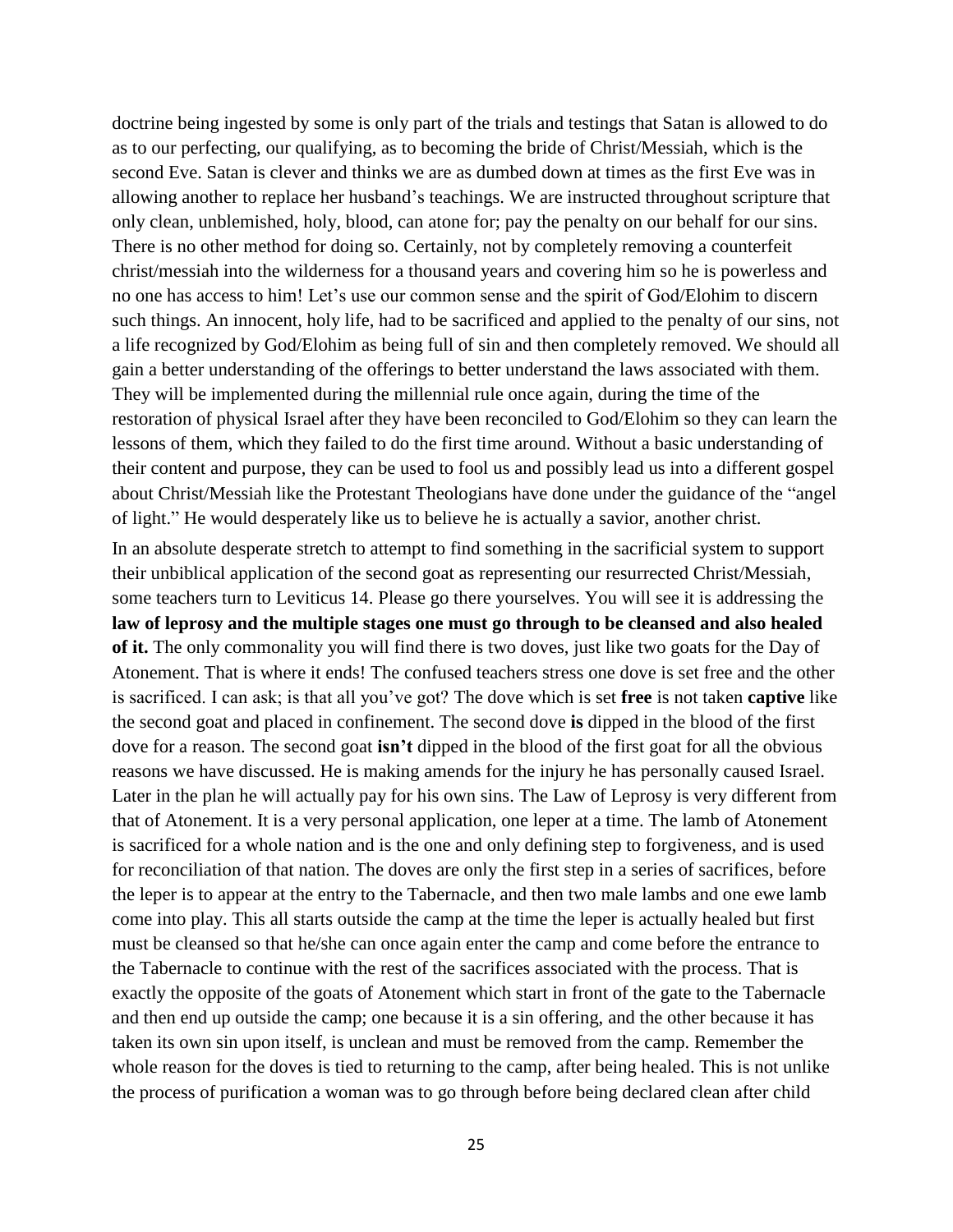birth. Look it up yourself. In all of this are we to somehow believe that the dove which was dipped in the blood of the sacrificed dove is representative of our risen Savior? That has about as much possibility of flying as an extinct Dodo bird. Please read all of these things for yourselves. It is shameful for a teacher to attempt to link these together when straining for something to support their erroneous supposition. It is contempt for the laws of the sacrifices and their intended purposes. So, if you have stumbled in this one, please recognize it for what it is, a deception, and write it off to having been fooled for a short while being by our adversary who is the absolute master of deception. Think of it this way; he actually was able to deceive many of the angels of God/Elohim. No vanity in the fact he has and will again make the effort towards us who are just flesh and blood.

This brings up another point. I see many proponents of the "two goats are Christ/Messiah doctrine" scrambling to the book of Hebrews. One must be very desperate to attempt to make it palatable to this cause of theirs whether consciously aware of it or not. The lessons of Hebrews and the history it gives us is an absolute treasure, just like the gospel and epistles of John are. They teach us about the errors which were settling into the first century churches, and how Paul and John were setting the record straight. They even both start out with explaining the divinity and eternal nature of Christ/Messiah which is once again being skewed here at the end of the age in the last days of qualifying to be the bride under the terms of the second covenant. There is not one sentence, let alone a single pattern in the book of Hebrews which contradicts what we have established today as to the second goat of the Day of Atonement being representative of Satan's atoning; paying amends, for his injurious actions to Israel. On the contrary, what we have discussed so far enhances every lesson taught in the book of Hebrews.

From what we understand and hear it seems we must address Hebrews 9:28, for this is apparently the anchor of the doctrine of the two goats are Christ/Messiah. Let me tell you first that if we did not know what we know to be true, and just read this one scripture with that in Leviticus about the second goat, we may think there is some relevance, but, that is a far cry from the reality of what we know and have been professing in this article of study. We must always suspect a bad translation, usually filtered through Protestant Theology, when we see something that does not fit the patterns, laws, commands, statutes, rules of God/Elohim in scripture. Here in Hebrews 9:28 we have a double dose of that very thing. Watch how simply this can be corrected and clearly support the patterns and laws we have been addressing to date.

"Christ was offered once (at Passover not on Atonement for that is only symbolism) to bear (we have shown that is not possible by biblical rules if that is what the intent actually is here) the sins of many (once again not all, but here, we see it referring to a very specific group, as the balance of the verse confirms). To those who eagerly wait for Him, He will appear a second time (in the heavens), apart (be real careful on the meaning of apart in context here) from sin, for (unto) salvation"

We look at this verse as a millstone rather than an anchor to the two-goat doctrine of Christ/Messiah. Please do not even come close to tripping over this one. It is explained and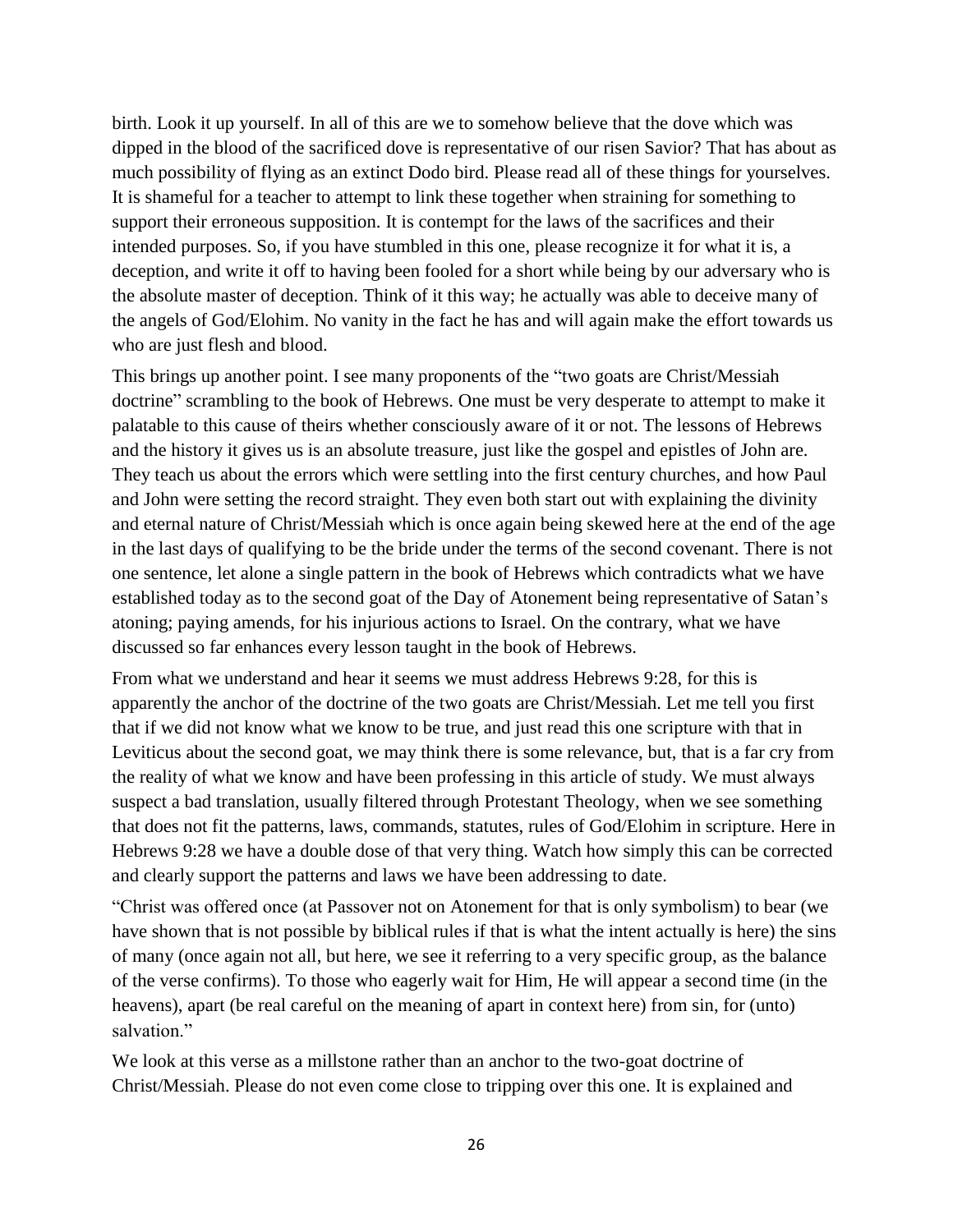clarified by everything we have covered already. The only thing our Savior could "bear" for us was the "penalty for sin" for if He actually took the sin into Himself or on Himself, He would have been disqualified. But let's take this one a little farther here as to the meanings of the two key words which cause some to trip, which are; bear and apart. Both are poor translations in this context. Bear here is #399 anaphero. Take the time to read all the meanings and uses stated in Strong's for there are many. To get the complete understanding of this Greek word in this context we need to understand the two Greek words which combine to make it and give it it's meaning. They are #303 ana; and #5342 phero. Please do that yourself. To narrow in on it, let's look to Vine's which has addressed 14 Greek words which are translated as "bear" in many Bible translations. This is very important for the first one addressed is bastazo #941 which signifies "to support as a burden." It establishes 4 primary uses of the word. Every one of them implies contact with the object or thing to be carried. If Christ/Messiah were to carry our sins in Him or on Him as a burden, then this Greek word would be used in all those instances.

The second word listed by Vines is #5342 phero. It says "to bring or bear." The emphasis is on bring which can also be translated as lead.

Now we come to the third in the list of 14 words in the Greek which are translated as bear. This third word is that which is used in Hebrews 9:28; anaphero #399. Vines says of it "No 2 (phero above) with ana, up, is used of leading persons up to a higher place (remember Christ/Messiah will appear in the Heavens above and we will rise to meet Him), and, in this respect, of the Lords ascension, Luke 24:51". It goes on and states this word also appears in Hebrews 9:28 and 1 Peter 2:24 and is translated as "bear" in reference to the relationship between Christ/Messiah's sacrifice and our sins. It also goes on to dispute some of the things relevant to it in some translations. So, here we see the meaning of the word is not intended to mean be a part of sin as in taking it on, but, rather, it means; "leading persons to a higher place" instead of the lowly position of being filled with sin. No sin present there! Watch how the rest of the verse substantiates this with the proper translation of "apart" assigned to it.

Apart here is #5565 choris. Strong's says "an adverb, from 5561; at a space (that is what #5561 means in general; a specific location), i.e. separately or apart from, (the question is from what and specifically where): beside, by itself, without," Now to its root, to get the very clear and specific meaning and application here. "chora #5561, a derivative of #5490 ("impassible gulf") through the idea of empty expanse; (empty of what? sin!) room; i.e. a space of territory more or less extensive; often including its inhabitants." **So, what massive expanse of territory with its inhabitants is this talking about here?** Not hard to figure this all out is it! That is why we have the spirit of God/Elohim dwelling in us. **This word translated as "apart" (as from sin), is teaching us about the place He exists in at this time, and where He will be coming from to deliver salvation to us. It is not saying He is coming back now after shedding sin from Himself.** Yes, He will bear, raise us up to a higher place at His return for the bride, and we will be where He is, where He and all its inhabitants are; a place where no sin is present and can't be. An impassible gulf.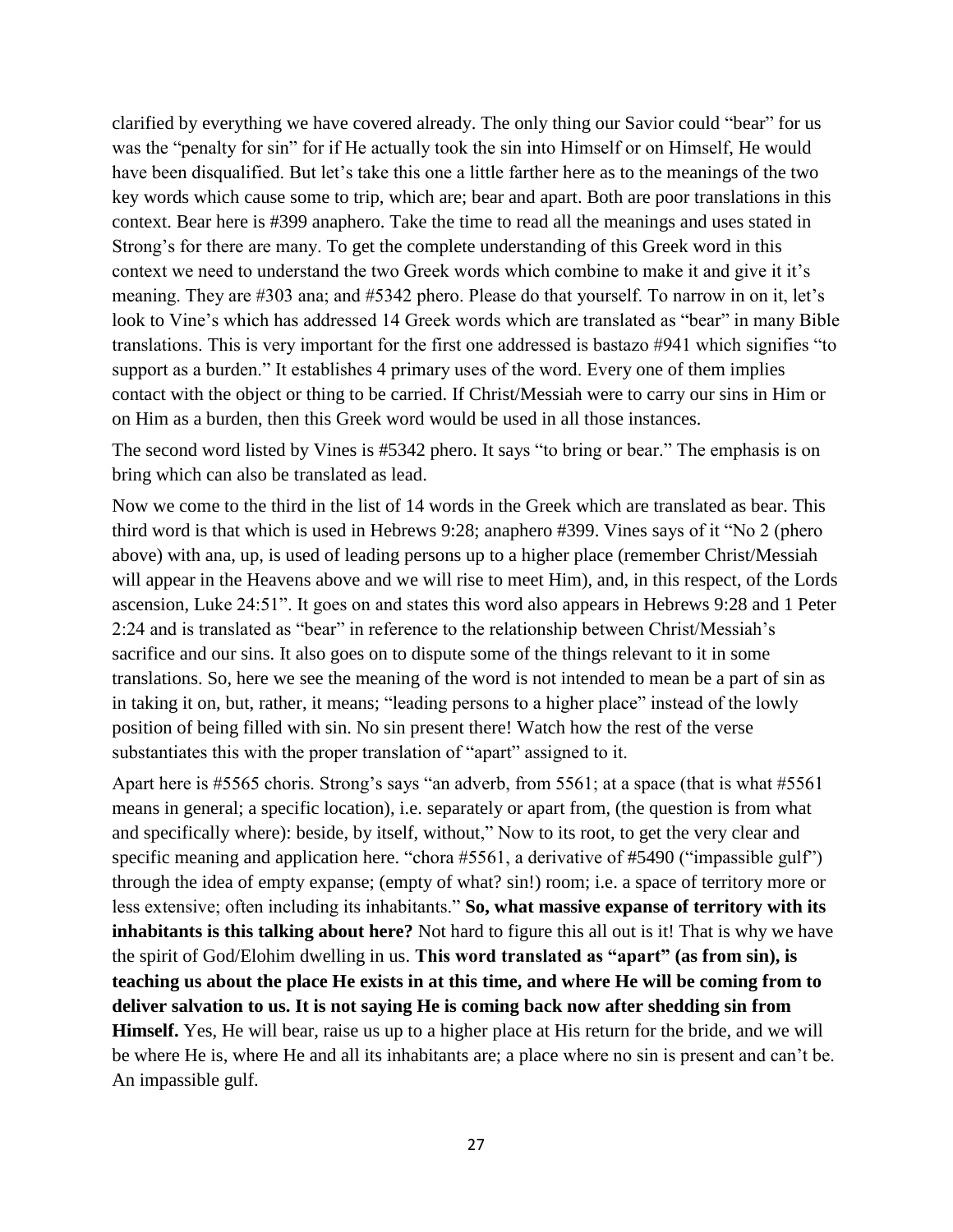Paul tells us in 12:2-4 about the attitude and will of Christ/Messiah during His suffering and death on the cross. In verse 4 we read; "You (talking to the brethren) have not yet resisted to bloodshed, striving against sin (in any way, shape, or form, even up through bloodshed on the cross). No sin in or on Him at all. He resisted it in all its appearances and at all costs, but He did not resist paying the penalty for it on our behalf. We all have choices to make on such things. Please use the spirit we have been given to aid in it, for only through that can we know the things of God/Elohim and the doctrines of the Father.

In Chapter 13 and verse 8 we get a very big caution from Paul in his closing statements about how we are to apply everything he just instructed us about. "Jesus Christ/Messiah is the same yesterday (first covenant), today (second covenant), and forever (the kingdom). So, are we now somehow supposed to throw the laws, commands, statues, and rules of the sin offering out the window? Those who are chasing and tripping over this deceptive doctrine of Christ/Messiah being represented by the two goats as a sin offering are doing just that. All qualified sin offerings need to shed their blood!!!!!! Please wake up! That has not and will not change. It is imbedded in biblical stone. I have read where some teach that the two goats are both sin offerings so as to encompass the totality of Christ/Messiah. That is so biblically stupid it goes without any further comment. However, it does bring up the obvious question using that rationale; does that mean we need two Passover Lambs now? The hole only gets deeper folks! If you have not read the very specific laws, commands, statutes, and rules of the sin offering, please do so. Let me ask you a very pertinent question; Why were the sin offerings, the bull and the goat that is, not allowed to be eaten on the Day of Atonement as they were in all other cases? The priests were always allowed to eat them except for this one day. If you do not know where to find that go to Leviticus 6:30 for verification. We have given the answer repeatedly in this article of study and will again before it ends. Let's sum it up this way. The lamb of the goats did not need to be internalized! It is not the Passover Lamb of the Lord/Yehovah which needed to be completely internalized thus the reason for the count necessary to do so in Exodus 12:3-4. Yes, by this time in the Plan of Salvation that number necessary to totally internalize the Lamb of the Fathers household has been met and completed, with the Bride sitting beside her Husband, the King of Kings, on His throne in Mount Zion. Her spiritual jubilee has happened long before the reality of the Day of Atonement.

The Day of Atonement is all about the relationships between God/Elohim, the physical nation of Israel, and Satan, the deceiving arch enemy. That is why we see the cast of characters here that we do. We see Aaron making the offerings and sprinkling the blood on both sides of the veil of the Holy of Holies on his own behalf and for that of his family. This feast or moedim is taking place after Christ/Messiah has returned with His bride and has conquered all the armies which were aligned against Him. In fact, the beast and the false prophet were thrown into the Lake of Fire already but who was not? We do not see our High Priest, after the order of Melchizedek, offering the blood of a bull to cover the sins of Himself and His household, do we? Or do you actually somehow think that is the case? Think about the reality of each of the great appointed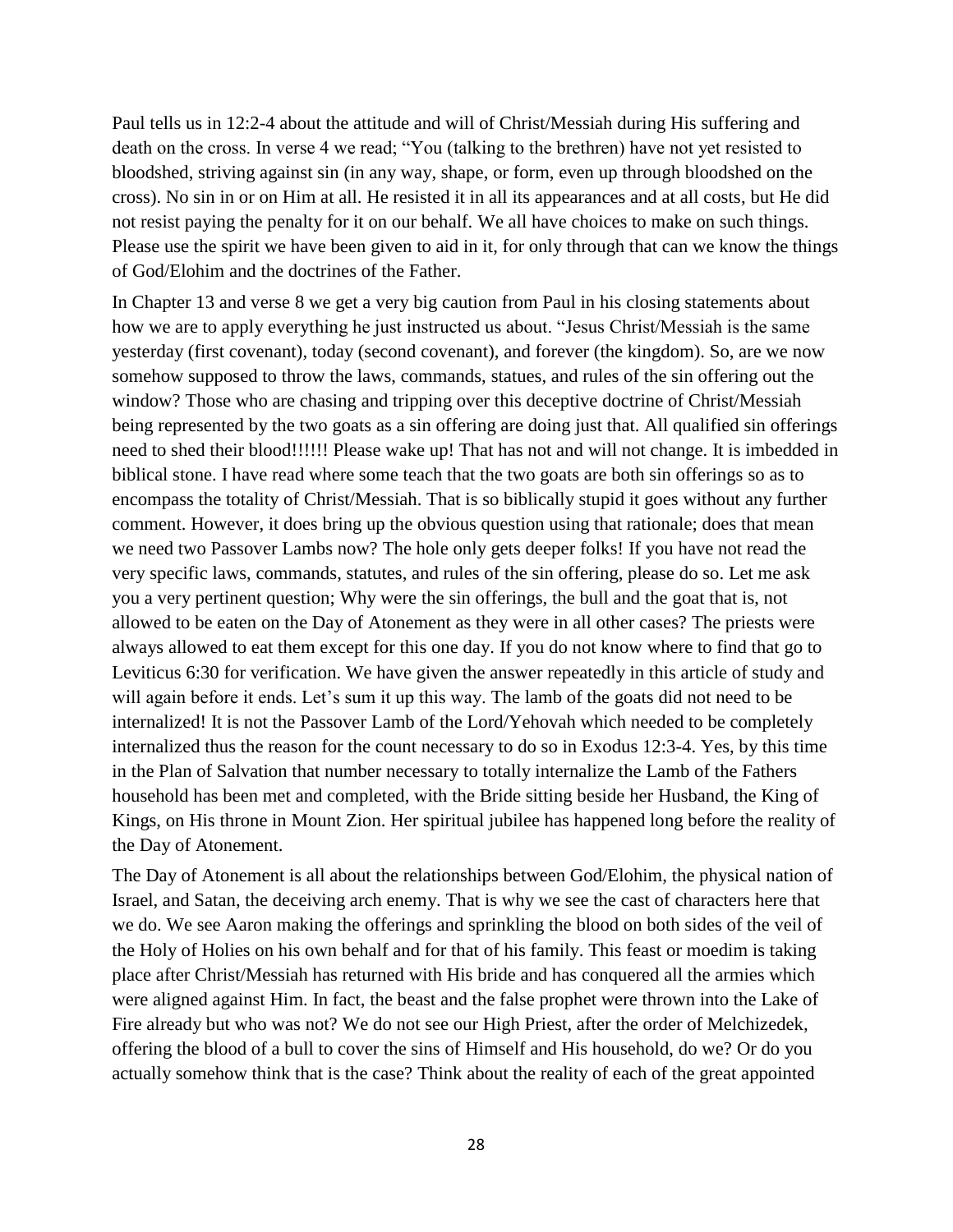times of meeting mean in the progressing timeline of the Plan of Salvation. When you are trying to understand their meanings in scripture.

Please use the filter of the spirit of God/Elohim when you dwell in the Word of God/Elohim, for if you do not, you will come up short, and more than often come up with unbiblical and bizarre understandings. And above all, do not let pride or intellectual vanity get into the equation. If you come to the conclusion you were not teaching this doctrine correctly, please do not resist the spirit. Make amends for it by humbly correcting it. That is just one of the ways we lay down our lives for the brethren while in the flesh, we present our bodies as a living sacrifice, holy, and acceptable to our Father and our Savior/Husband.

### **The Signs in Creation which are a Witness for Us of the Significance of the Epic Separation on the 10th Day of the 7th Month.**

All mankind has been given "a spirit which is in man" which makes it possible for man to gain knowledge and understanding and then apply it as wisdom. Through this, man can make **moral decisions** as well as recognize some of the things and intents of God's/Elohim. If we were to read on in Romans 1 after verse 20, we would see that Satan has been able to turn some of these clearly seen understandings in creation upside down and inside out. Some of the obvious examples mentioned there are men lusting after men and women lusting after women. That is absolutely shameful behavior in light of the clear patterns in creation which define proper relationships as defined by the Elohim, which by the way are necessary to understanding the simple truth as to why there even is a creation. The very same thing applies to the understanding which is available on the spiritual plain. By that I mean the things which can only be recognized and understood by the **"spirit of God/Elohim"** dwelling in us. 1 Corinthians 2:6-16 gives a thorough explanation of the two processes and what they do for us. One allows us to understand the things of man and the other the things of God/Elohim. Just as the Elohim have placed a record of knowledge in creation as to who They are and what They are doing and how They are doing it and how mankind should function in it, They have also placed greater knowledge of understanding of these things in the Word of God/Elohim, the holy Scriptures. The only way we can discern them is by God/Elohim giving us of Their spirit. The spirit of man cannot see them for what they are, they are mysteries to them. When we are given God's/Elohim spirit we begin to grow in the understanding of the hidden truths. If we were to liken the Bible to a human body, it is then easy to illustrate what we are talking about. Anyone who has eyesight can easily discern the shape of a body. It has a head, neck, eyes, ears, mouth, nose, legs, arms, torso, fingers, toes, etc. Those are the outwardly visible things we can all see. However, there are inward things not visible to the eye without more effort, which are vital for the wellbeing of the body. They consist primarily of two categories: those which are nearly impossible to see, and those which can be seen once we enter into the body itself.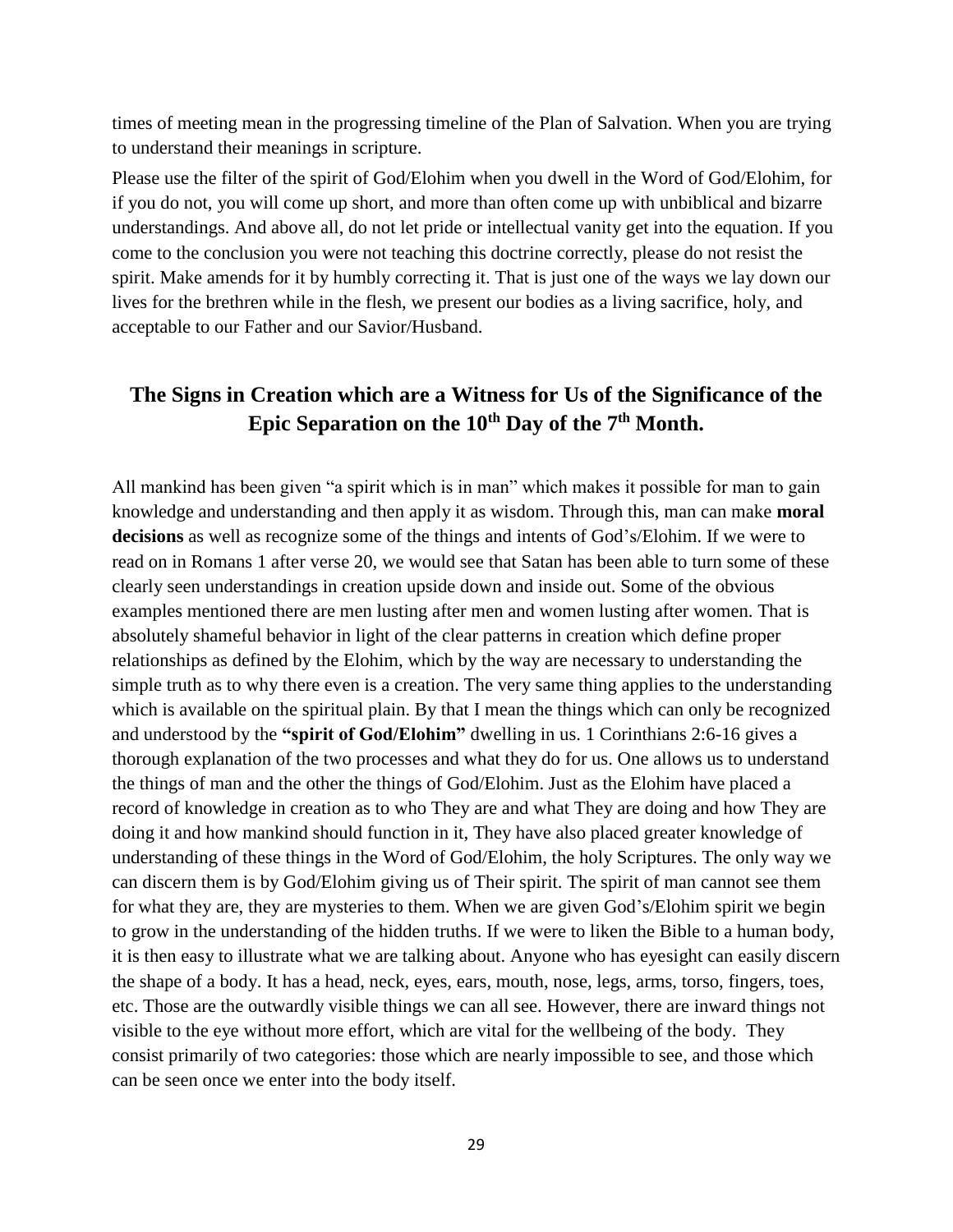The second category consists of things such as lungs, heart, liver, kidneys, blood vessels, etc. The first category is those things not easily seen unless we have specialized help and equipment. These things are vital to all the others functioning in a healthy way. They are things such as chromosomes with their strands of DNA. Our entire inward and outward appearances, as well as how we often think and act are completely dependent upon them. This is very, very important to the lesson of **separation** on Atonement. These small hidden strands of DNA determine everything. The Bible is exactly the same way. The spirit in man can understand some of the easily seen things of the Word of God/Elohim. However, the hidden truths, the mysteries, the difficult things to see, need assistance that man does not possess on his own. It takes the spirit of God/Elohim to reveal their presence and, in fact, their function as well. They are the DNA strands of understanding which in fact, shape our spiritual wellbeing in the body of Christ/Messiah. They actually govern our growth in favor, acceptance, and knowledge as Christ/Messiah permits.

These are simple illustrations which I hope we can all understand and grasp. They are everything to us in so many ways for they are given to us by our Father and Brother. They will assist us to grow in favor, acceptance, and knowledge until we all come to the unity of the faith and the knowledge of the Son of God/Elohim, to a perfect man, to the measure of the stature of the fullness of Christ/Messiah our Husband, for we are to be **one** with Him just as He is **one** with the Father.

Let's use this wonderful gift we have been given to show us a truth about a very important aspect of the  $10<sup>th</sup>$  day of the  $7<sup>th</sup>$  month which we know as the day, or appointed time of Atonement. We must always know who our Husband is and what His tasks and functions are in the Plan of Salvation so we are not led astray. They are all recorded in scripture and some we have already covered. Satan will use his well-honed ability of lying wonders, to confuse us as to our Husband's roles and try to lead us away from our Christ/Messiah/Savior/Husband.

We should all be somewhat familiar with the life cycle found in a woman, it is referred to as the Menstrual Cycle. It is a process which takes place in a woman during her child bearing years. Its normal duration to cycle through is 28 days. There may be some variation to this in some women at various stages of their lives based on environment, age, health, etc. There are critical stages in this cycle which scream very loud about the major stages of events or appointed times in the Plan of Salvation which many do not know exist. They are a witness to the Elohim and the statement found in Romans 1:20.

"For since the creation of the world His invisible workings are clearly seen, being understood by the things that are made, even His eternal power and godhead so that they are without excuse."

Some who have taken the time to study the Lunar Cycle know it to be a 29½ day cycle, mathematically speaking. What most have never taken the time to ponder is that it is normally visible for 28 days, mathematically speaking. This we can refer to as the visible part of the cycle. It is the same duration as the life cycle in a woman. But it does not end there as we are going to see and the two of these cycles combined with the festivals of the first and seventh months are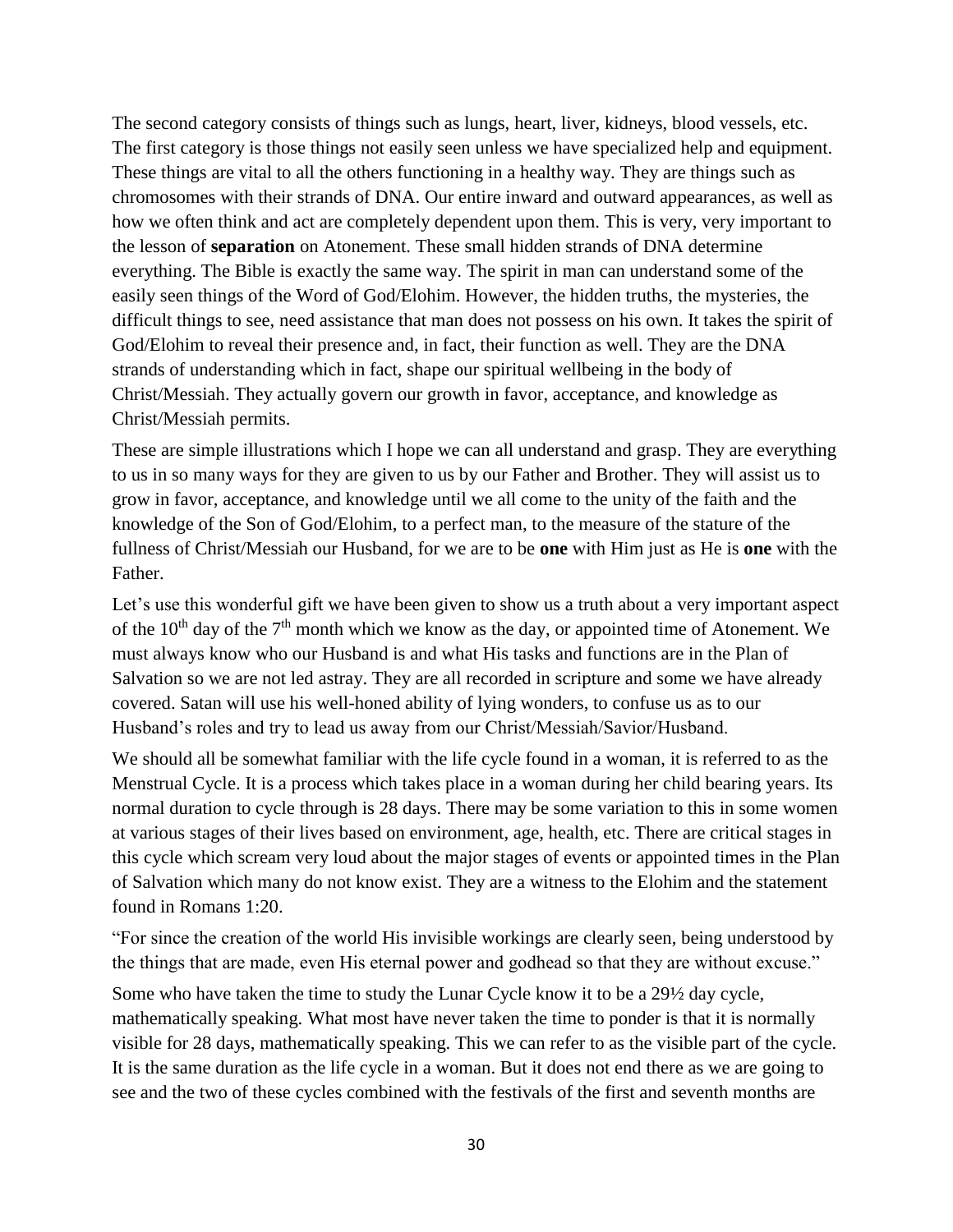going to teach us about some of the hidden things of God/Elohim in creation which proclaim the glory of the Elohim to us!

The Menstrual Cycle starts with a visible sign; under intense magnification that is. This knowledge has only become available to us in this day and age for we have the technology to see and discern it. The Graafian Follicles and their Ova begin to grow and develop. Follicular cells proliferate and start to secrete estrogen in increasing amounts for 2 weeks or 14 days, exactly half of the total cycle of days.

The Lunar Cycle starts with a clearly visible sign of growth as well. It is the crescent which grows and gives off an increasing amount of light for two weeks or 14 days until it is full. Astronomically speaking, this growing full, takes place in this time period. However, it is impossible to discern it with the naked eye from day 13.8 through day 15.2 for it is only a 2% variance in size. So for approximately 3 days it will appear "as full" to us little folk here on the earth.

Within the first 14 days of the Menstrual Cycle we have a truly incredible event take place. An appointed time, one might say. It happens on the  $10<sup>th</sup>$  day. The growing ovum undergoes a special type of Mitosis called Meiosis, in which its number of chromosomes is reduced by half. **It is a time of separation** in the life cycle of a woman and has profound knowledge attached to it. It has separated in preparation for the creation of new life to begin. However, it is not yet ready, but only being prepared for that moment. The first 14 days of this 28-day cycle consist of the processes found in the Pre-ovulation Phase. The Endometrium has been prepared for pregnancy. It is now ready to receive the mature full ovum, because its water content (spiritually representative of what?) has increased and its walls have thickened.

Let's remember on the 14<sup>th</sup> day of the Lunar Cycle, the Moon is also full just as the egg is in that same time found in the Menstrual Cycle.

On day 15 of the Menstrual Cycle, Ovulation takes place and the Corpus Luteum has grown into a golden colored body and for 7 or 8 days we find the ovum ready to be fertilized and life can begin with the combining of the female existing chromosomes and the introduced male chromosomes. During this time period, it secretes both progesterone and estrogen. This part of the cycle takes place on days 15 through 21 and sometimes includes day 22 as well.

Now I know some of you folks who have never heard me talk about these things before have just jumped way ahead and see how God/Elohim uses such linkage of signs to proclaim Their glory in creation. You have already reconciled the appointed times of the first and seventh months of the biblical year in your minds. But don't go too far too fast for there is even more incredible understanding and knowledge here to talk about. Here, we have life possible with conception taking place in a 7-day period in the second half of this 28-day cycle, the  $15<sup>th</sup>$  through the  $21<sup>st</sup>$ . This is what we can be confident of in a normal healthy cycle. However, on some cycles an 8<sup>th</sup> day can be added to it for fertilization. That would be the 22<sup>nd</sup> day of the cycle. If fertilization does not take place in this part of the cycle, it will come to an end on the 28<sup>th</sup> day and shed its blood. This happens with the cessation of progesterone secretion and estrogen reaching a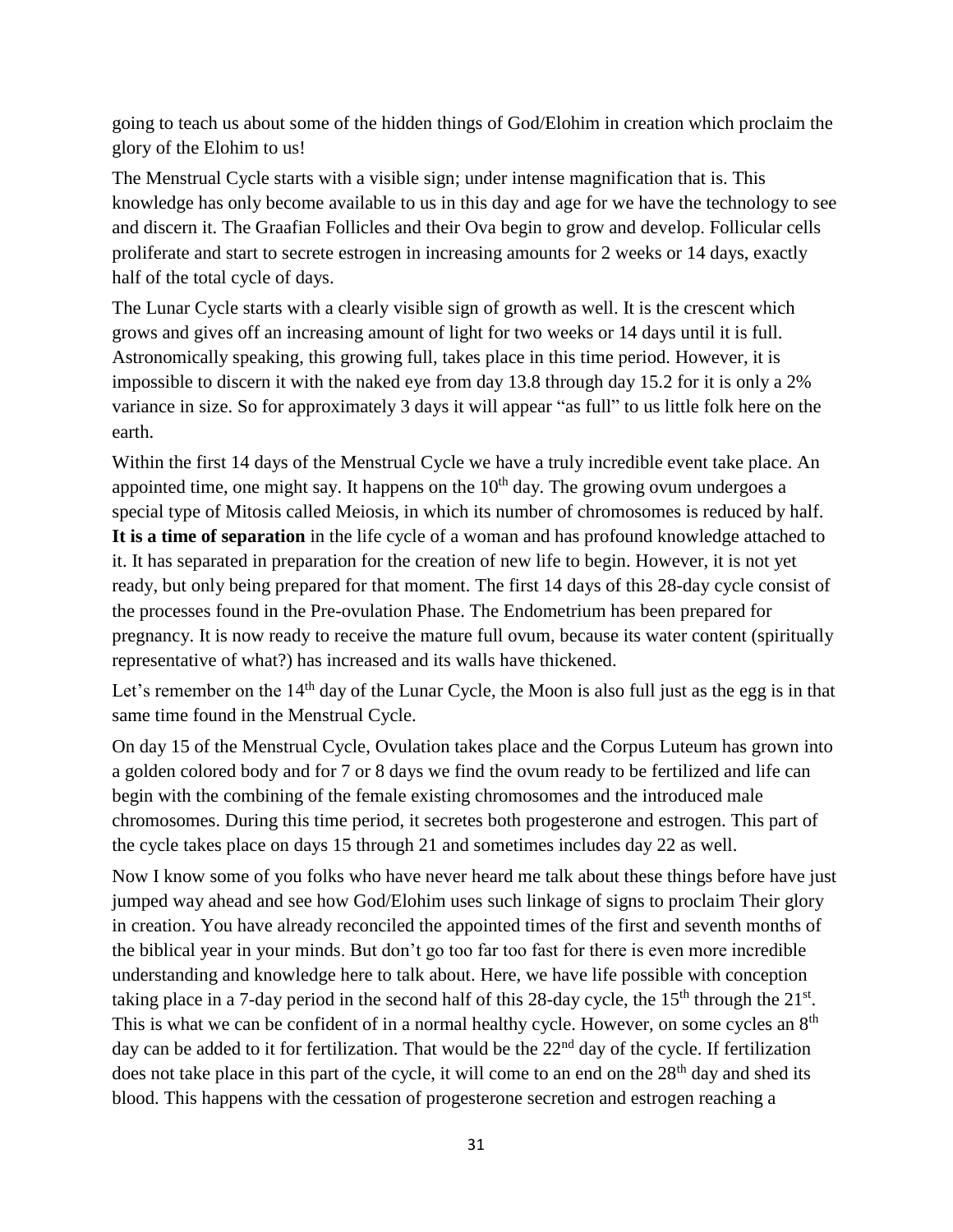minimum level. In most normal Lunar Cycles the moon will go dark after 28 days. Please digest all of this for a moment before we continue. Here we have two cycles in creation displaying similar stages of growth or maturing and then dying or fading away, one visible to the eye and one not.

Now let's look at the Plan of Salvation and how the moedim or appointed times of the Elohim are placed in the first and seventh months and their correlation to the record recorded in the things which are created or made so that we are without excuse.

Months start with a visible sign which scriptures call the New Moon day. That is when the first visible light from the moon can be seen from earth and, in particular, from God's/Elohim focal point on earth which is Jerusalem.

On day 10 of the Menstrual Cycle we see the act of Meiosis taking place. As stated earlier, it is the time in which the number of chromosomes is reduced by half. **It is a day of separation**. This is a very important aspect for gaining a deeper understanding of the significance of this moment in the Plan of Salvation. It is so important to it, that our Creators imbedded it in the very life cycle of a woman. They also placed it in the Plan of Salvation as well for our understanding of its importance to what is to take place on this day in both the first and seventh months. We need to remember that the overall plan has two very important segments. One is inclusive of the Passover, Days of UB, and Pentecost. The other is inclusive of all the feasts of the seventh month; Trumpets, Atonement, Tabernacles, and Last Great Day.

On day 10 of the first month the Passover Lamb is **separated** from the flock. It has been inspected for any outward blemish and when deemed blemish free, then placed with the family that will be ingesting it on the Passover to make sure it stayed that way, unlike the completely removed goat of the day of Atonement: the  $10<sup>th</sup>$  day of the  $7<sup>th</sup>$  month when the imposter, the fake, is removed from the presence of Israel and for that matter from God/Elohim as well, when all of his unseen blemishes are revealed. The family draws close to it during this time frame after the  $10<sup>th</sup>$  and watches it carefully to see that it is not harmed in any way that would disqualify it from being a Passover sacrifice. This lamb, of course, is symbolic of our Savior, the Lamb of the household of God/Elohim the Father. He is being prepared to join with His eternal companion the Eloah whom we now know as the Father. He is returning to His own family and receiving the glory He once shared with Him. That can only take place after the functions on the 14<sup>th</sup>, the Passover of the Lord/Yehovah. Not before it! This is very significant as to the pattern of the appointed times and recorded scriptural events it depicts. Scriptures instruct us that this Passover Lamb is not cast out or banished to an uninhabited land on the  $10<sup>th</sup>$  day. We are also instructed that this Passover Lamb sheds its holy blood only once and not often. We can say a lot more on that point but I think we covered it well enough earlier.

Now on the 10<sup>th</sup> day of the seventh month we have another **day of separation**. This day has significant events which take place on it; reconciliation through atonement of the tamyin goat and the settling of the affairs of Satan for the injuries he has caused Israel to go through, thus his separation from them (depicted in creation by half the chromosome count removed in the life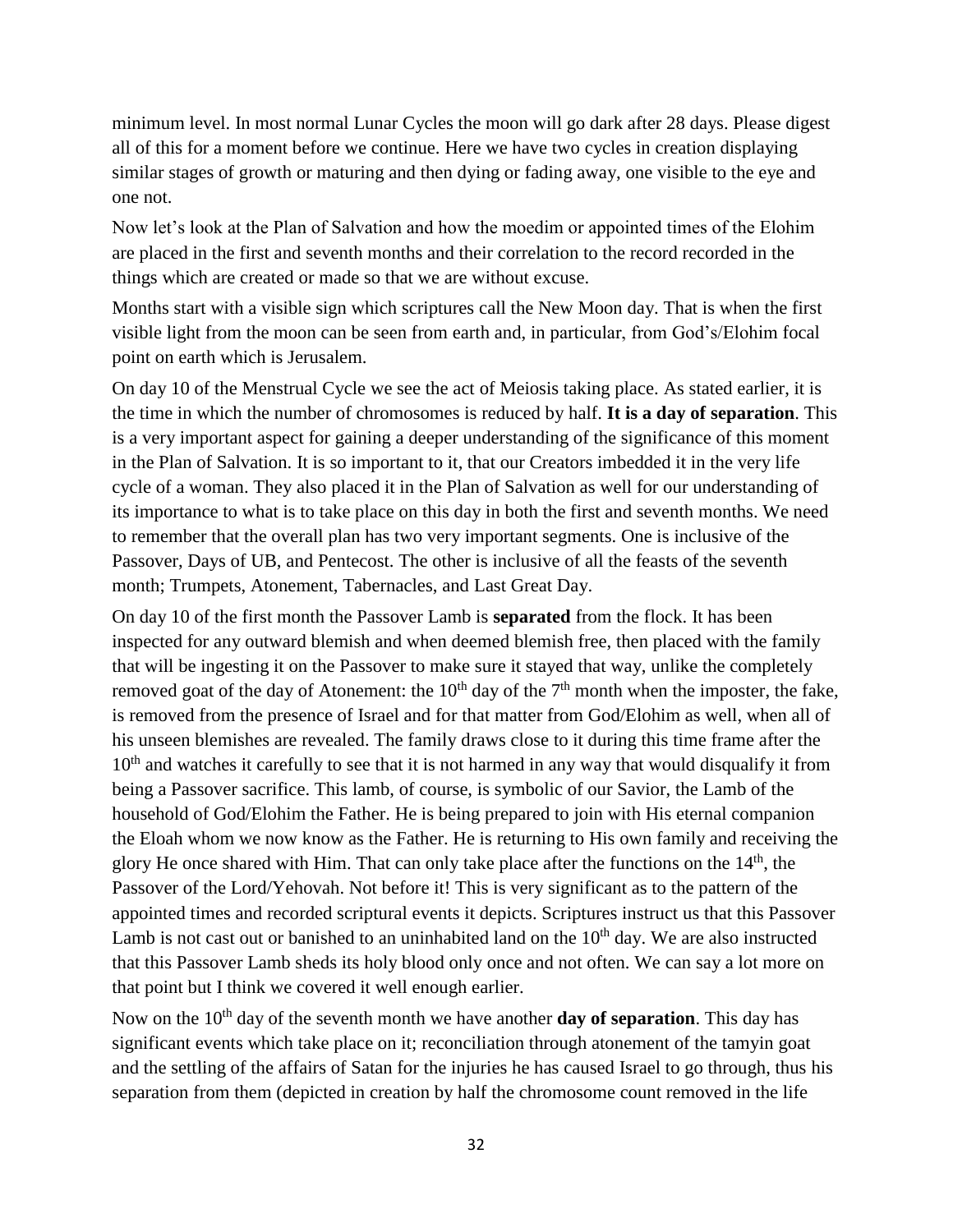cycle of a woman) for without it, the great Jubilee of physical Israel would not take place. This is not about spiritual Israel, for her Jubilee has taken place on the  $50<sup>th</sup>$  day, Pentecost, during the first phase of the Plan of Salvation. Christ's/Messiah's shed blood had been applied to her and she overcame the pulls of the flesh (the nature of Satan dwelling in us) and the lying deceits of the devil. Atonement and Tabernacles are about physical Israel being reconciled and restored to their rightful place starting on the  $10<sup>th</sup>$  day of the seventh month. Two lambs are presented before God/Elohim the Father. One is without blemish and qualifies to be the sin offering. The other lamb of the goats is **disqualified by God/Elohim Himself** as we have seen and it certainly was not held close to the family of Israel after its removal on the  $10<sup>th</sup>$  day. It was not left up to Aaron the high priest to make this decision. This goat is not sacrificed, it does not shed its blood, but is exposed for the counterfeit it really is. There is only one bringer and bearer of light, not two. Satan is a false representative. The second goat is led into the wilderness, it is azazel or "completely removed." Yes, the two lambs are **separated as to functions** on this day, **one for Elohim and the other not**. The goat which is "completely removed" no longer has any influence over physical Israel. It is so filthy the high priest had to wash himself after touching it and exposing it for what it is. The one who leads it into the wilderness has to wash himself and his clothes before he can enter back into the camp (Lev 16:21-26). By the way no sin offering is alive to be lead away into the wilderness, you skeptics may want to check on that for they are always dead when brought outside the camp to be burned. We have had a lot to discuss about this day and the efforts to attempt to deceive the elect as to a different gospel about Christ/Messiah from scripture to identify who these two lambs of the goats were and what their functions were and representative of what, and who. As our dear brother, Greg in Australia says when confronted with this ridiculous notion that both lambs are Christ/Messiah, **"if they both are Christ/Messiah why would anyone be stupid enough to cast lots?" Amen Greg!**

The evidence of this day being a day of separation is of such immense importance to Israel, that God/Elohim implanted it in the heavens and in a woman's body. Following this  $10<sup>th</sup>$  day we have the buildup to the entire restoration of physical Israel, which is fully envisioned with the start of the Feast of Tabernacles from the  $15<sup>th</sup>$  to the  $21<sup>st</sup>$  days of the seventh month. The  $14<sup>th</sup>$  day of the Menstrual Cycle which is the end of the Pre-Ovulation Phase ends with the Endometrium being prepared for conception, or better stated; the combining of two things to create a new life. Also on this day in the Lunar Cycle, we can see that the moon has reached its peak of brightness, **perfection as to light**, just as Christ/Messiah. Its brightness makes the darkness fade away and we are able to see even though the sun is not above the horizon. Have you ever looked out on a full moon night and were amazed at how far you could see through the darkness? That is what our Savior has done for us. He has made it possible to receive forgiveness for the darkness in our lives and have the ability to see our way through to the gift of eternal life during this time of Satan's darkness encompassing mankind.

On the  $15<sup>th</sup>$  day through the  $21<sup>st</sup>$  day of the Menstrual Cycle the Ovum is ready to receive the male sperm for begettal to begin. This seven-day period is exactly that of the days of Unleavened Bread of the first month of the Biblical Calendar. Here we have firstfruits unto Christ/Messiah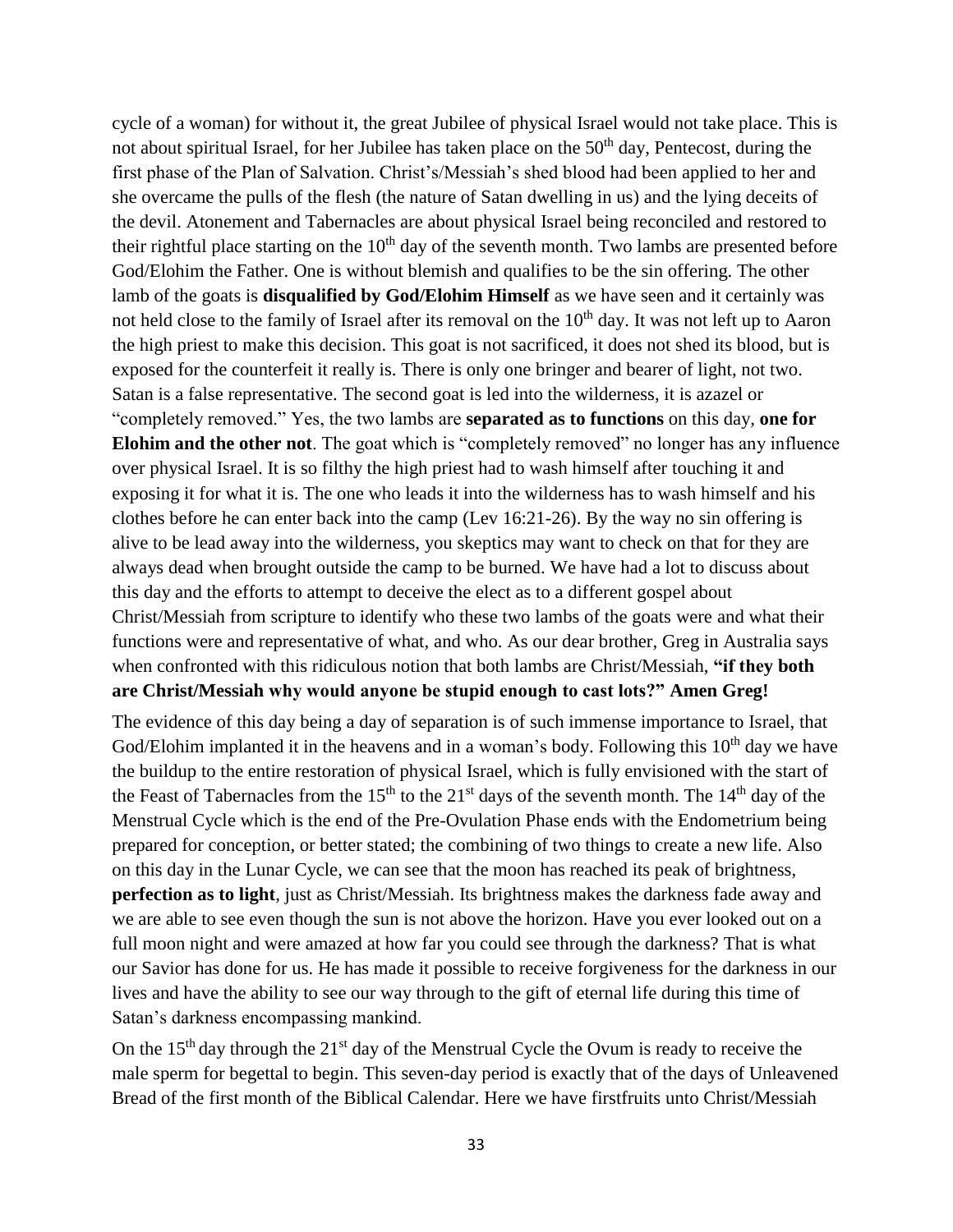under the terms of the first covenant. This seven-day period of the first month has very special significance to the internalizing of the Lamb of God/Elohim and the marriage of the Lamb to the bride. Separate from these 7 days, but originating in them, is a 7-week timeframe to the Feast of Pentecost. This is very significant in the first part of the plan. It is assigned to the second covenant church. These two covenant groups are inseparable and are linked together through Passover and UB, and will be joined together in their Jubilee on the 50<sup>th</sup> day of the bride of Christ/Messiah, the Lamb of God/Elohim and receive their inheritance as described in Romans 8:15-17. She is released from Satan's bondage. It is important to understand that this second group is grafted into the first group to complete its numbers who are to internalize the Lamb of the Father's household. It is also important to understand that this second group does not have a fixed calendar day for completion. We have lots to say about all of that but let's stay focused on the subject at hand.

In the seventh month, we have the Feast of Tabernacles taking place from the  $15<sup>th</sup>$  day until the 21<sup>st</sup> day. This is also representative of a time of begettal but for the second phase of the Plan of Salvation. Many similarities but different purposes! Do you remember earlier on that I mentioned that this begettal period can extend to an  $8<sup>th</sup>$  day. This is very significant, for in this seventh month the 22<sup>nd</sup> day holds a very special significance for mankind, especially for all the Gentile Nations. Once again much to say but let's stay focused.

Brethren, do we see the incredible correlation of all these events and signs recorded by God/Elohim for our understanding and enlightening. They are an affirmation of the hope which is in us! There is nothing coincidental about them. They are works of the Elohim given to us. When asked by a non-believer, how do I know God/Elohim exists, I can only feel pain for those who do not understand all these wonderful signs in creation attesting to the Elohim and Their Plan of Salvation for mankind. These awesome events are both physical and spiritual in their revelations. These simple biblical truths are some of the basic building blocks to our spiritual growth and maturing in the body of Christ/Messiah. They have been given for us to understand and to use in our relationship with our Husband and Father, and in our service to the body, and also, to mankind.

Brethren, the scriptures as well as creation, proclaim to us the incredible timeline of events unto salvation, the appointed times of meeting with God/Elohim we refer to as annual feasts of the Lord/Yehovah. They actually teach us about the realities to come. The first phase is nearing completion. We have the Passover already fulfilled. We also have the first covenant participants selected who qualified to be the bride of the Lamb of God/Elohim as represented by the 7 days of UB; who are asleep in the grave awaiting the resurrection. We are now in the process of completing the bride under the terms of the second covenant as depicted in the 7 week count from the Wave Sheaf day which always falls during the days of UB, up until the Feast of Weeks or as we often call it, Pentecost. These 7 weeks are for the seven churches to endure and overcome Satan and qualify to finish the number started with physical Israel. On the  $50<sup>th</sup>$  day they will be united together with their Husband and receive their Jubilee and receive their rightful eternal inheritance with Him and the Father. The vast majority of those of us going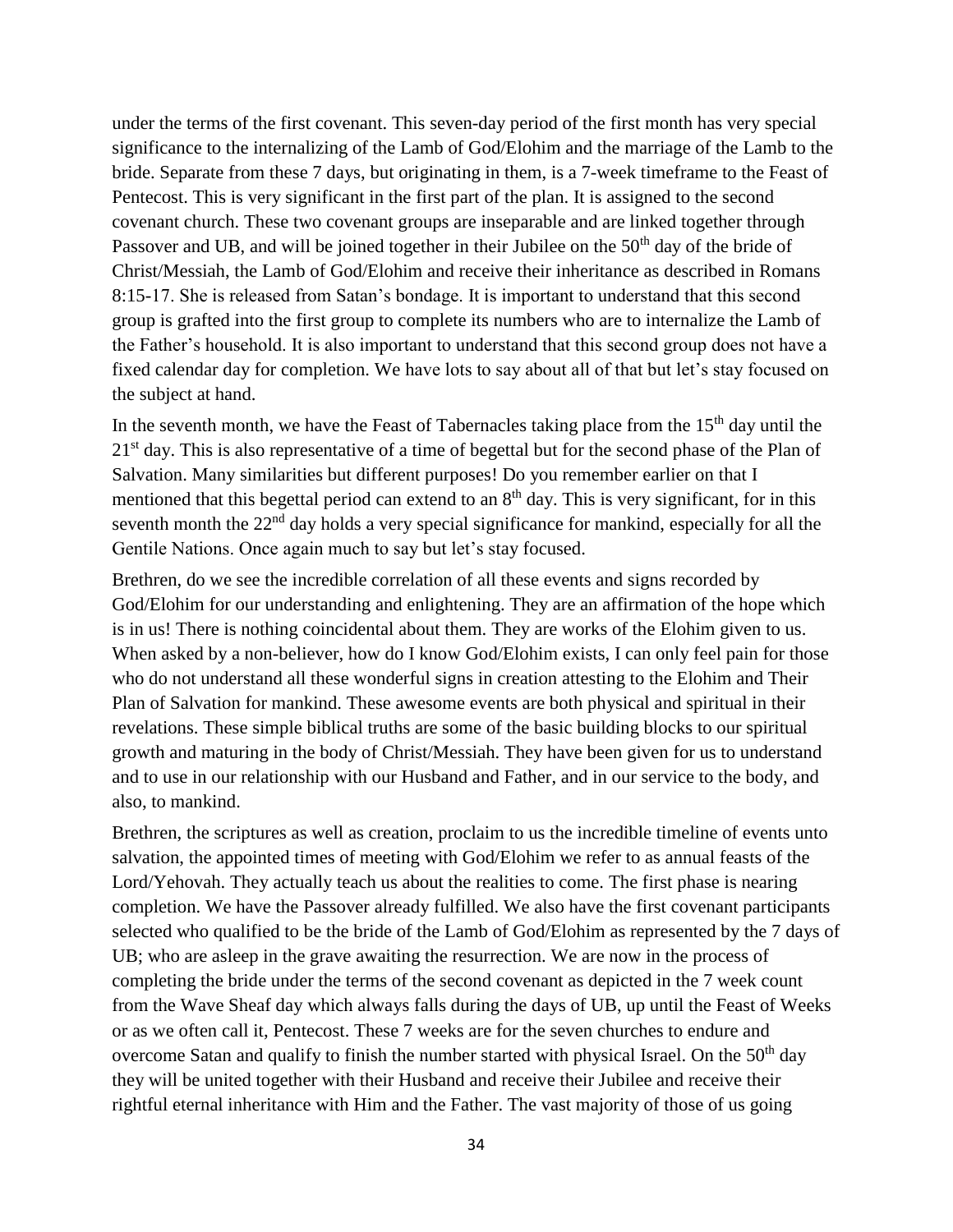through this qualifying process under the terms of the second covenant are not native Israelites, but Gentiles who are being grafted into the tree or vine.

That is where we are today, brethren. Satan knows this first phase of Passover, UB, and Pentecost is quickly coming to a close. Many brethren called of the Father are waking up as to their purpose at this time. Some are entering into a loving, devoted, one on one relationship with their Husband, Jesus the Christ/Messiah. He is their head and no other. The scales are falling from the eyes of many. They are rejecting the whispers of the devil, which at times temporarily separates some of us from our fellow brethren and beloved Spouse. Even the subtle little lies are being exposed by them. In the past, some of the falsehoods had made "sense" in our immaturity to have another teach us instead of our Father and our Husband, but, hopefully, no longer. But in spite of this, Satan is convinced in his mind, that he can divide us from our Husband, just as he did the first Eve from Adam. Due to our temporary fallings into deception he thinks we are a piece of cake so to speak.

The epic events of the Father depicting the establishment of His Savior Son are depicted in the  $10<sup>th</sup>$  and  $14<sup>th</sup>$  days of the first month. They are the day the Lamb is separated from the flock and the day He shed His holy blood which pays the penalty for our sins. The days depicting the completion of the bride are found in the count to Pentecost, starting on wave sheaf day during the days of UB, when the bride has made herself ready with the assistance of her devoted Husband. He will then present her to Himself a glorious church, not having spot or wrinkle or any such thing, but that she should be holy and without blemish. Then the plan can and will continue to the next phase, and the family of God/Elohim will grow. The festivals of the seventh month depict that growth. The book of Revelation contains the sequence of those great events with a lot of very specific instructions which clearly identifies each of them. We can only clearly understand all their basics if we understand the roles of all the players and the reason for each event being depicted. It is completely about the growing of the family of the Elohim.

Revelation chapters 19-20 teach us about many of the basic levels of knowledge associated with these wonderful annual rehearsals of what is to be in reality. I say, what is to be, because in these chapters you see no mention of Passover or UB. Have you ever asked yourself why, or for that matter given it any thought at all? This revelation was given to John. This is many decades after the death and resurrection of Christ/Messiah. Passover is simple. It has already been fulfilled by Him. UB is also simple as well. The participants from the first covenant have already been chosen and are awaiting their resurrection to the function of the eternal helpmate of Christ/Messiah. However, those which are tied to it; to the completion of the number of the bride which was not completed under that covenant were still undetermined at the time of John, just prior to his death and still are not yet in our time, for those still alive who are qualifying to be the bride. That is why we see the sequence of annual holy days starting with Pentecost in chapter 19 of the book of Revelation. We pick up the timeline in verses 6-9. Here we see the marriage of the Lamb and the bride taking place in no uncertain terms. This is what we and the scriptures call the Feast of Pentecost, Weeks, Harvest, and Firstfruits. The order of events then picks up with those found in the start of the seventh month. Verses 11-21 tell us about the Bride returning with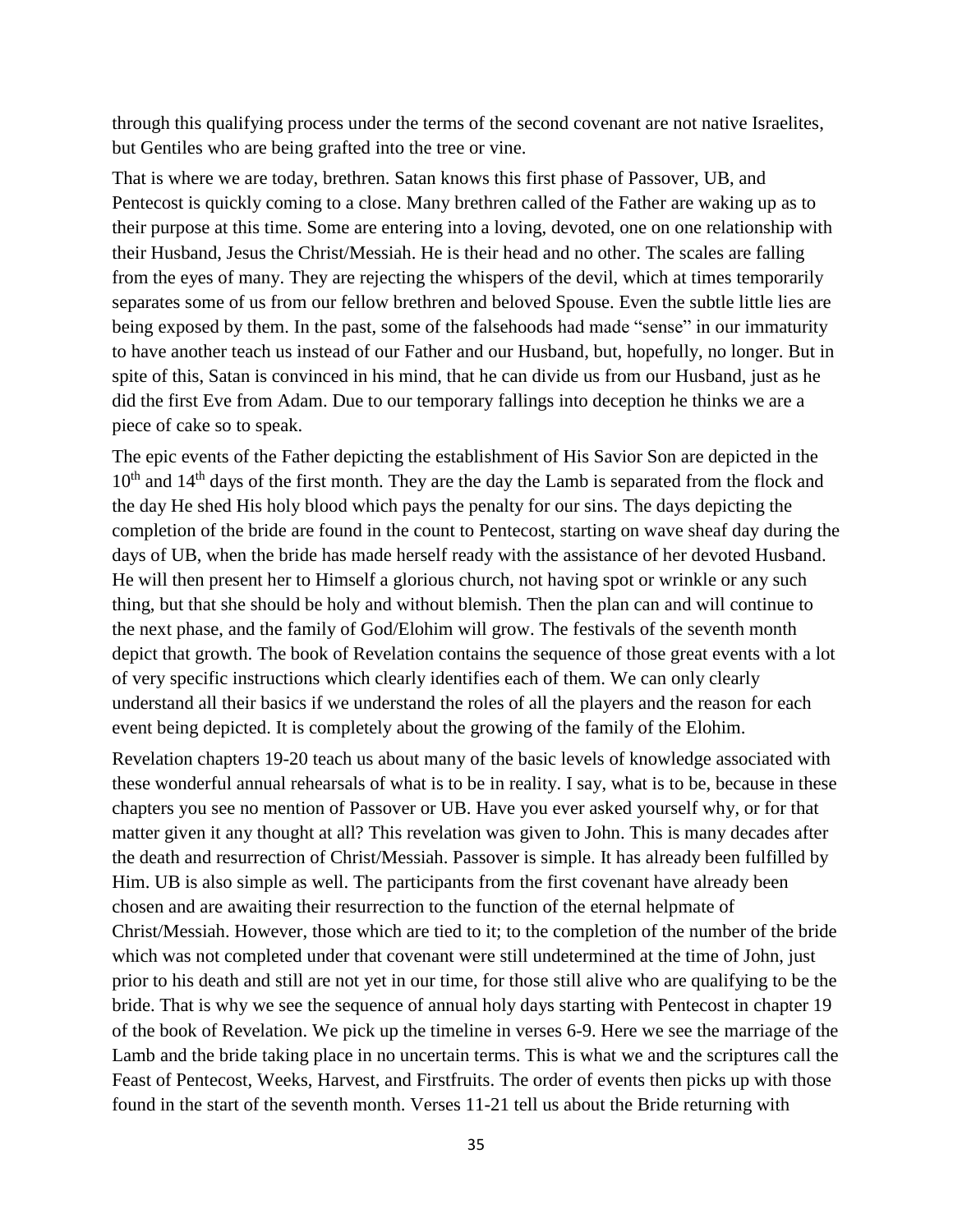Christ/Messiah, the Word of God/Elohim, and His waging war on those who are unrepentant on the earth and then removing the Beast and the False Prophet and throwing them into the lake of fire. These are the activities highlighted here for the Feast of Trumpets.

In chapter 20 the events continue on just as they are patterned elsewhere in the scripture and defined in Lev. 16; Verses 1-3 describe the major event of **separation** on the Day of Atonement. We are even required to separate from food and be completely reliant on God/Elohim. Here we see Satan **"completely removed"** from influencing physical Israel who are being reconciled to God/Elohim and restored to their rightful place among the nations as a chosen people. Verses 4-6 tell us about those who will be at Christ's/Messiah's side governing the actions which take place during the thousand years that Satan is completely removed. We are told death has no power over them. These are the times of physical Israel being gathered in and tabernacling with Christ/Messiah and the Saints and the Gentile Nations receiving blessings through them. Thus, we have some of the events of the Feast of Tabernacles represented here in its sequence of the timeline. Verses 7-15 then move us onto the events of the Last Great Day. We see Satan released from the captivity he was placed in on the Day of Atonement, to now test the Gentile Nations. We read about some of the resulting chaos caused by it and then the carrying out of Satan's long overdue sentence. He has used up his usefulness in perfecting mankind in the various stages of it and is destroyed in the Lake of Fire. We then see the great day of judgment of all the remainder who have ever lived, some unto life and some unto death, the second death.

The chronology of these events is simple to see. The significance God/Elohim wants us to understand in them is written out for us. They are patterns written throughout scripture. They are recorded in the things which are made in the physical creation so we will not be without excuse. We partake of the truth which was once delivered. We do not come to an understanding of it all at once. We need to be diligent before the Lord/Yehovah, our Husband, to present ourselves approved of God/Elohim, workers who are not being shamed because we are not rightly dividing the word of truth. We need to shun profane and vain babblings which separate us from Christ/Yehovah, the Word of God/Elohim. This is not an easy task, but the Father has called us to it and He has done so for He has had opportunity to see in us a glimmer of being able to complete it. Everything else in our lives is secondary to our one on one relationship that we are to share with our Savior/Husband, Jesus. Our adversary is going to do all he is allowed to do to turn us from that goal. Don't get involved in useless wrangling's with those who relish such opportunity. Simply state your case as we are instructed in 1 Peter 3:15-16; "But sanctify the Lord/Yehovah God/Elohim in your hearts, and always be ready to give a defense to everyone who asks you a reason for the hope that is in you, with meekness and fear; having a good conscience, that when they defame you as evildoers, those who revile your good conduct in Christ/Messiah may be ashamed." That is what we have attempted to do here today.

We are given incredible instructions in 2 Timothy 2:22-26, "Flee also youthful lusts; but pursue righteousness, faith, love, peace with those who call on the Lord/Yehovah out of a pure heart. But avoid foolish and ignorant disputes, knowing that they generate strife. And a servant of the Lord/Yehovah must not quarrel but be gentle to all, able to teach, patiently, in humility